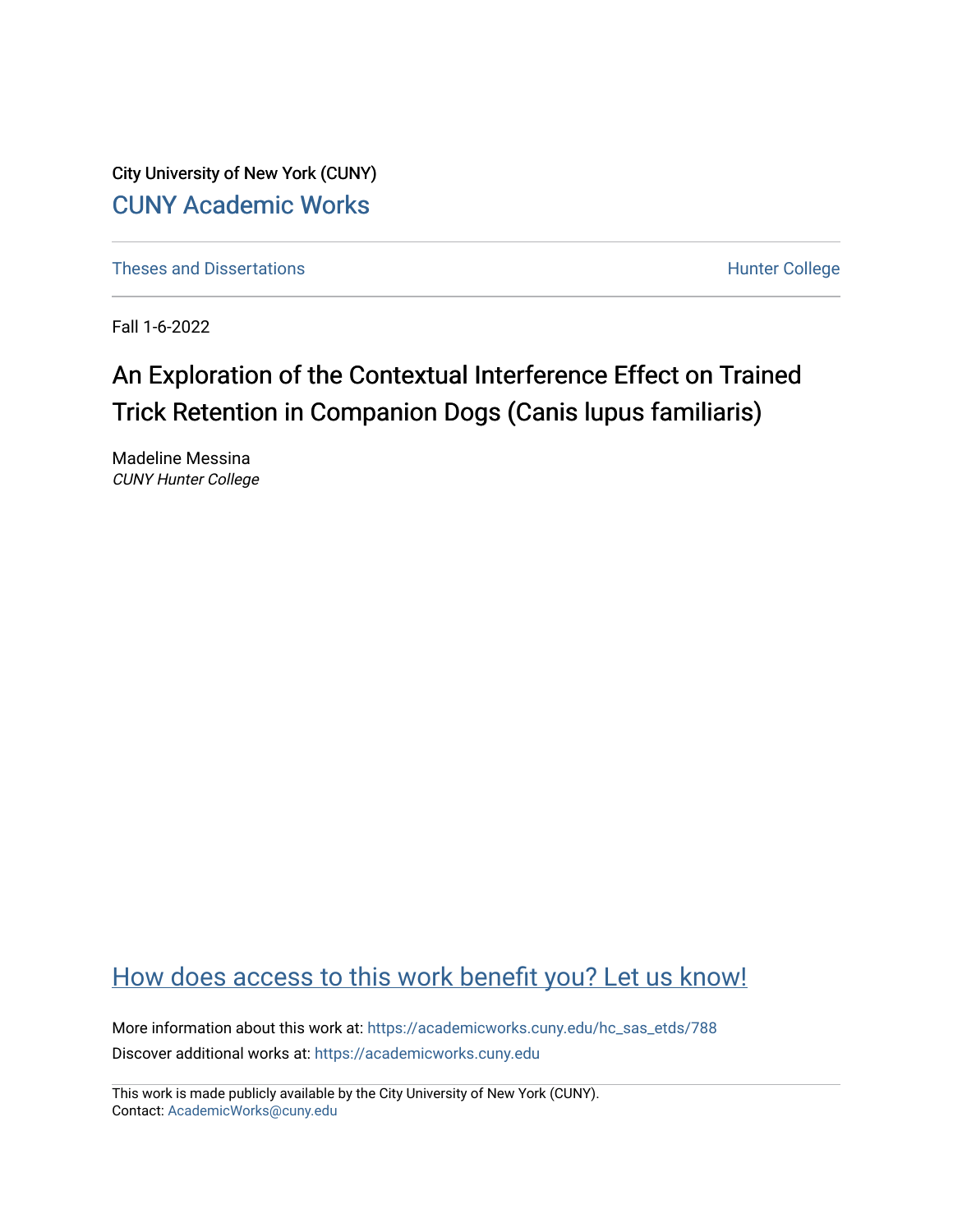#### **An Exploration of the Contextual Interference Effect on Trained Trick Retention in**

### **Companion Dogs (***Canis lupus familiaris***)**

Maddie Messina

Submitted in partial fulfillment

of the requirements for the degree of

Master of Arts in

Animal Behavior and Conservation, Hunter College

The City University of New York

Fall 2021

01/06/2022 Dr. Sarah-Elizabeth Byosiere Date Thesis Sponsor

01/06/2022 Dr. Gal Ziv Date Second Reader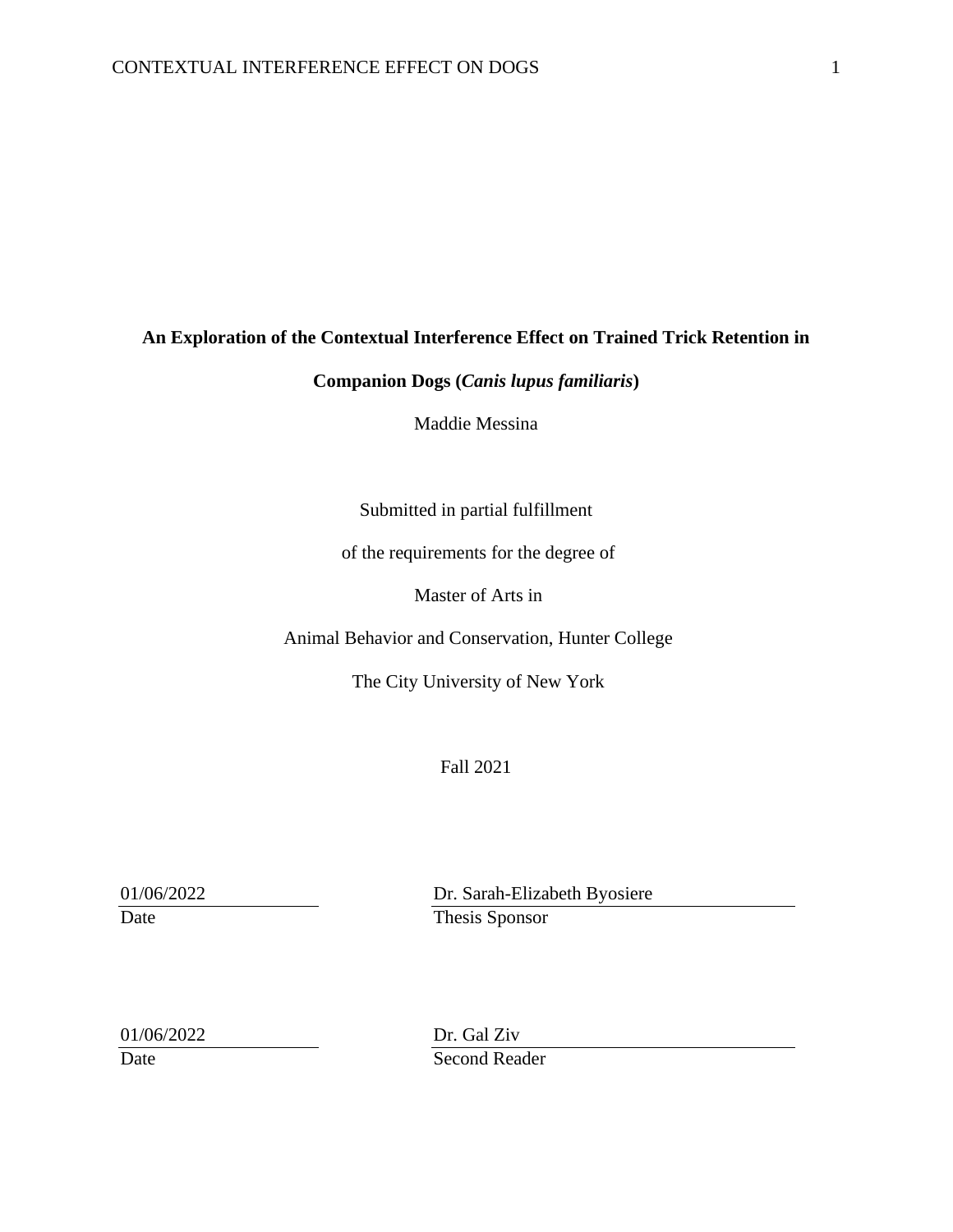#### **Abstract**

The ability to enact behavior change is pivotal to dog training success. Currently, there are not many studies informing the best practices for doing so. This particularly impacts the working and companion dog industries, as there is support for the effect of positive behavior change on both human-dog relationships and training program success rates. This thesis sought to enhance current training practices by applying a human motor skill learning theory, the contextual interference effect (CI), to a trick-training paradigm with companion dogs. To test this theory in dogs, we trained 17 dogs to perform three skills of varying complexity in a blocked format (low CI) and a random format (high CI). One day later, dogs returned for a retention test. Throughout the acquisition and retention phases, several measures were used to assess dogs' learning. Disengagement from the handler was used to assess dogs' cognitive load. In humans, research shows that practicing skills in random order, as compared to practicing skills in blocked order, improves learning of those skills. Despite this, we found no significant differences between dogs who practiced three tricks in random or in blocked order during training and retention testing (p > .05). The type of training dogs received also did not significantly impact the dogs' disengagement scores ( $p > .05$ ). This study is the first to apply the CI effect to dog trick training. While no evidence of the CI effect was found, this thesis provides a framework for future studies interested in examining the effect of CI on dog training schedules. Further examination into the CI effect on dog training could have implications for increased retention of trained skills. Similarly, further research investigating disengagement as a tool for measuring cognitive load could provide insight into the efficacy of dog training techniques.

*Keywords:* dogs, contextual interference, learning, training, companion dogs, working dogs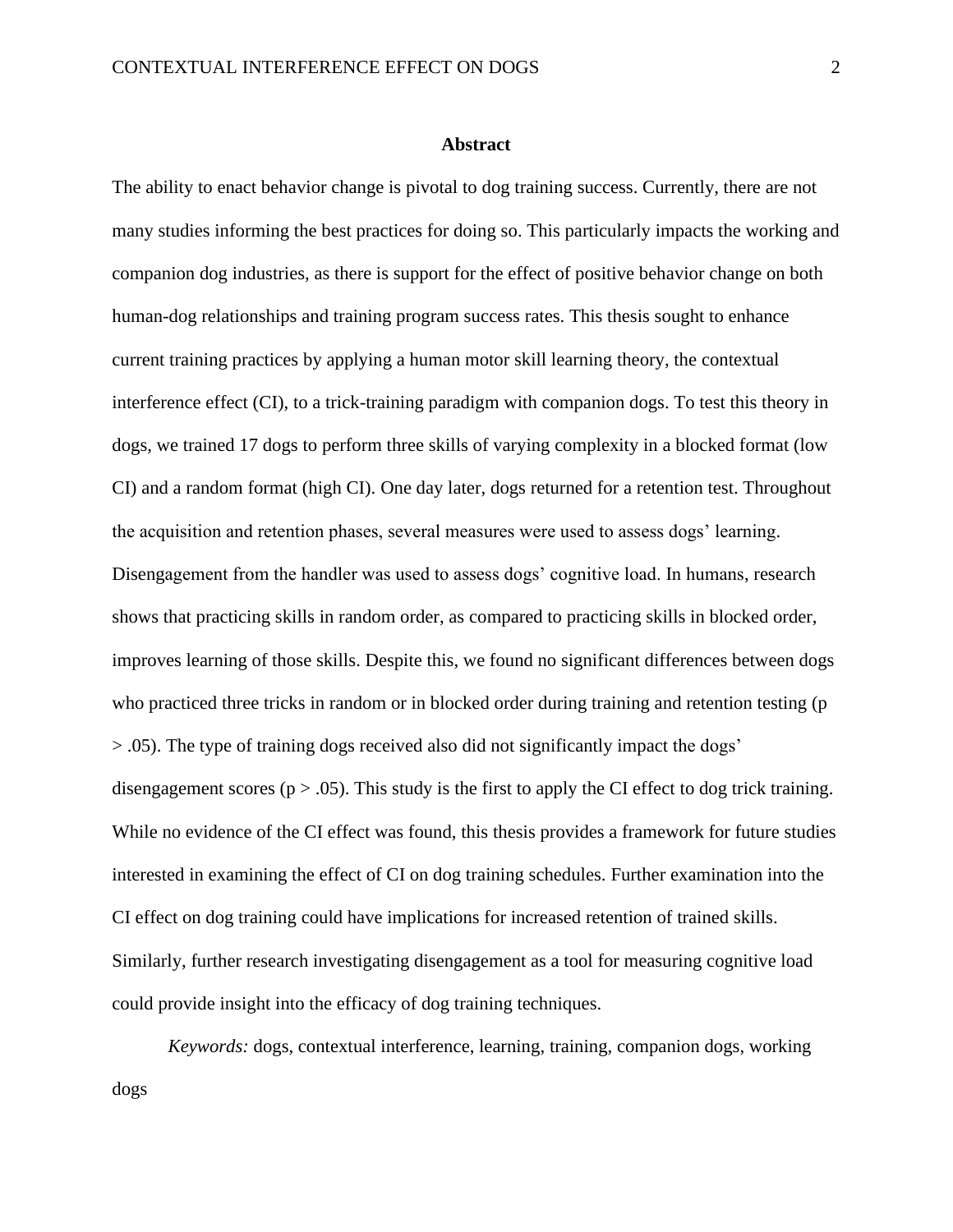#### **Acknowledgements**

I would like to extend heartfelt gratitude to my advisors Dr. Sarah-Elizabeth Byosiere and Dr. Gal Ziv. This thesis would not have been possible without their unending support and guidance. I am especially thankful for their patience with me and the pauses I had to take throughout this project as life got in the way. Thank you to the other members of the Hunter faculty who also supported this thesis: Dr. James Gordon, Dr. Martin Chodorow, Dr. Diana Reiss, and Julie Hecht. I would be remiss without acknowledging the time and effort committed to the project by my fabulous coders and fellow Hunter Students, Louis Lin and Samantha Smith. Thank you both for being patient and thoughtful as we navigated the behavior coding aspect of this project together.

Behind the scenes, my family and friends have been an un-ending source of support and for that I am forever thankful. A special thank you to my parents, for continuing to push me to exceed my potential and for their support of my love of animals, even if at times the depth of that love is hard for them to fathom. Thank you also to my boyfriend, Steve, who has been my sounding board and emotional support person throughout the entire process.

Lastly thank you to all the guardian and dog teams who took the time out of their lives to participate in this project. I know that it was not always easy for them to make the trek to the Thinking Dog Center, but they did it anyways. I am indebted to the humans and dogs alike for their interest in this thesis and their commitment to furthering canine science.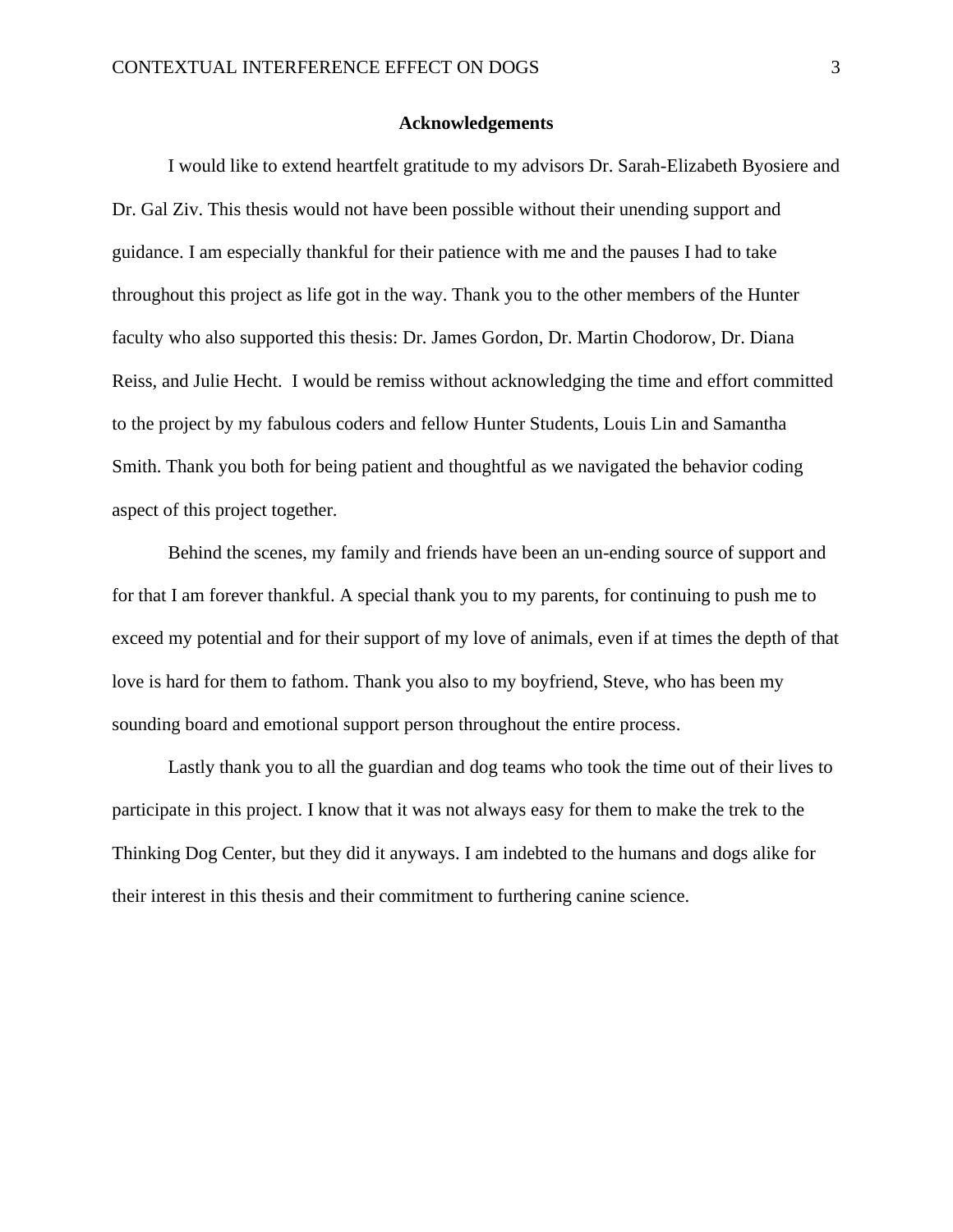#### **Introduction**

#### **Positioning Dogs as an Economic Investment**

Domestic dogs (*Canis lupus familiaris*) possess unique cognitive adaptations for the wide variety of roles they play in society, each role posing its own challenges (Arden et al., 2016). Most modern-day canines, who live and work with humans on a regular basis, can be categorized as belonging to one of two roles: companion or working animals. Of the two, working dogs probably face the most intense challenges. They guard other animals, herd, help blind and physically frail humans, aid in search and rescue operations, and are now being used to identify diseases in humans (Brady et al., 2018; Maclean & Hare, 2018). For some of these roles, genetic predisposition is of utmost importance. For other roles, there is a good deal of effort involved in preparing these animals for their future careers (Bogaerts et al., 2019; Bray et al., 2019; Bray et al., 2021).

Working dogs are often selectively bred for temperament and functionality in fulfillment of specific roles. However, breeding alone cannot guarantee their successful placement. In fact, the stark number of rejections (estimated at around 50-70% in assistance dogs) common to working dogs in breeding and training programs has spurred the implementation of a variety of temperament and cognitive battery tests to predict their future success more accurately (Brady et al., 2018; Bray et al., 2021, Cobb et al., 2015). Not only do these dogs undergo a battery of exams, but they also spend two or more years in training if you include the valuable time spent with foster and puppy raising families when developing and maturing (Bogaerts et al., 2019; Bray et al., 2019; Bray et al., 2021). Working dogs can be a hefty investment. Costing approximately \$50,000 to train a single dog (and handler), it's no wonder programs involved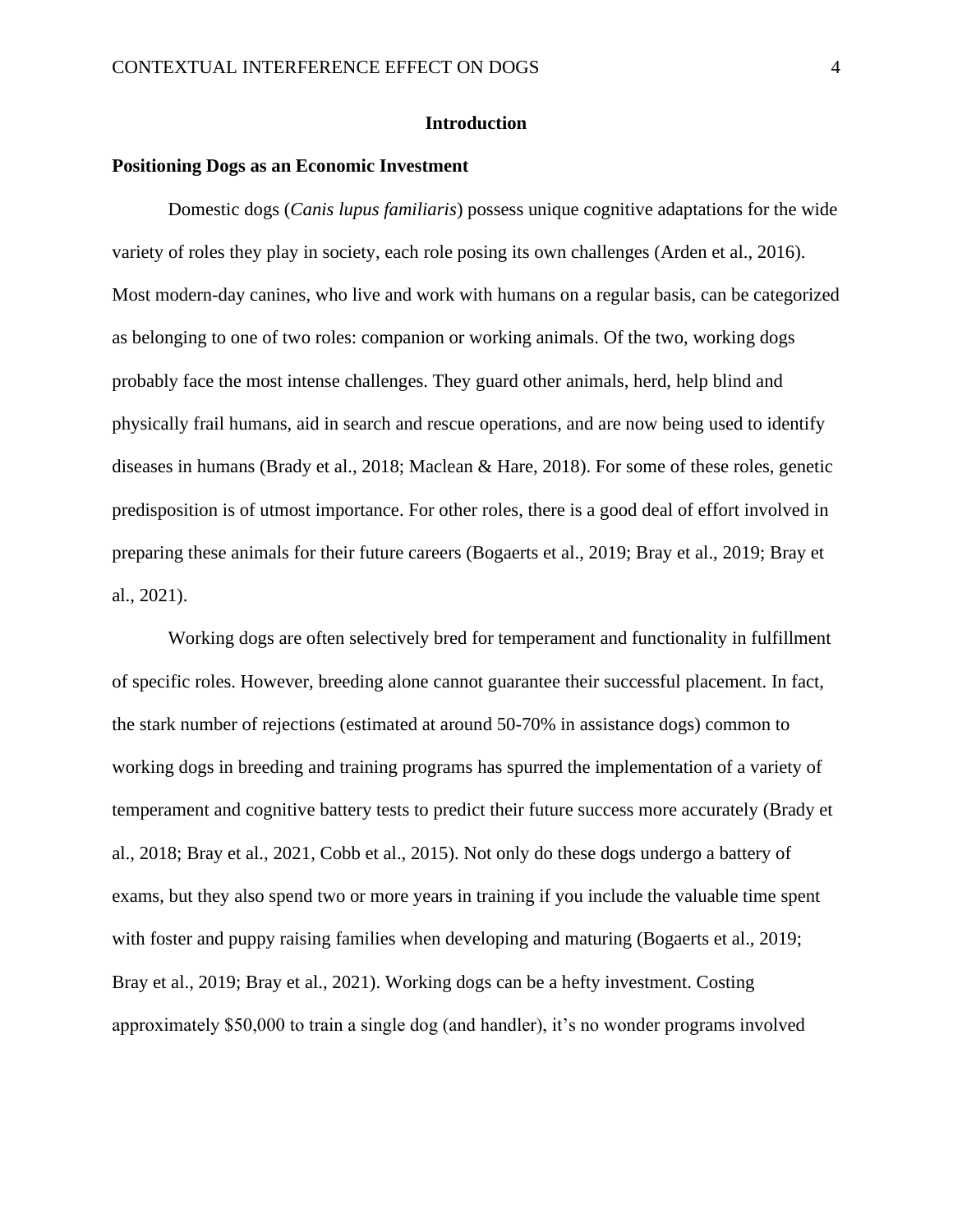with breeding and training working dogs are eager to increase their return of investment (Cobb et al., 2015; Otto et al., 2021).

Alongside working dogs, companion dogs also play an important role in society. These dogs can provide comfort and health benefits to their guardians (Utz, 2014). However, obedience issues, house soiling, destructiveness, and various anxiety and fear-related behaviors can detract from the benefits of dog ownership (Bennett et al., 2007). Because of these behavioral issues, many guardians seek out the help of a professional dog trainer in dealing with dog behavior woes. The pet training services industry is currently valued at around 1 billion dollars and estimated to grow to 1.5 billion dollars by 2026 (Research and Markets, 2021). Most guardians would agree that owning a well-behaved pet can enrich their lives (Bennett et al., 2007). In fact, positive behavior change in companion dogs is correlated with satisfaction in their human caretakers (Bennett et al., 2007).

As demonstrated above there is a clear link between behavior change and success in the working dog and companion dog industries. In working dogs, behavior change is paramount to their successful graduation from a training program (Bray et al., 2021; Hall et al., 2021). In companion dogs, guardians' satisfaction with their dogs is correlated with behavior change and dog relinquishment is correlated with behavior problems, regardless of their enrollment in training classes (Bennett et al., 2007; Kwan & Bain, 2013). This evidence suggests that training outcome affects the future success of dogs in their companion and working dog roles. Given the link between behavior change and success in the working dog and companion dog industries, behavior and learning research should be prioritized to increase training program return of investment.

#### **The Dog Training Field: What is Already Known**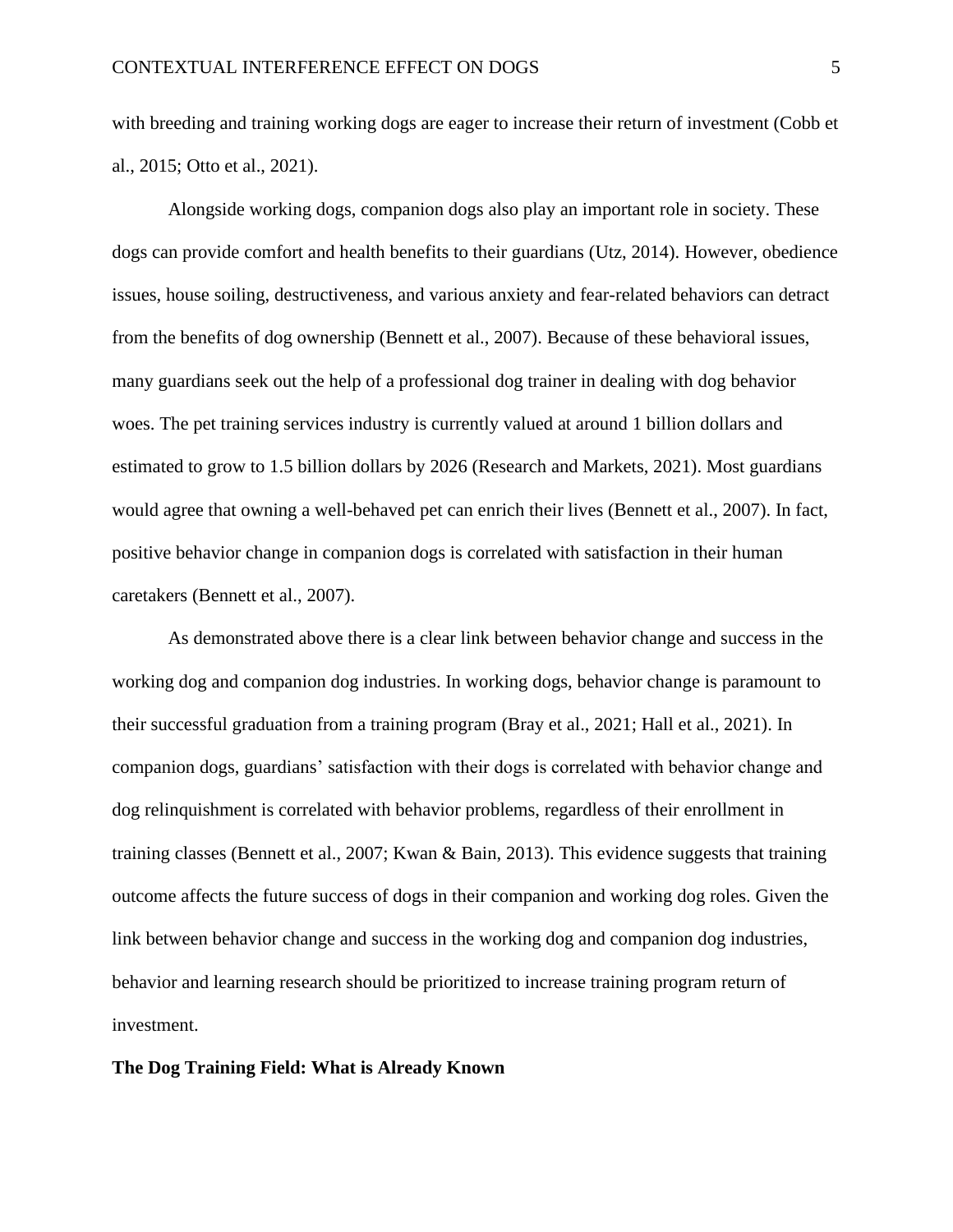Given the time and monetary investment required from most dog training facilities, it is important to understand the effects of different training methods on learning. What evidence is informing the disciplines taught and guaranteeing return of investment for guardians and businesses? Dog training research thus far can be broken down into three main fields: (1) efficacy of training method considers the use of operant conditioning, social learning, and reward- vs. punishment-based methods in training success (China et al., 2020; Deldalle & Gaunet, 2014; Fugazza & Miklósi, 2014, 2015; Schilder & van der Borg, 2004; Stellato et al., 2019; Ziv, 2017); (2) efficacy of marker usage examines operant conditioning paradigms and the role that the marker and a food reward play in training success (Dorey & Cox, 2018; Feng et al., 2016, 2018; Gilchrist et al., 2021); and (3) the effect of training schedule on learning investigates how the rate and duration of training sessions plays a role in training success (Demant et al., 2011; Meyer & Ladewig, 2008).

Of the three, the effect of training schedule on learning seems to be the least informed field with only two notable studies that have emerged in the past 20 years. Meyer and Ladewig (2008) compared the effects of daily (5 days a week) or weekly (once per week) training sessions on the acquisition of a paw-targeting task in 18 laboratory Beagles ranging from 1-3 years old. Dogs were trained daily/weekly until they acquired the most advanced level of the paw-targeting task. The task was taught via operant conditioning and broken down into four steps. Each session consisted of 15 training trials. Dogs who were trained once weekly  $(M = 6.66, SD = 1.50)$ acquired the final training step in fewer sessions than dogs trained daily  $(M = 9.00, SD = 2.06)$ .

In a similar study, Demant et al. (2011) examined the effect of once-twice weekly training sessions versus daily sessions on the acquisition of an obedience task, segmented into 12 levels, in 44 laboratory Beagles ranging from 5 months to 6 years old. The researchers also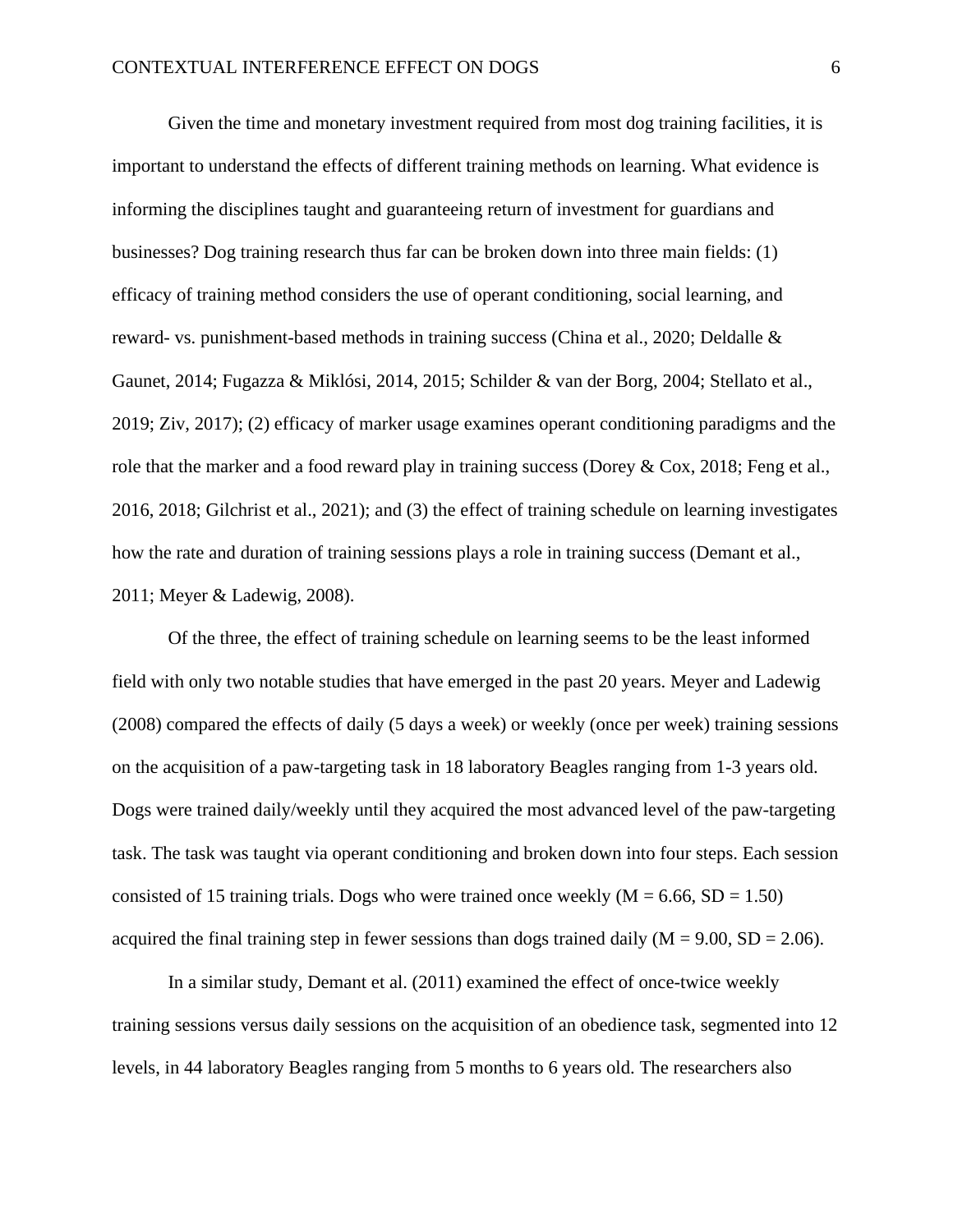studied the effect of training session duration on task acquisition. Dogs were assigned to four groups: W1 (1-2 trainings per week/1 session per training), W3 (1-2 trainings per week/3 sessions per training), D1 (daily trainings/1 session per training), and D3 (daily trainings/3 sessions per training). The dogs in this study practiced for 18 sessions to acquire the obedience skill regardless of grouping. Each session consisted of six trials. Retention of the task was tested 4 weeks after the 18th session. Dogs who were trained once or twice per week and only received one session of training per day improved faster than dogs who received daily training sessions and dogs who received three training sessions in a row, either weekly or daily. The level of the obedience skill that was reached during acquisition predicted the obedience skill level demonstrated in the retention test.

The two abovementioned studies are unique because, to our knowledge, there are no other studies suggesting how often or how long dogs should train for. However, the caveat of relying on the information provided by the Demant et al. (2011) and Meyer & Ladewig (2008) studies is they lack real-life applicability. In both studies, dogs were trained on only one skill. In reality, working and companion dogs alike often undergo training for more than one skill at a time. Some questions that arise as a result are: Should one skill be trained per session? If not, how will training multiple skills in one session affect learning? Does training multiple skills per session affect the recommended rate and length of training sessions per week? Due to the lack of research informing this field, it is not unreasonable to examine the literature in human learning to identify techniques that could advance the acquisition of trained tasks in dogs. This is especially true given that within the past few years, researchers have placed increasing emphasis on human cognition in direct comparison to domestic dogs (Lea & Osthaus, 2018; Maclean et al., 2017).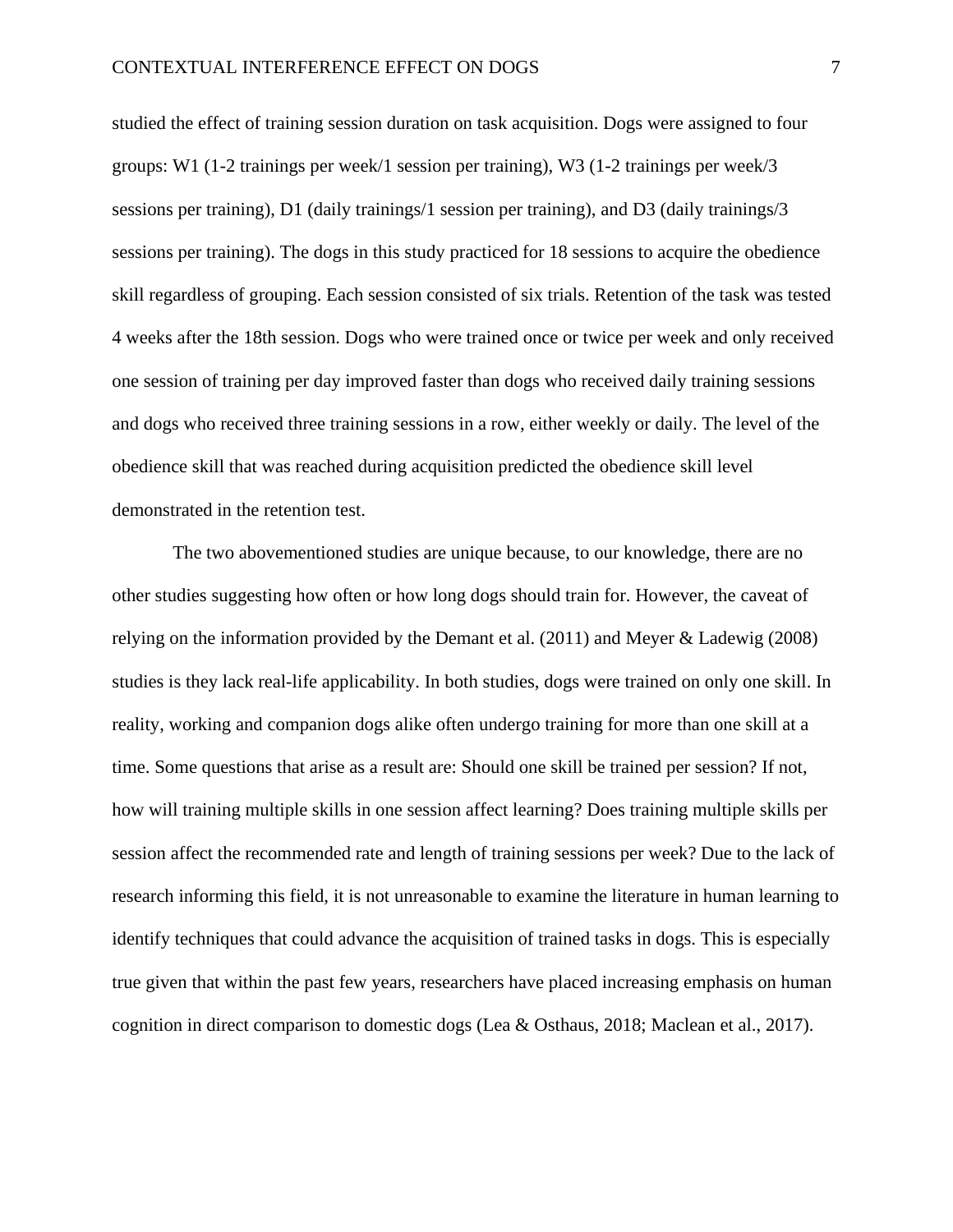More specifically, identifying the shared aspects of dogs' and humans' socio-cognitive abilities (Lea & Osthaus, 2018; Maclean et al., 2017).

#### **What is Contextual Interference**

While there may not be a direct comparison between the rate and length of multi-skill training sessions between dog and human learning, there is evidence from the human literature that could be used to inform the organization of individual training sessions in dogs. Since the work of Battig (1972) in verbal learning, what is now known as contextual interference has become an important topic in motor skill learning research. In their seminal work, Shea and Morgan (1979) reported the effects of contextual interference on a motor skill task. Contextual interference (CI) refers to the interference resulting from the execution of several skills at a time in a practice context (Pauwels et al., 2014). This interference leads to increased cognitive effort, which in the case of CI, is defined by the level of mental processing required by a performer to prepare for a task (Farrow & Buszard, 2017). In humans, when manipulating CI levels, researchers typically sort study participants into a 'blocked' group and a 'random' group (Shea & Morgan, 1979). The random group is required to switch between several similar skills within a specific time period or number of trials. The blocked group, on the other hand, will typically focus on one of several skills at a time. They will practice each skill for several minutes or trials in a row before moving on to the next skill (Shea & Morgan, 1979). Practicing tasks in blocked order (i.e., performing several repetitions of the same task before moving to another) is associated with lower CI, whereas practicing tasks in random order (i.e., performing random repetitions of all tasks to be learned not in a specific order) is associated with higher CI. A large body of research suggests that high CI, resulting from practicing variations of a similar motor task in random order, leads to reduced performance during practice but to better performance in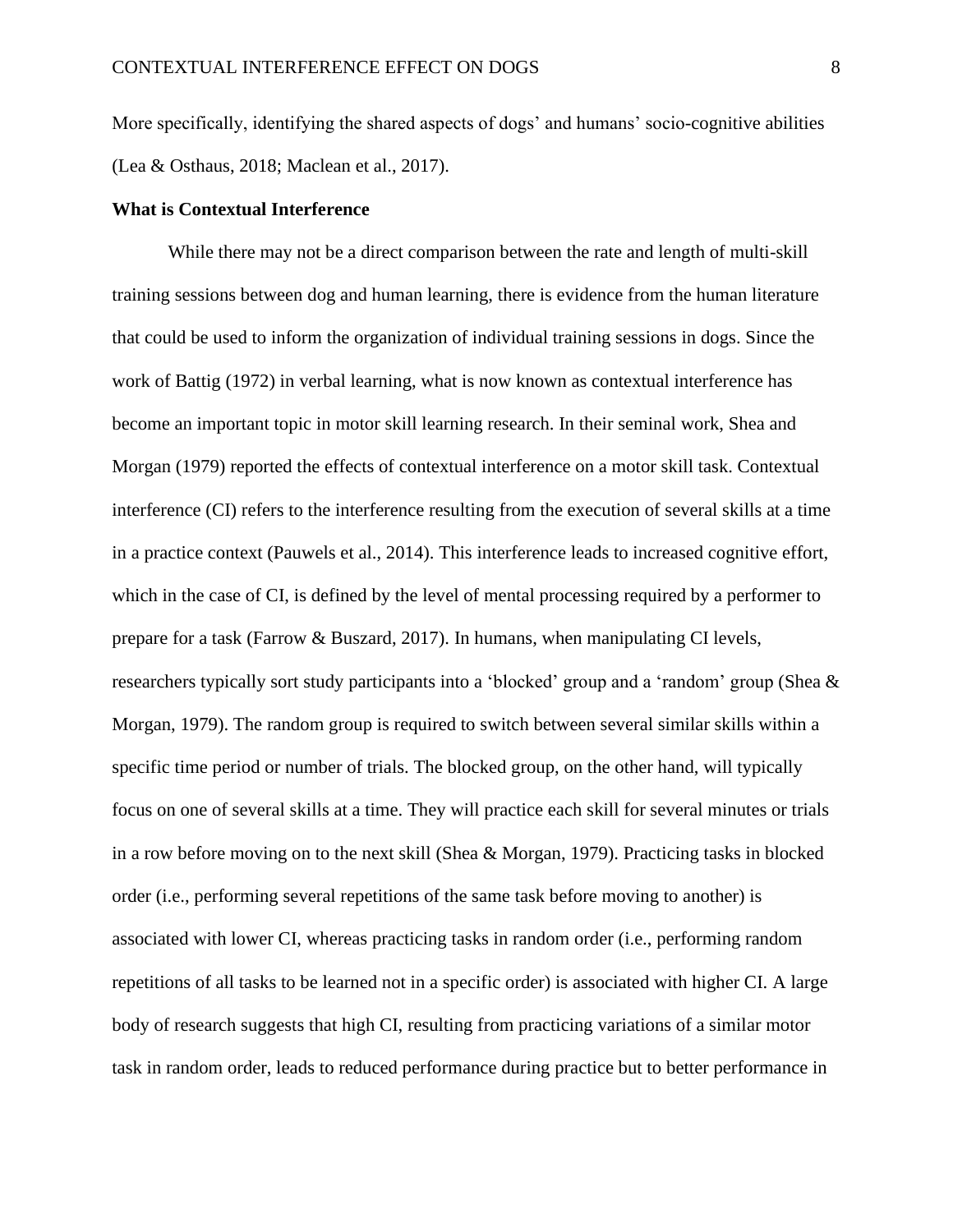retention and transfer tests (Ollis et al., 2005; Pauwels et al., 2014). Comparatively low CI, associated with practicing one skill at a time in a blocked manner, results in higher performance in practice but lower performance in retention and transfer testing.

In CI paradigms, retention and transfer tests are typically conducted between one to a few days after training is complete (Farrow & Buszard, 2017). The retention test usually requires participants to perform the skills exactly as they were trained in acquisition over a smaller number of trials. The transfer test typically requires participants to perform some variation on the skills they acquired during training or requires the participants to perform the same skills as the retention test in a novel condition. In an example of a CI paradigm involving the acquisition of badminton serves (Goode & Magill, 1986), participants were required to practice three different serves, over 36 trials, from the right-hand side of the court during acquisition. During retention testing one day later, they were required to perform the same three serves over 18 trials. The transfer test took place immediately after the retention test, in which participants performed the three different serves over 18 trials but serving from the left side of the court instead.

There are currently three contested theories explaining the mechanisms behind the CI effect. The first is the forgetting-reconstruction hypothesis, which is based on the idea that high CI resulting from random practice causes the person to forget the specifics of each task and reconstruct the task's action plan every time they switch between tasks (Lee & Magill, 1985). The second is the elaboration hypothesis, which suggests that persons training in a random format are required to elaborate further on each task in their mind to have a more distinct understanding of each task being performed (Shea & Morgan, 1979). The third is the implicit learning hypothesis, which proposes that increased retention performance due to random practice results from unconscious learning processes and requires less working-memory capacity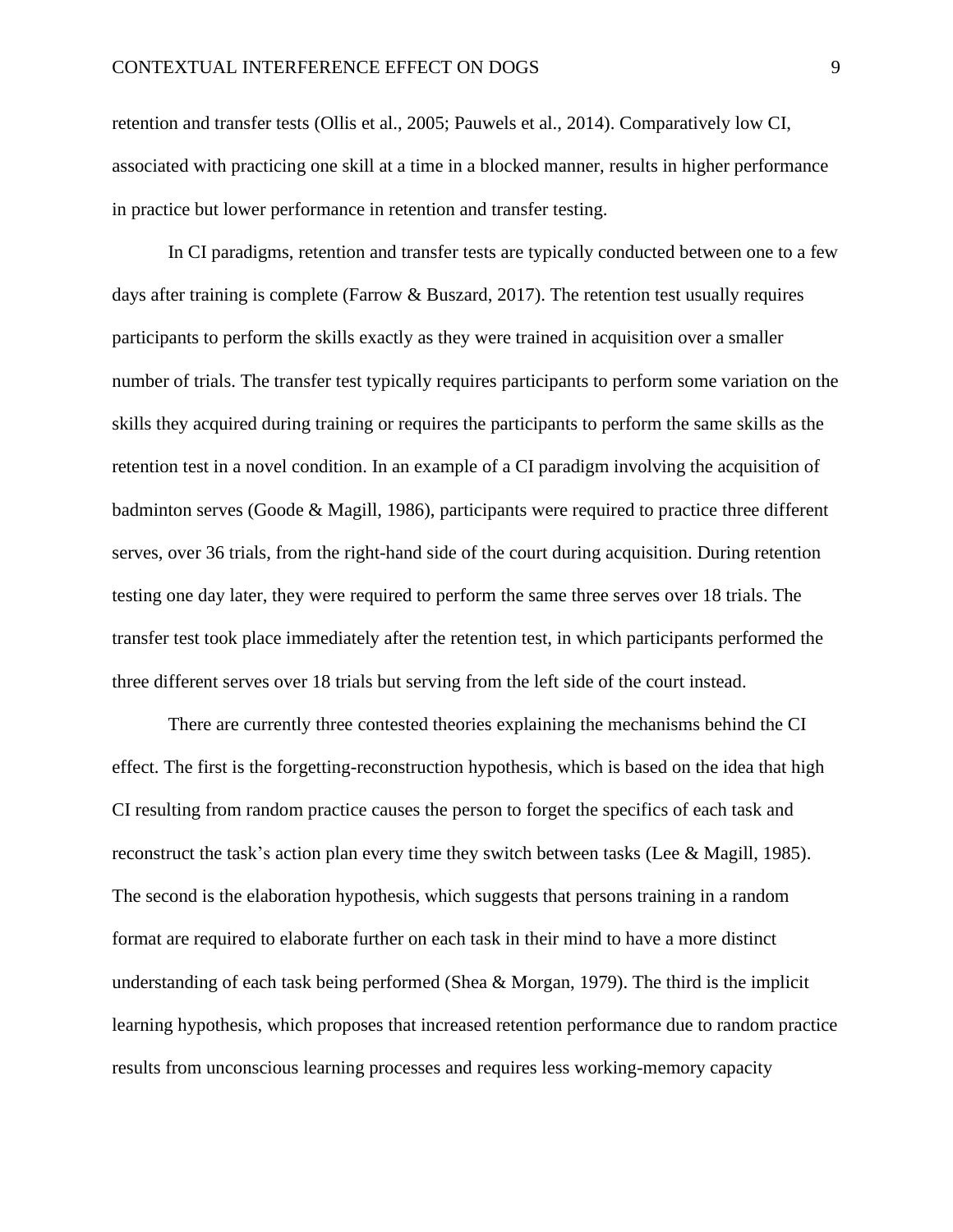(Rendell et al., 2010). Of the three, there does not seem to be one prevailing theory, leaving the field of CI wide open for further investigation and application of differing research designs (Farrow & Buszard, 2017).

#### **Specifics of Contextual Interference Studies**

Studies on CI are typically conducted in laboratory or in applied settings. Most laboratory research can be narrowed down to verbal learning or fine motor skill practice (Battig, 1972; Lin et al., 2018; Pauwels et al., 2014; Shea & Morgan, 1979). Some researchers argue the results of laboratory work have implications for sports practice (Pauwels et al., 2014; Shea & Morgan, 1979). However, in a typical performance setting, sports players must complete several different skills at any given time, which often require the use of multiple motor patterns and whole-body movements (Barreiros et al., 2007; Wulf & Shea, 2002). Given this, several reviews purport that evidence based on the study of small variations to singular motor patterns cannot be applied to sports practice, thus, the call for more studies in applied settings (Barreiros et al., 2007; Farrow & Buszard, 2017; Wulf & Shea, 2002).

A pattern is emerging in recent reviews of CI in applied settings which may predict the likelihood of finding a CI effect on outcome variables. Barreiros et al. (2007) found studies investigating propulsive actions, defined by throwing, kicking, or batting sports tasks, to be less likely to provide evidence for the effect of CI on learning. In an exemplary study of golfing (Brady, 1997), participants were randomly assigned to blocked or random groups and were asked to practice four separate golf swings (drive, middle distance iron, pitch, and chip shot). The blocked group practiced each swing 15 consecutive times before moving on to the next; the random group practiced each swing 15 times randomized across 60 trials. One week later, retention of the practice was tested by recording the number of shots required to reach the green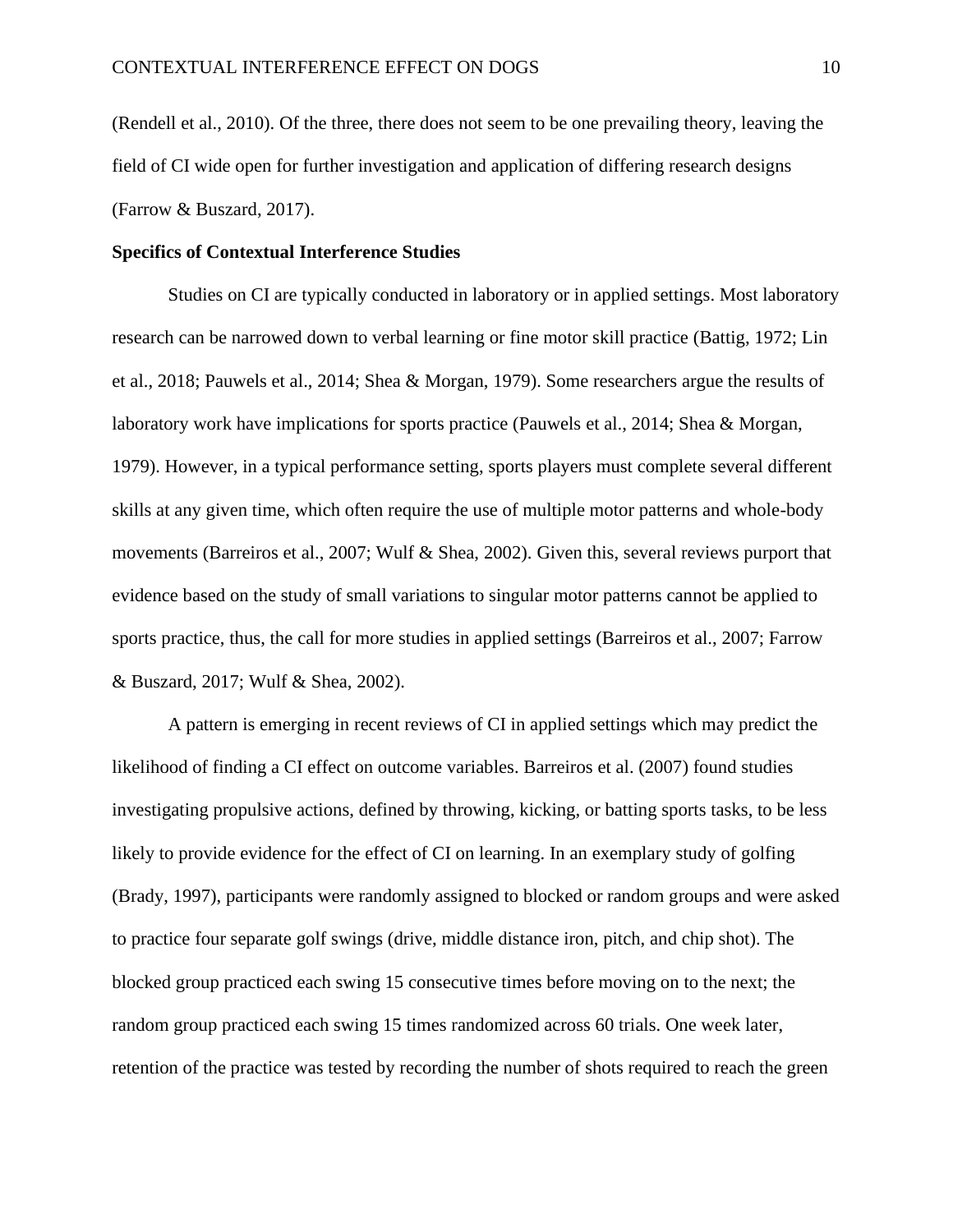during an 18-hole round of golf. No significant differences were found between the blocked and random groups.

On the other hand, studies examining non-propulsive actions such as snowboarding skills, did show positive CI effects in retention tests (Barreiros et al., 2007). For example, Smith (2002) allocated twenty participants into blocked and random groups and investigated their ability to perform 180 degree turns on snowboards. The two turns being practiced were toe-toheel turns and heel-to-toe turns. Blocked participants practiced four toe-to-heel turns in a row before moving on to four heel-to-toe turns, while the random group alternated between turns during acquisition. One week later, participants were scored on four trials of each turn. All participants were tested in the blocked manner regardless of acquisition grouping. Random practice resulted in higher scoring turns during retention than blocked practice. In several reviews, skill complexity is considered one of the potential factors for the differences seen between studies examining propulsive and non-propulsive actions (Barreiros et al., 2007; Farrow & Buszard, 2017; Wulf & Shea, 2002).

Within both laboratory and applied studies, skill complexity is an important factor of interest (Farrow & Buszard, 2017). As skill complexity increases so does cognitive effort. CI is associated with increased cognitive effort which is in turn correlated with increased learning. As mentioned previously, cognitive effort or the amount of cognitive effort required which is cognitive load, is defined by the level of internal processing the performer does to prepare for a task. At a certain level of task difficulty, CI no longer has a positive effect on learning and becomes less advantageous for the learner. This is likely due to the combined cognitive load of both CI and skill complexity on the learner (Wulf & Shea, 2002). Task difficulty can be defined nominally and functionally. Nominal task difficulty refers to the elements of the task that make it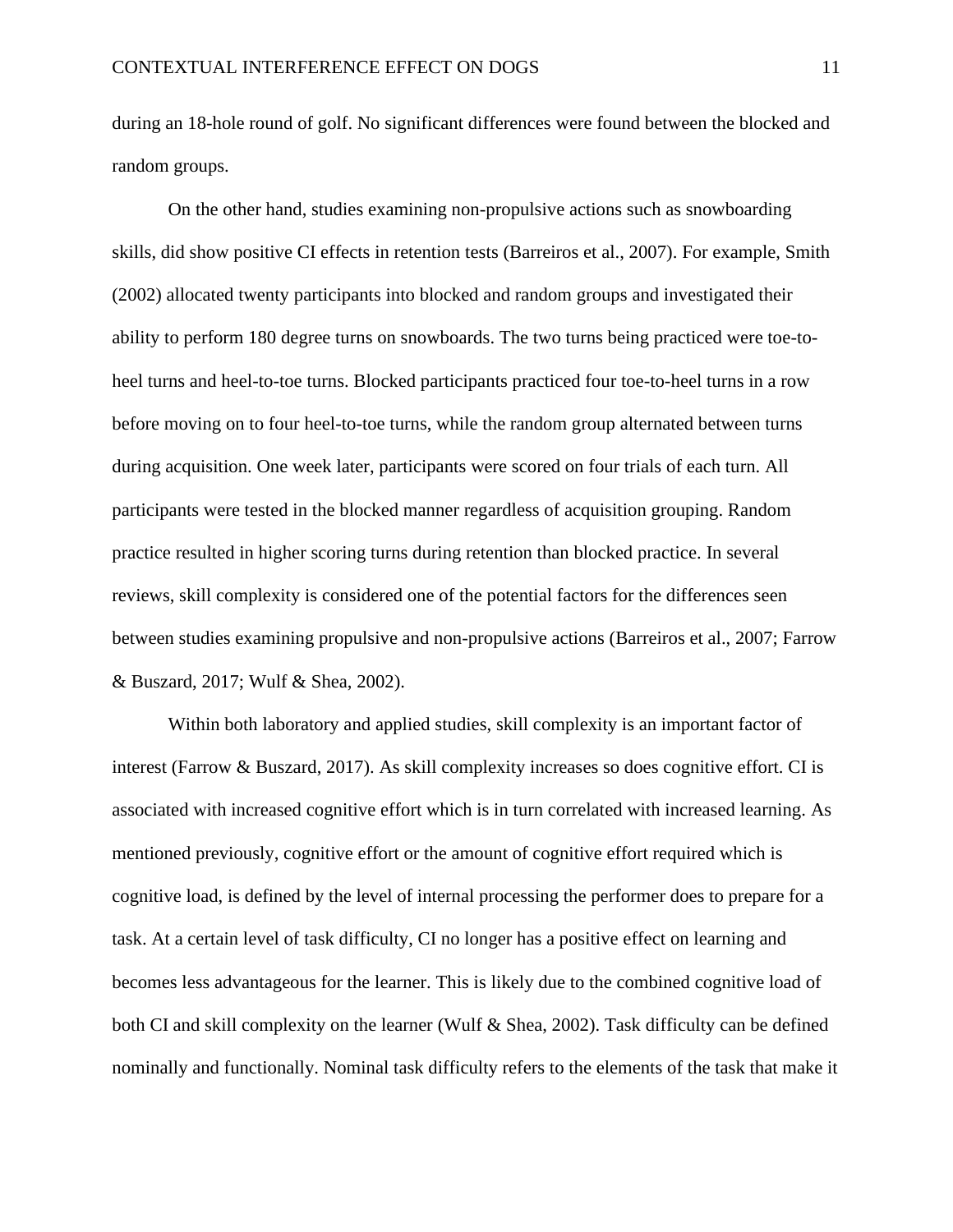difficult unrelated to the environment the task is being performed in or to the skill level of the person performing that task (Guadagnoli & Lee, 2004). Functional task difficulty ascribes the difficulty of a task in relation to the person performing it (e.g., their individual skill level) and to the environment said task is performed in (Guadagnoli & Lee, 2004). To assess the level of task difficulty at which CI is no longer beneficial, nominal and functional task difficulty must be controlled and varied in a deliberate manner. This way it is clear how change in one affects the other. Deliberate consideration of both nominal and functional task difficulty could then play a role in the success of finding the CI effect in applied designs (Barreiros et al., 2007).

#### **Our Aim**

The purpose of the current study was to investigate CI in dog training with respect to task complexity. As previously mentioned, the need for research guiding training methods in pet and working dogs is clear. This thesis attempted to examine the learning process in dogs in a manner that was applicable to a real-life setting. The dogs in this study were taught and tested at the Thinking Dog Center. At the time, the Center welcomed dogs and guardians on a weekly basis. This meant that the Center for most dogs was a novel environment, not unlike any other training facility or environment in which training might be conducted. In this way, our design was as ecologically relevant as possible. We also aimed to investigate the effect of nominal task complexity on skill acquisition in the presence of CI by incorporating three skills, increasing in difficulty, during acquisition and retention. These skills (listed in order of difficulty – easiest first) were called "chin rest", in which the dog had to rest their chin on the trainer's hand, "platform", the dog had to step onto a platform, and "spin", the dog walked in a 360-degree circle. Nominal task difficulty was varied while aiming to maintain relatively equal levels of functional task difficulty. Functional task difficulty was maintained by ensuring all dog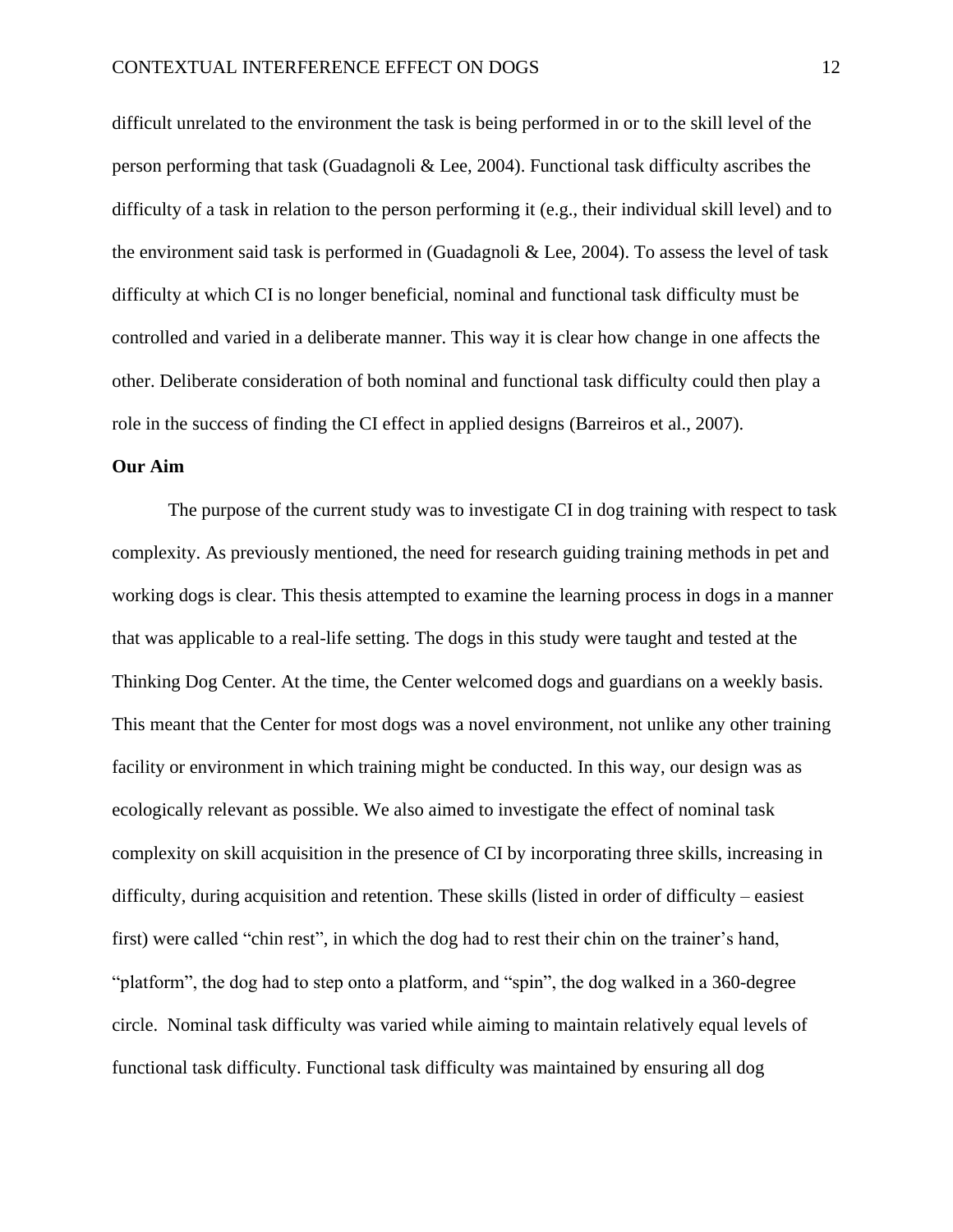participants had no prior experience with the tricks trained and conditions were maintained by training all dogs in the same environment.

Due to the unique nature of this thesis, we sought to provide enhanced measures of learning beyond task performance in the retention phase. In studies examining graduation rates of working dogs from training programs, researchers demonstrated distractibility to be a key factor affecting success (Bray et al., 2021). Along similar lines, Maejima et al. (2007) found that desire for work is a significant factor in the graduation of working dogs. Desire for work is defined as attending to the handler or the task at hand, while distractibility is characterized by the opposite (Jamieson et al., 2018; Maejima et al., 2007). These results align with two out of the three theories behind the CI effect, in which active reconstruction or elaboration of the tasks being learned is necessary for improved performance (Lee & Magill, 1985; Rendell et al., 2010; Shea & Morgan, 1979). The active nature of these theories suggests that attention to the tasks being trained is key during the learning process and distraction would have a potentially negative impact on performance. This is corroborated by Rochais et al. (2017) who demonstrated that horses with longer durations of distraction (in response to external stimuli) show less improvement on a visual discrimination task. Similarly in humans, Sanders and Baron (1975) reported that distraction significantly impairs human performance in complex learning tasks but not in simple ones. Finally, Inzlicht et al. (2018) affirmed both human and non-human animals will avoid tasks that require increased cognitive effort. Task avoidance in Inzlicht et al. (2018) is similar to disengagement from the handler, and opposite to desire for work. When examined in conjunction, the presented evidence suggests there could be a link between distraction and increased cognitive effort. It is unclear whether distraction is the cause of poor performance on complex tasks or a byproduct of increased cognitive load during complex tasks. However,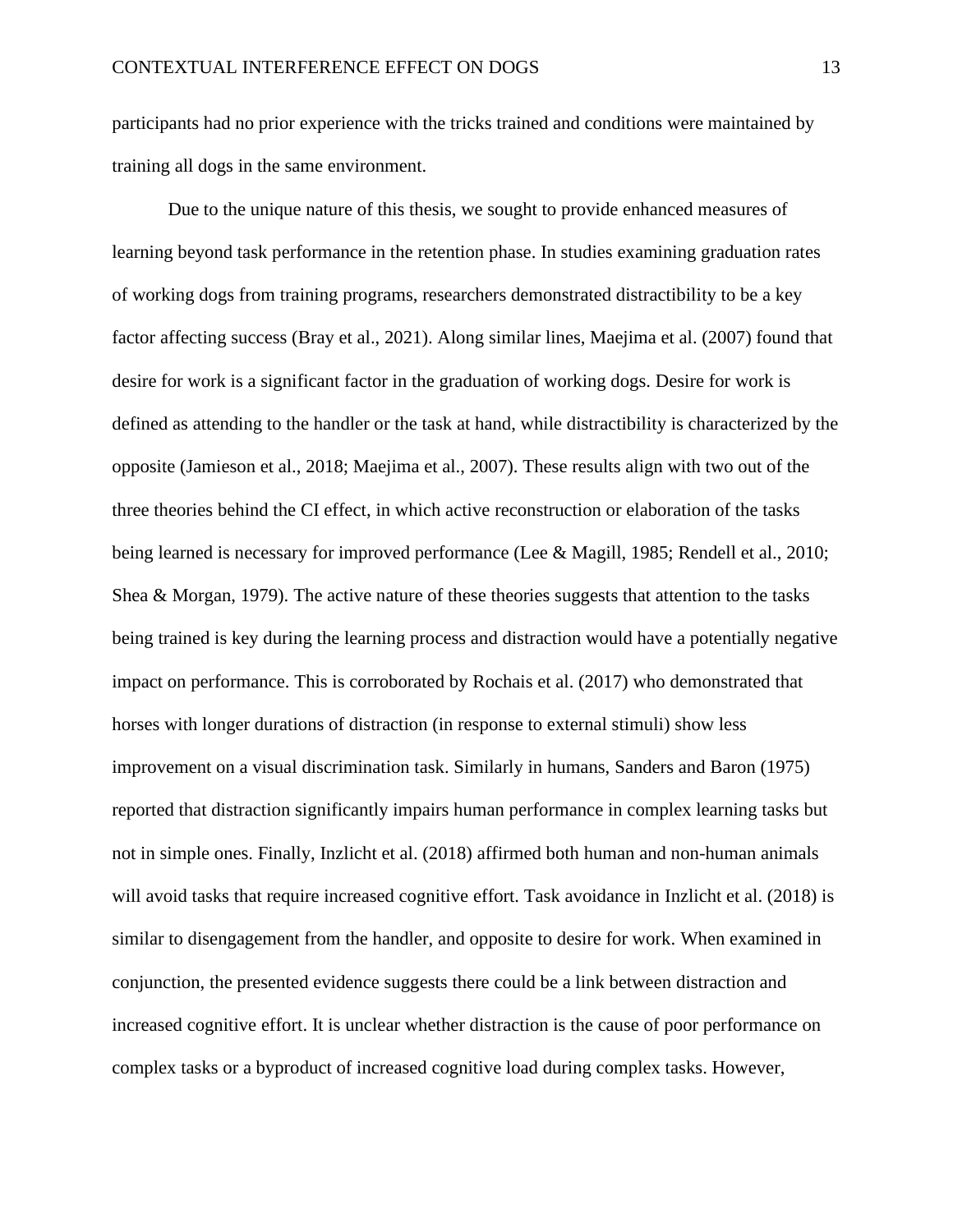research suggests that as task complexity increases distraction should become increasingly evident. The correlation between distraction and cognitive load led to our decision to measure disengagement from the handler as an indication of CI level in this learning paradigm. In relation to the evidence presented above, we hypothesized the following:

- 1. During training, dogs in the random acquisition group would perform worse than dogs in the blocked acquisition group.
- 2. During a retention test, dogs who trained the three tasks in random order during acquisition would perform better than dogs who trained in blocked order during acquisition.
	- a. Dogs who learned the three tasks in random order during acquisition and were tested in blocked order during the retention test would perform better than those tested in random order.
	- b. Dogs who learned the three tasks in blocked order during acquisition and were tested in random order during the retention test would perform worse than those tested in blocked order.
- 3. During acquisition, dogs who learned the three tasks in random order would display higher levels of disengagement from the handler than the dogs who learned the tasks in blocked order.
	- a. Dogs who trained the three tasks in blocked order during acquisition and were tested in random order during retention would show the highest levels of disengagement overall in the retention test.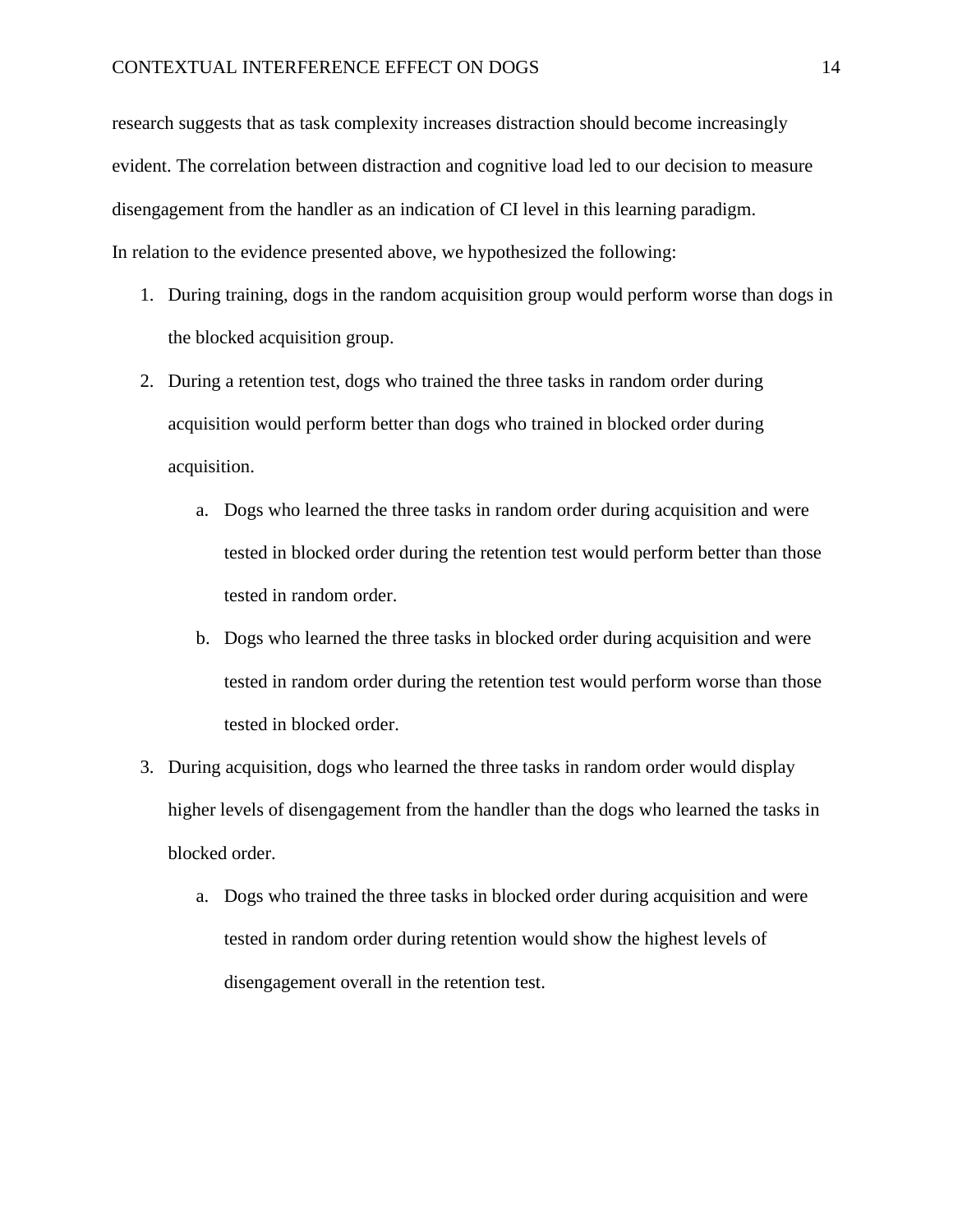- b. Dogs who trained the three tasks in random order during acquisition and were tested in random order during retention would display moderate levels of disengagement in the retention test.
- c. Dogs who trained the three tasks in blocked order during acquisition that were tested in blocked order during retention, as well as dogs who trained the three tasks in random order during acquisition that were tested in blocked order during retention, would show minimal levels of distraction as compared to the other groups in the retention test.

#### **Methods**

#### **Participants and Facilities**

Researchers enlisted 23 guardians and their pet dogs (*Canis lupus familiaris*) from the Thinking Dog Center database. The Thinking Dog Center (hereafter known as TDC) is located at 450 West 41st street in New York City. Interested guardians could sign their dog up to participate in a variety of in-person and online research studies via the link "tinyurl.com/ThinkingDogCenter." During the sign-up process, guardians answered questions related to their dog's health and listed any behavioral issues their dog may have. The TDC director, Dr. Sarah- Elizabeth Byosiere, deemed dogs fit for in-person or online studies based on the information provided. For this study dogs needed to be over the age of 4 months old, friendly, and food motivated. There were no breed restrictions for participating dogs. Guardians also had to commit to bringing their dog to the center for up to 1 hour a day on two consecutive weekdays. The dogs could have prior experience with basic manners training but to be considered for the study they were required not to have experience with three tricks, "chin rest," "platform," or "spin." Of the 23 dogs that were initially enrolled, only 17 dogs completed the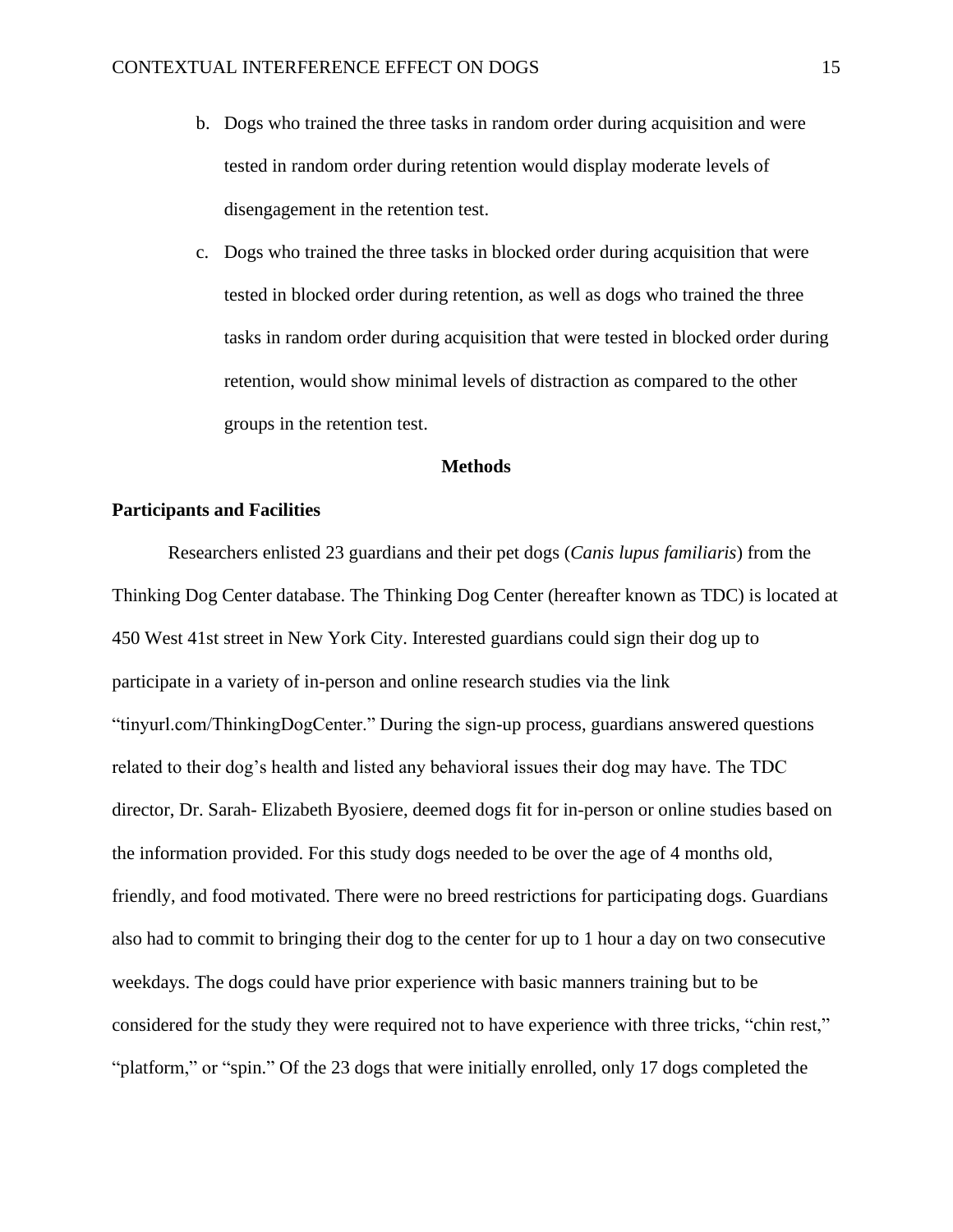study and were included in the final analyses. Six dogs were excluded due to behavioral issues (n  $=$  4), failure to return on the second day of testing (n = 1) or becoming physically ill (because of the car ride beforehand) during testing  $(n = 1)$ .

Guardian-dog teams selected for the study were offered their choice of 1-hour timeslots between the hours of 4-8 PM on consecutive Tuesdays and Wednesdays. Teams were required to return to the TDC at the same time of day on both days. Upon entrance to the testing facility, guardians and dogs were allowed a short acclimatization period in which dogs were given freedom to explore the space and guardians completed a consent form before testing proceeded. During this time, dogs could engage in play with toys set out, drink water freely available, eat treats given out by the handler, or explore the testing rooms as they wished. Guardians remained with their pet dogs throughout the entire study. If at any point, they felt their dog needed a break or wished to remove the dog from the environment they could. Of the 17 dogs included in the study, no guardians requested a break or the removal of their dog from the study. The dogs were also monitored by the handler for any signs of duress including but not limited to, panting, shaking, or inability to eat offered treats. The 17 dogs included in the statistical analyses did not display such signs of stress.

The dogs in this study were randomly assigned to four groups: blocked acquisitionblocked retention (n = 5); blocked acquisition - random retention (n = 4); random acquisition random retention ( $n = 3$ ); and random acquisition - blocked retention ( $n = 5$ ). Due to the nature of the study and the possibility for a dog to be excluded during testing, there was an unequal number of dogs sorted into each group.

#### **Procedure**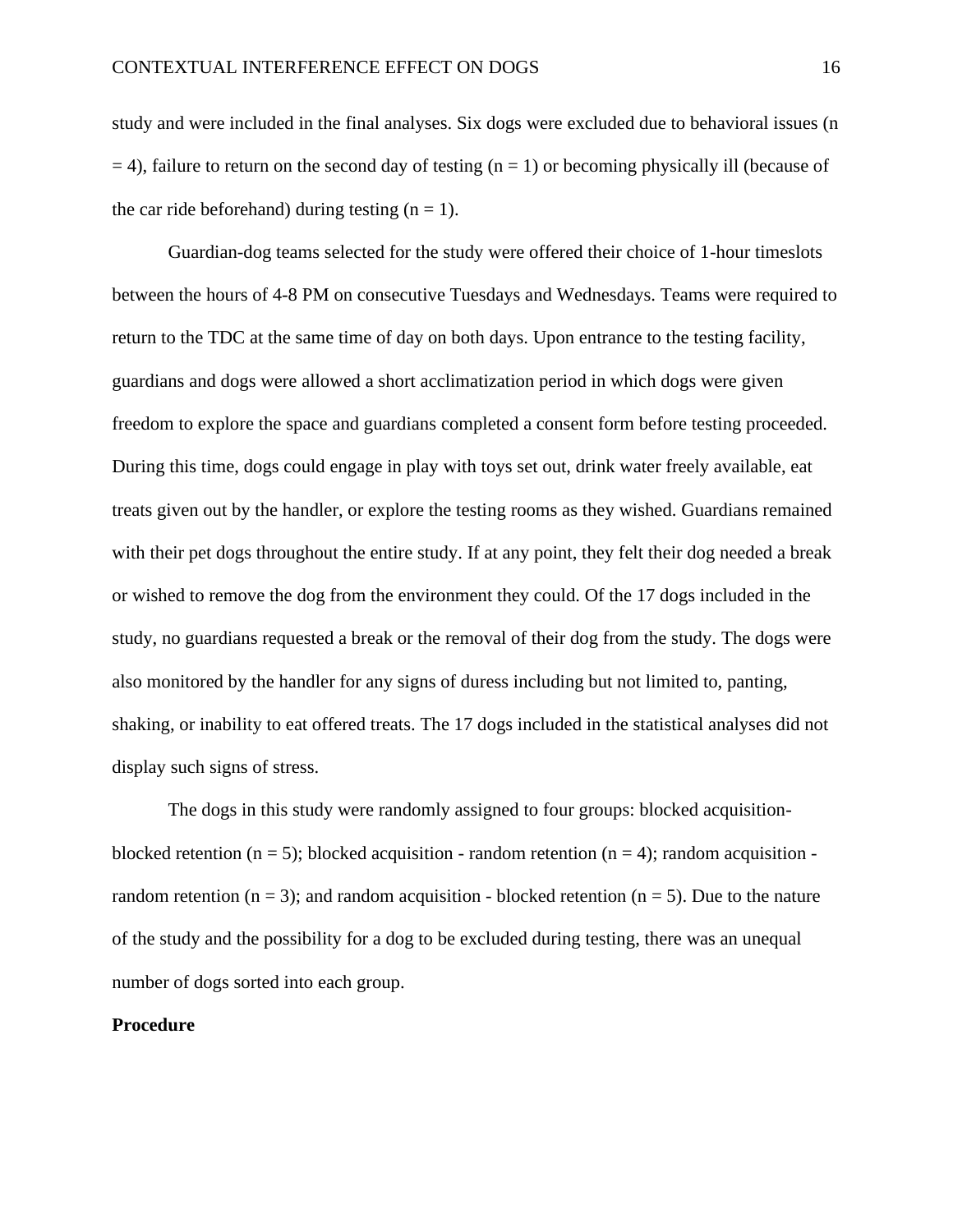The procedure for this experiment (SEB-Dog Tricks 5/22) was approved by Hunter CUNY's IACUC on June 12th, 2019. Acquisition and retention phases were conducted in a room measuring 345.44 cm x 284.48 cm. Guardians were instructed to sit on a chair in the far-right corner of the room opposite the entrance facing a wall (Figure 1). Throughout the visits, dogs were not movement restricted and could approach their guardians or move about the room as they pleased. Given this, guardians were asked not to speak to, engage with physically, or make eye contact with their dogs while testing was underway.

#### **Figure 1**

*Depiction of Training and Testing Room with Measurements*

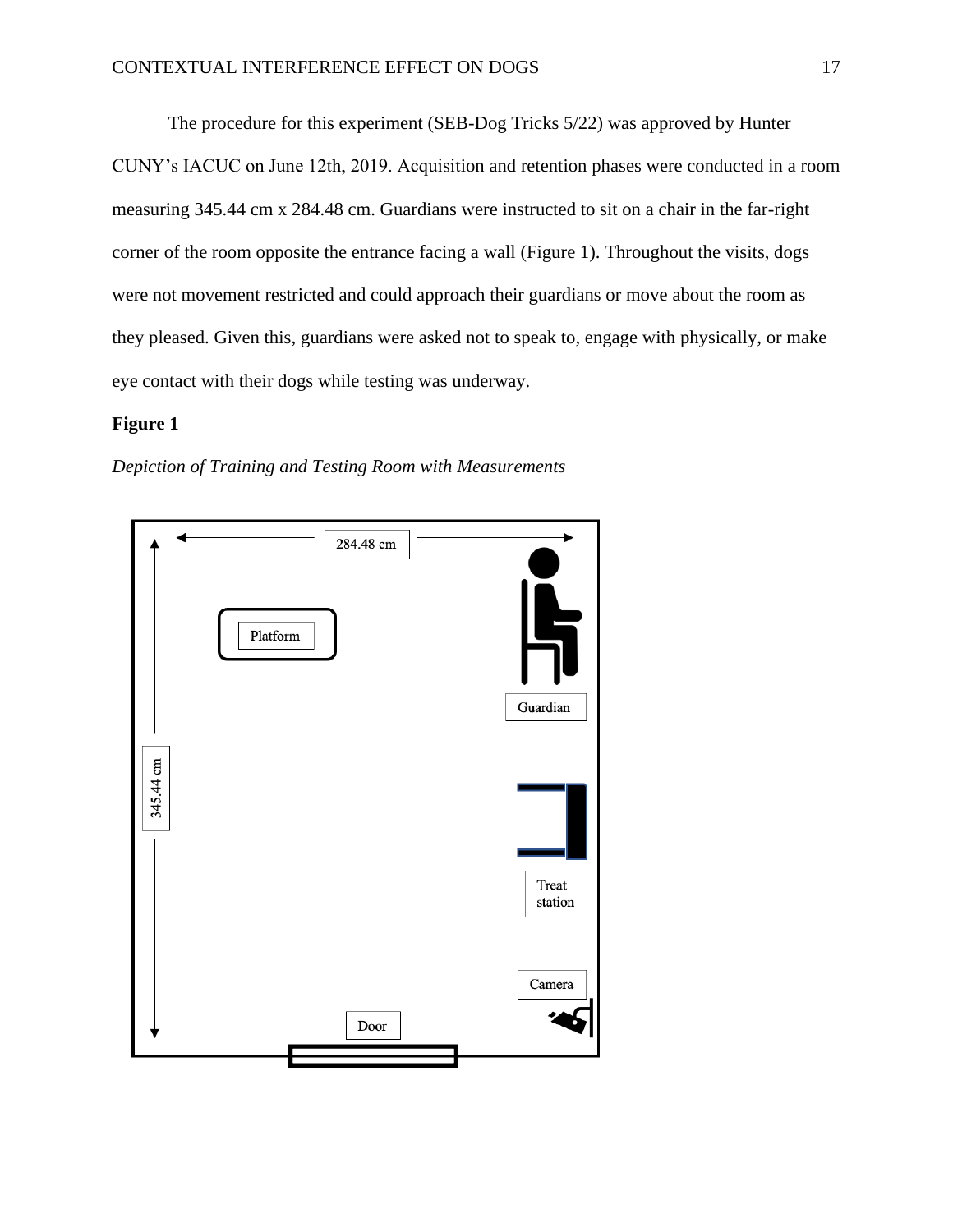#### *Acquisition Phase*

During the acquisition phase, the dogs were taught three tricks to be later tested on in the retention phase. The acquisition phase was broken down into three sessions with an approximate 1–5-minute break between sessions, depending on each dogs' individual needs for water and rest. Each session included 24 trials of tricks. A trial consisted of one presentation of the individual trick to be trained (e.g., asking the dog to perform one platform) (Table 1). Within each trial, the dogs were given two tries to complete a trick. A session for dogs in the blocked group consisted of training one trick repeatedly for 24 trials before moving on to the next trick in the following session (e.g., 24 trials of platform followed by 24 trials of spin followed by 24 trials of chin rest). The order in which tricks were presented over the three sessions in the blocked group was counterbalanced to account for order effects (Sheehe & Bross, 1961). A session for dogs in the random group included eight trials of each of the three tricks, however, the order the investigator presented the tricks was randomized (e.g., a trial of chin rest, followed by a trial of spin, followed by a trial of platform, and so on until each behavior had been presented an equal number of times, totaling 24 trials). This was repeated over the three sessions.

#### *Retention Test*

Dogs who successfully completed the acquisition phase, returned the next day to complete the retention test. The purpose of this test was to measure the amount of learning that took place during the acquisition phase. The retention test consisted of one session of 18 trials. Based on their initial group, participants were once again sorted into blocked and random retention sessions. The blocked group received 6 consecutive trials of each trick and the random group received 6 trials of each trick in a randomized order. The dogs had two tries to complete each trick within one trial.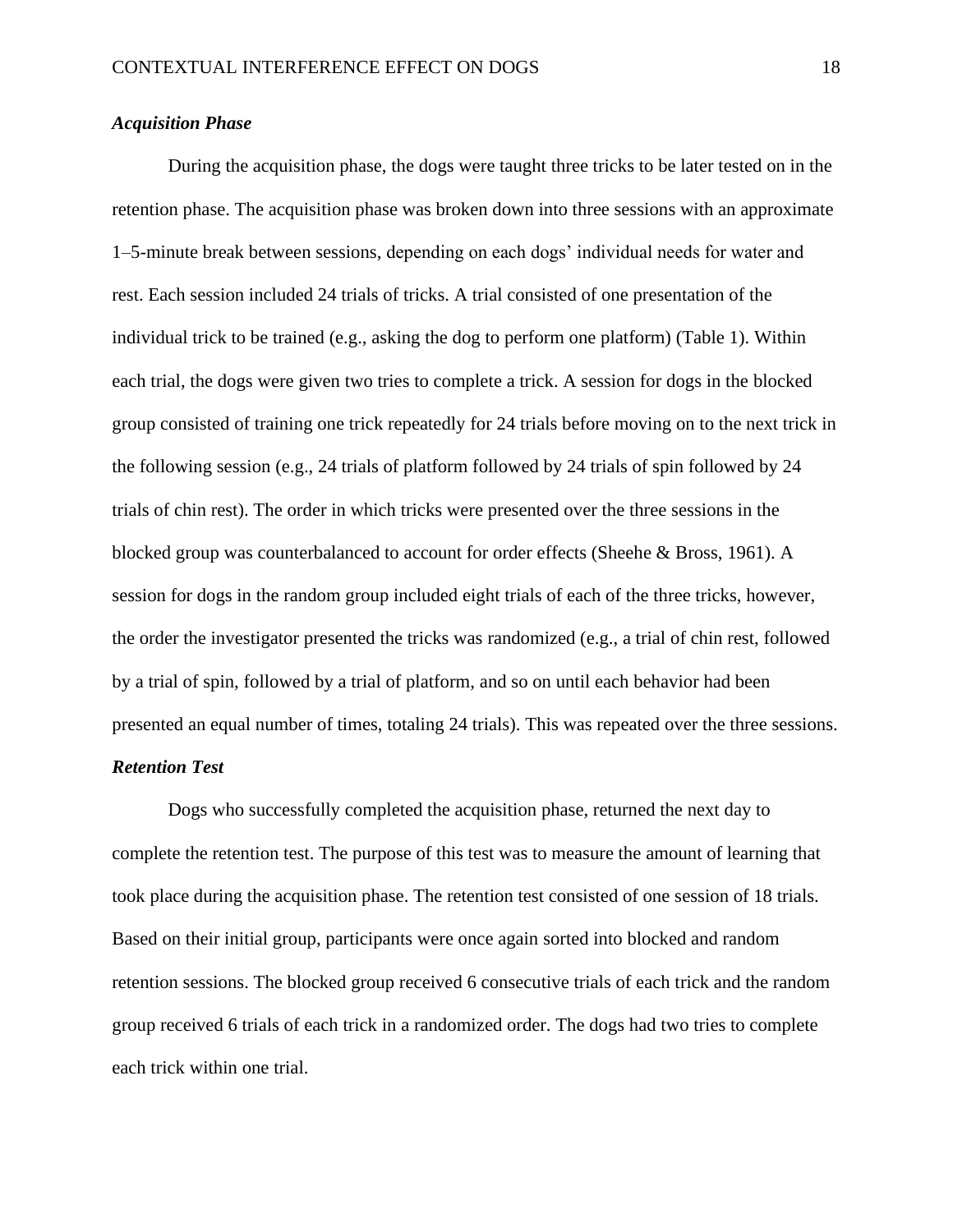*Tricks*

As described above, the first day of testing was called the acquisition phase, the second day was considered the retention phase. On each day the dogs were taught and tested on the tricks "chin rest," "platform," and "spin" by one handler. The author of this thesis trained all dogs who participated. The author is CPDT-KA certified and a professional dog trainer so was deemed an appropriate fit as the handler. Handler consistency in training all dogs also ensured consistency of training methods. The three tricks were taught using operant conditioning via the positive reinforcement-based training techniques, luring and shaping (Chiandetti et al., 2016). When training using luring, a handler holds a hidden piece of treat in between their fingers and uses it to move a dog around in space as they follow the hand (Chiandetti et al., 2016). With shaping, a handler works towards an end behavior by breaking it down into approximate steps and rewarding the dog as they obtain each consecutive step towards the end goal (Chiandetti et al., 2016). There were several levels a dog could reach within each trick (Table 1). A verbal secondary reinforcer "yes" was used before the delivery of the primary reinforcer (miscellaneous treats) throughout training as dogs accomplished different levels within the tricks (Chiandetti et al., 2016; Feng et al., 2016).

**Chin Rest.** For the chin rest trick, the handler started by placing one palm out at about chin height to the dog in front of her. The handler then used her other hand to lure the dog's nose forward so their chin rested on the handler's palm. At this point, the trick would be considered complete. The handler marked the position by saying "yes" and delivered a treat to the dog (Table 1).

**Platform.** The platform trick utilized a grey, plastic platform measuring 55.88cm L x 30.48cm W x 10.16cm H. The handler placed their lure in front of the dog's nose and attempted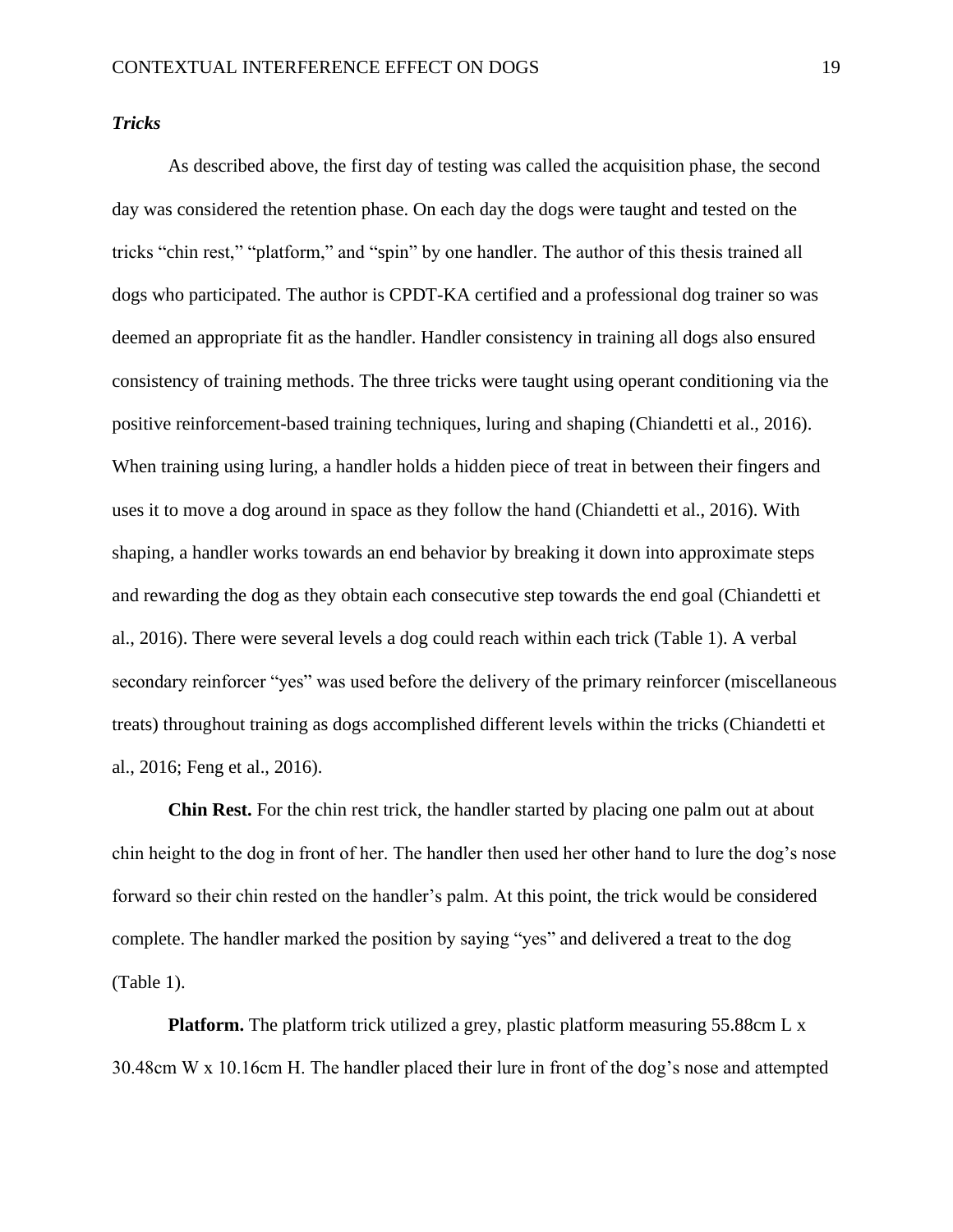to move the dog toward and onto the platform. The trick ended when the dog had both of their front paws on the platform at which point the handler marked "yes" and delivered a treat to the dog either in their mouth or on the floor nearby (Table 1).

**Spin.** For the spin trick, the handler brought their hand to the dog's nose and lured their head around, so their body followed their head and the dog completed a 360 degree turn. The handler marked "yes" when the dog's head had returned to starting position and delivered a treat to the dog (Table 1).

The chin rest trick was chosen to be the easy trick, the platform as the medium level difficulty trick, and the spin trick was chosen as the most difficult trick. Difficulty levels were determined by the proposed time to completion of the task and the number of body movements required to complete the goal action (Gorniak, 2019; Guadagnoli & Lee, 2004). Dogs were given two tries to reach the goal behavior for each trick. If the dog failed to follow the handler's lure on the first try, the handler would pause and start the trick over. If the dog failed to follow the handler's lure after the second try, the handler would reset the dog's position by saying "find it" and tossing the treat in the lure hand on the ground for the dog to find.

#### **Table 1**

| <b>Behavior</b> | Definition                                                                                                                                                                                                                                                                                                                                                             | <b>Behavior</b><br>Level | <b>Level Definitions</b> |
|-----------------|------------------------------------------------------------------------------------------------------------------------------------------------------------------------------------------------------------------------------------------------------------------------------------------------------------------------------------------------------------------------|--------------------------|--------------------------|
| Try 1           | Used to define duration of first<br>attempt at behavior. Beginning of<br>first try marked by first movement<br>of handler's hands towards dog or<br>at the first moment hand(s) are<br>visible moving toward the dog. End<br>of first try marked by removal of<br>hands from in front of dog, if failed<br>first try, or the sound of the word<br>"yes" if successful. | NA.                      | <b>NA</b>                |

*Ethogram for Coding Dog Behaviors During Acquisition and Retention Sessions*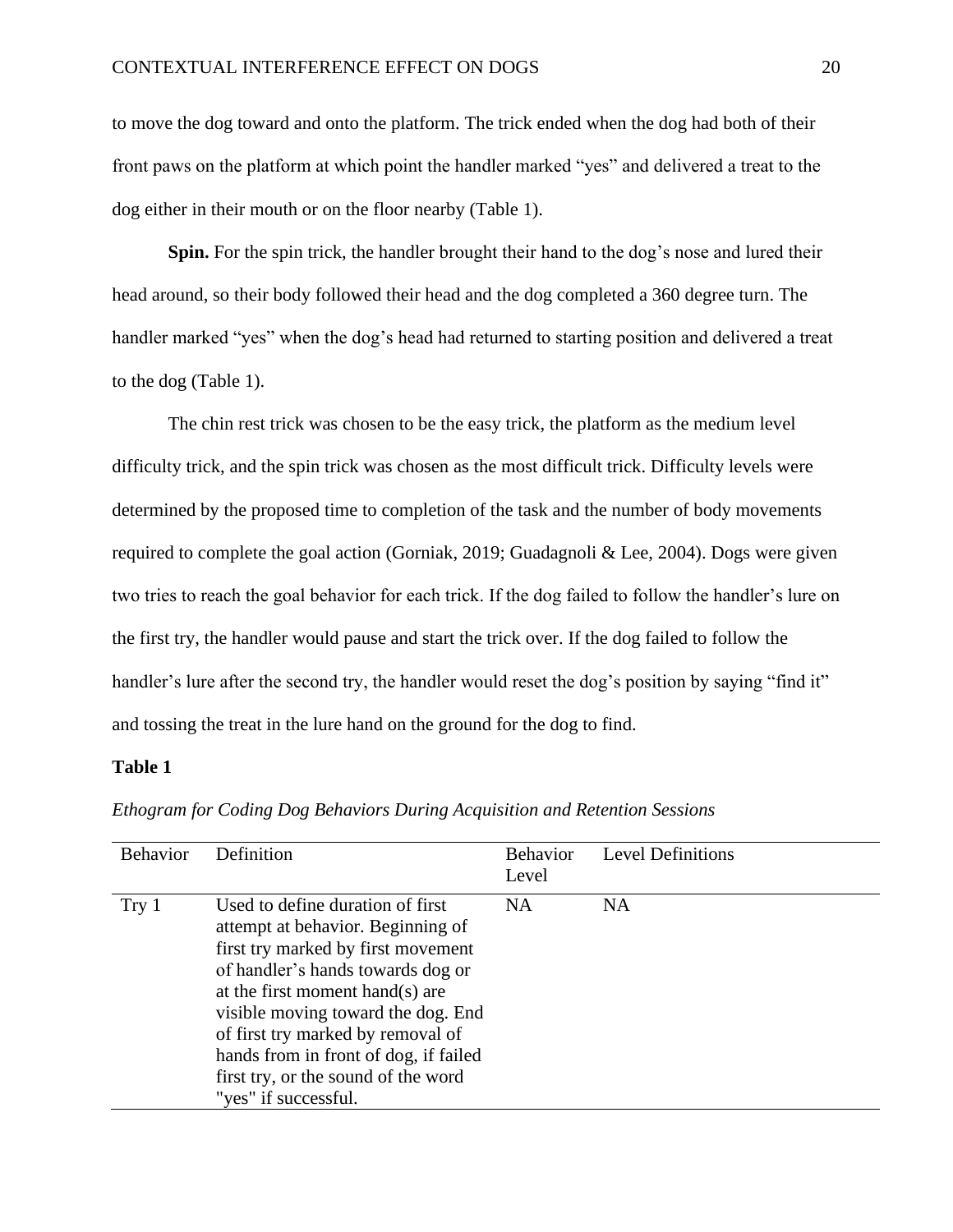| Try 2                   | Used to define duration of second<br>attempt of behavior. Beginning of<br>second try marked by first<br>movement of handler's hands<br>towards dog or at the first moment<br>hand(s) are visible moving toward<br>the dog. End of second try signified<br>by sound of the word "yes" or "find<br>it." | <b>NA</b>               | <b>NA</b>                               |
|-------------------------|-------------------------------------------------------------------------------------------------------------------------------------------------------------------------------------------------------------------------------------------------------------------------------------------------------|-------------------------|-----------------------------------------|
| <b>Chin Rest</b>        | The easy trick. The goal of the trick                                                                                                                                                                                                                                                                 | $\boldsymbol{0}$        | Missed first try                        |
|                         | is for the handler to lure dog's<br>muzzle forward so that it is resting                                                                                                                                                                                                                              | $\mathbf 1$             | Dog does not approach handler's<br>palm |
|                         | on the outstretched palm of<br>handler's non-lure hand.                                                                                                                                                                                                                                               | $\overline{2}$          | Dog places muzzle in palm               |
| Platform                | The medium level trick. The goal of                                                                                                                                                                                                                                                                   | $\boldsymbol{0}$        | Missed first try                        |
|                         | the platform trick was to lure the                                                                                                                                                                                                                                                                    | 1                       | Dog does not follow handler's lure      |
|                         | dog forward onto the platform, so                                                                                                                                                                                                                                                                     |                         | hand forward                            |
|                         | the dog steps their two front paws                                                                                                                                                                                                                                                                    | $\overline{2}$          | Dog places one paw on platform          |
|                         | on the platform.                                                                                                                                                                                                                                                                                      | 3                       | Dog places both eyes on platform        |
| Spin                    | The hardest trick. The goal of the                                                                                                                                                                                                                                                                    | $\boldsymbol{0}$        | Missed first try                        |
|                         | spin trick is to lure the dog 270                                                                                                                                                                                                                                                                     | 1                       | Dog does not follow handler's lure      |
|                         | degrees or more around in a circle                                                                                                                                                                                                                                                                    |                         | with head turn                          |
|                         | so that their head returns to starting                                                                                                                                                                                                                                                                | $\overline{\mathbf{c}}$ | Dog turns head 90 degrees               |
|                         | position. Starting position is                                                                                                                                                                                                                                                                        | 3                       | Dog turns head 180 degrees              |
|                         | considered the point where the lure                                                                                                                                                                                                                                                                   | $\overline{4}$          | Dog turns head 270 degrees or           |
|                         | hand initially meets the dog's nose.                                                                                                                                                                                                                                                                  |                         | more                                    |
| Disengage               | Anytime the dog orients away from<br>the handler (or her body parts) for 2<br>seconds or more unless leading into<br>an OOV.<br>Not including investigation of treats<br>(on the ground or at the coding<br>station).                                                                                 | NA                      | NA                                      |
| Out of<br>View<br>(OOV) | Whenever the dogs' head and<br>shoulders are out of view, so that<br>one cannot see where the dog is<br>orienting. Exceptions include when<br>the dog is in handler's general<br>vicinity (eg. under or behind her<br>body, unless dog is clearly facing<br>the opposite direction.)                  | NA                      | <b>NA</b>                               |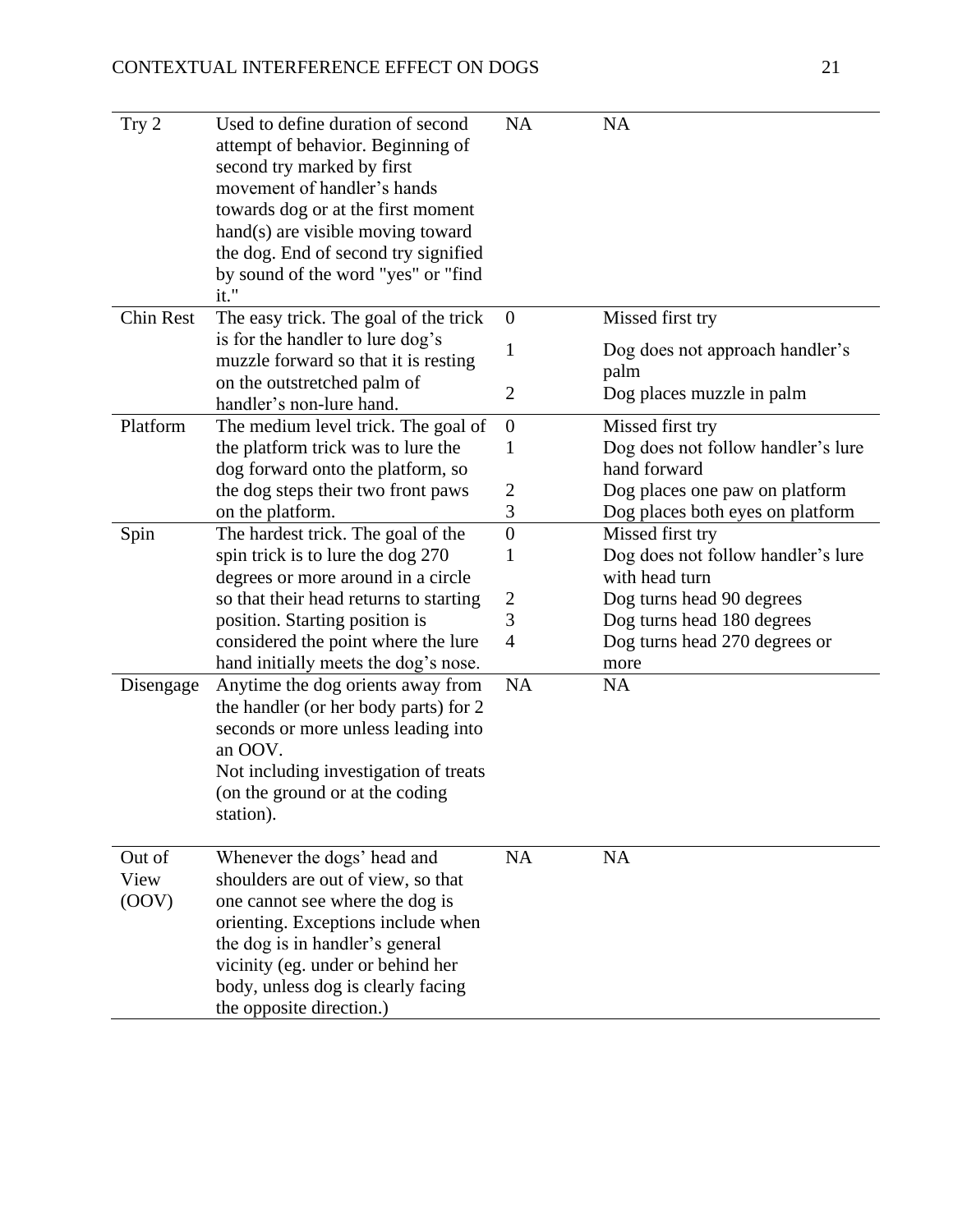#### **Coding and Data Analyses**

Acquisition and retention sessions were recorded on a Canon VIXIA HF R80 Camcorder located at the right-hand side of the doorway to the testing room (Figure 1). The camera view remained untouched throughout testing. Three coders – the researcher, and two naive Hunter Animal Behavior and Conservation Master's students – were responsible for coding all acquisition and retention videos. Approximately the same number of dogs' videos were randomly assigned to each coder. Coders used an ethogram to determine what level within each trick was reached and whether the dog took one or two tries to complete a behavior (Table 1). The latency to complete each trick, the duration of time dogs spent out of the camera view (OOV), and the duration of time dogs spent disengaged from the handler were also measured (Table 1). All coding was executed via the Behavioral Observation Research Interactive Software (BORIS), version 7.9.19 (Friard & Gamba, 2016).

#### *Reliability*

Inter-rater reliability (IRR) was determined based on four dogs' acquisition and retention videos (23.5% of the dogs). Gwet's AC1 was performed using AgreeStat 360 a free internet platform (AgreeStat 360, n.d). AC1 was used with ordinal behavior and lure scores as it is less sensitive to trait prevalence and trait bias than Fleiss's Kappa (Gwet, 2008). When there is high agreement between raters but low variance, especially for a small sample size, Fleiss's Kappa tends to be paradoxically low (Hoek & Scholman, 2017; Xie, 2013). Gwet's AC1 is less affected by skewed distributions and therefore better reflected the level of agreement between raters in this study (Dettori & Norvell, 2020).

Gwet's AC1 for behavior score consistency across all dogs and between the three coders was 0.96 (SE 0.01), which is considered "very good" in the benchmark range (Dettori & Norvell,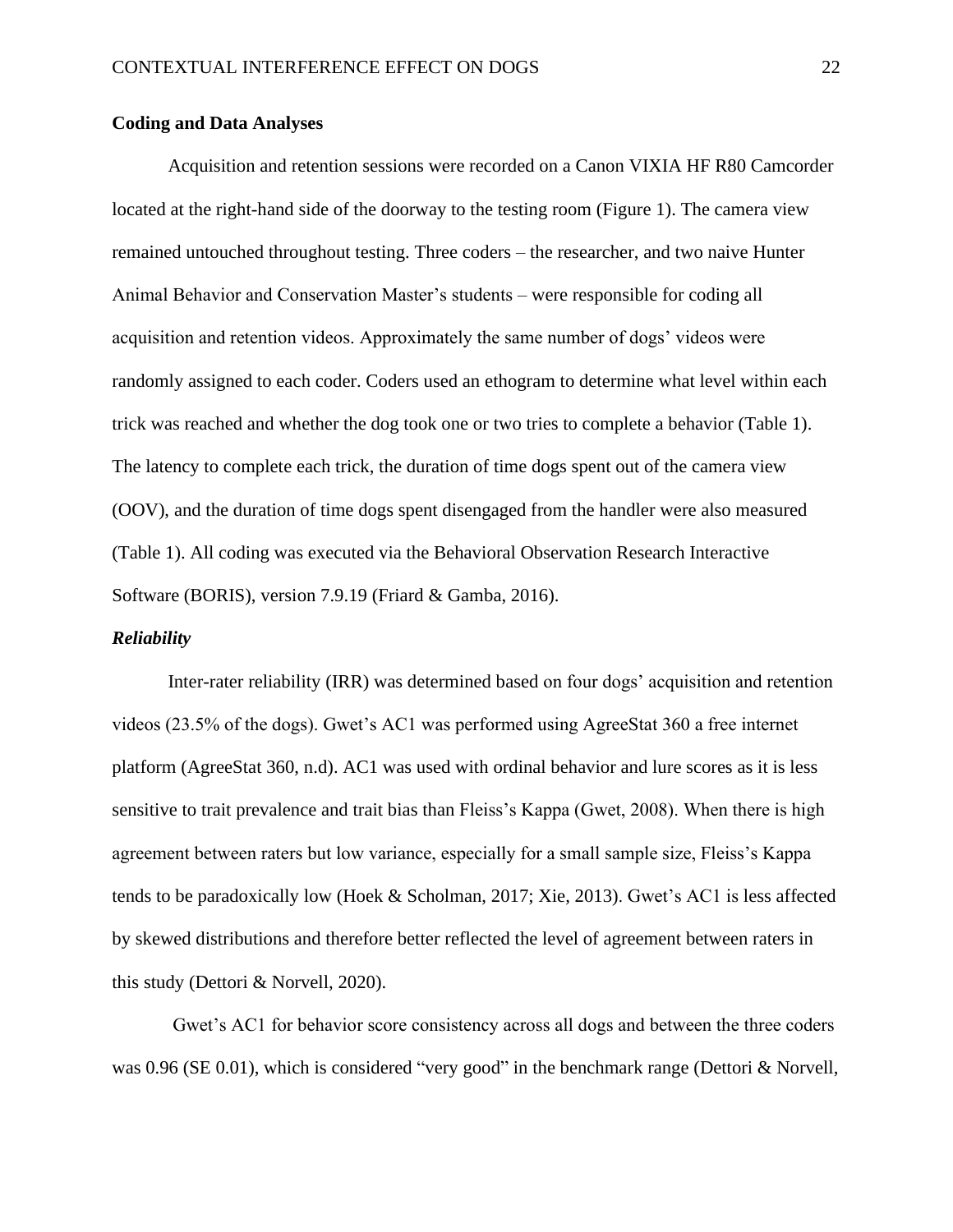2020). For agreement on disengagement (D) and out of view (OOV) instances, Gwet's AC1 was 0.52 (SE 0.06). The AC1 for D/OOV instances is in the moderate range (Dettori & Norvell, 2020).

To assess agreement between coders on duration of D and OOV instances, the intraclass correlation coefficient (ICC) was used. The ICC was the suggested test for continuous data, coded by three or more judges (Koo & Li, 2016; Perinetti, 2018). A two-way, mixed-effects model was used based on single ratings to assess absolute agreement on continuous measures of duration. For duration of behavior scores the ICC was 0.79 (95% CI, 0.73 - 0.84) and for duration of D/OOV scores the ICC was 0.60 (95% CI, 0.49 - 0.70). The ICC for duration of behavior scores (0.79) was considered "good" and for duration of D/OOV scores (0.60) the ICC fell in the "fair" range (Koo & Li, 2016).

#### *Statistical Analyses*

Composite trick scores were created by summing the trick levels coded for each individual dog and averaging the sum over the number of tries completed. The latency to complete each try of the tricks was also averaged over the number of tries per trick. The durations of OOV instances were summed to find the total time a dog spent OOV per acquisition and retention phase. Percentage of time spent disengaged was calculated as such:

$$
\% Time Spent Disengaged = \left(\frac{Total \ Disengagement \ Time}{(Total \ Video \ Time-Total \ Time \ Dog \ Spent \ OOV)} \times \ 100\right.
$$

The number of trials before reaching maintenance of the goal behavior was deduced for each trick. Maintenance of a trick was reached on the third performance of the highest behavior level within chin rest, platform, or spin (Table 1). For each trick, the lowest possible trick maintenance score was therefore three. The first occurrence of trick maintenance for chin rest,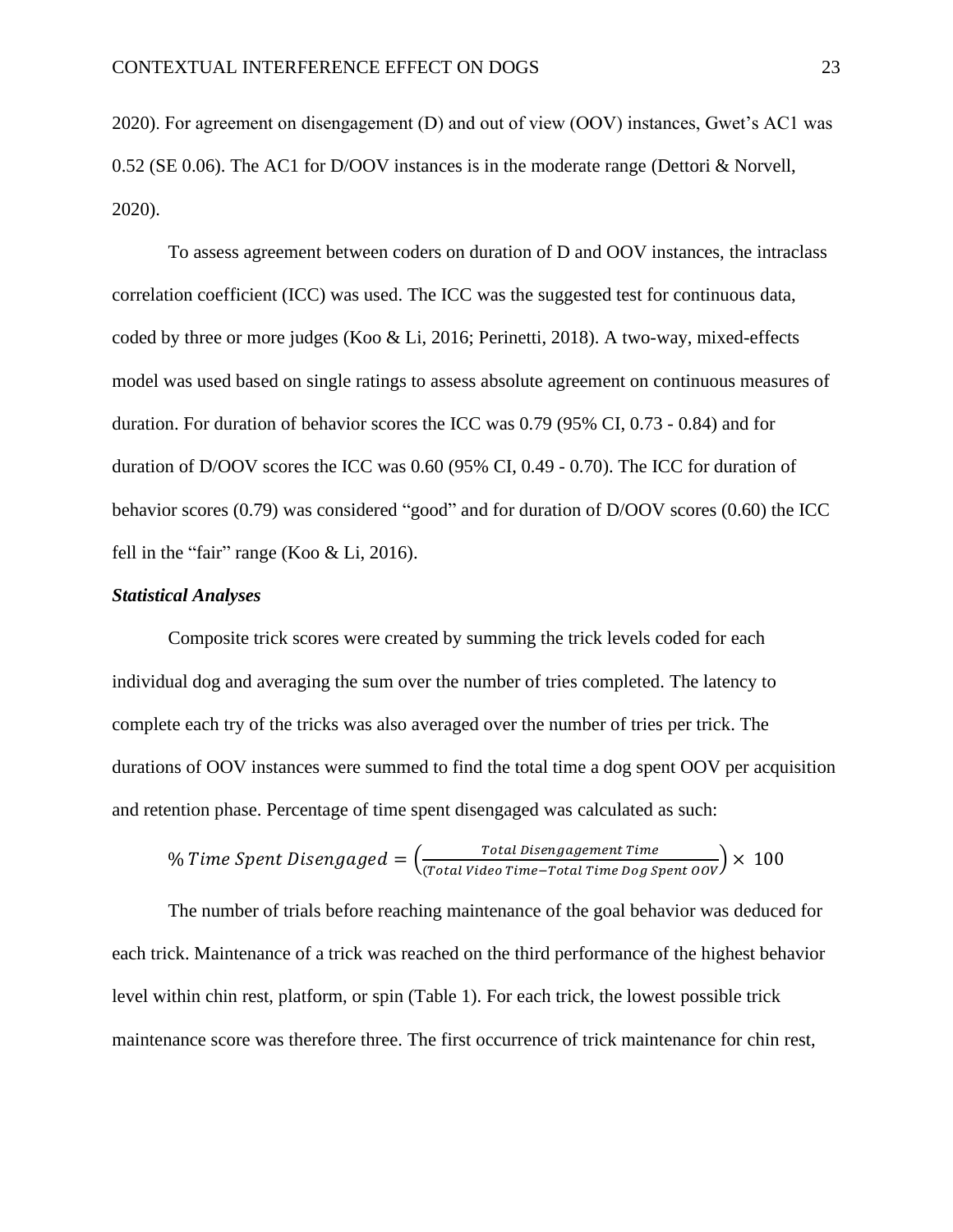platform, or spin was recorded for each acquisition and retention phase. The total number of second tries for each trick was recorded per session as well.

All statistical analyses were conducted using IBM SPSS Statistics 27. Variables from the acquisition and retention data were assessed for normality using skewness and kurtosis values. Values between  $\pm 2$  were considered to be normally distributed (George & Mallery, 2009). Approximately half of the variables had skewness and kurtosis values that fell outside of the  $\pm 2$ range, as a result, non-parametric tests were explored as a suitable option for analyzing the dataset (Table 2). The use of non-parametric tests, in this case, was supported by evidence suggesting that when assumptions of parametric tests are not met and the sample size falls between 8 and 24 participants non-parametric tests are suitable (Dwivedi et al., 2017). Mann-Whitney U tests were run to assess if there were any differences between the blocked and random groups in acquisition and retention. Kruskal-Wallis tests were run to assess differences between the retention groups with respect to the acquisition groups.

#### **Table 2**

| Acquisition<br>Variables | Variable                     | <b>Skewness</b><br>$SD \pm 0.64$ | Kurtosis<br>$SD \pm 1.23$ |
|--------------------------|------------------------------|----------------------------------|---------------------------|
| Chin                     | <b>Second Tries</b>          | 1.15                             | 0.55                      |
|                          | Duration                     | 0.56                             | $-0.55$                   |
|                          | Score                        | $-0.68$                          | $-0.74$                   |
|                          | <b>Trials to Maintenance</b> | 2.16                             | 3.44                      |
| Platform                 | <b>Second Tries</b>          | 2.61                             | 6.87                      |
|                          | Duration                     | 2.15                             | 4.83                      |
|                          | Score                        | $-2.01$                          | 3.09                      |
|                          | <b>Trials to Maintenance</b> | 1.31                             | 3.02                      |
| Spin                     | <b>Second Tries</b>          | $-0.68$                          | $-0.89$                   |
|                          | Duration                     | 0.15                             | $-0.76$                   |
|                          | Score                        | $-0.96$                          | 0.44                      |
|                          | <b>Trials to Maintenance</b> | 1.05                             | 1.33                      |

*Skewness and Kurtosis Values for Acquisition and Retention Variables*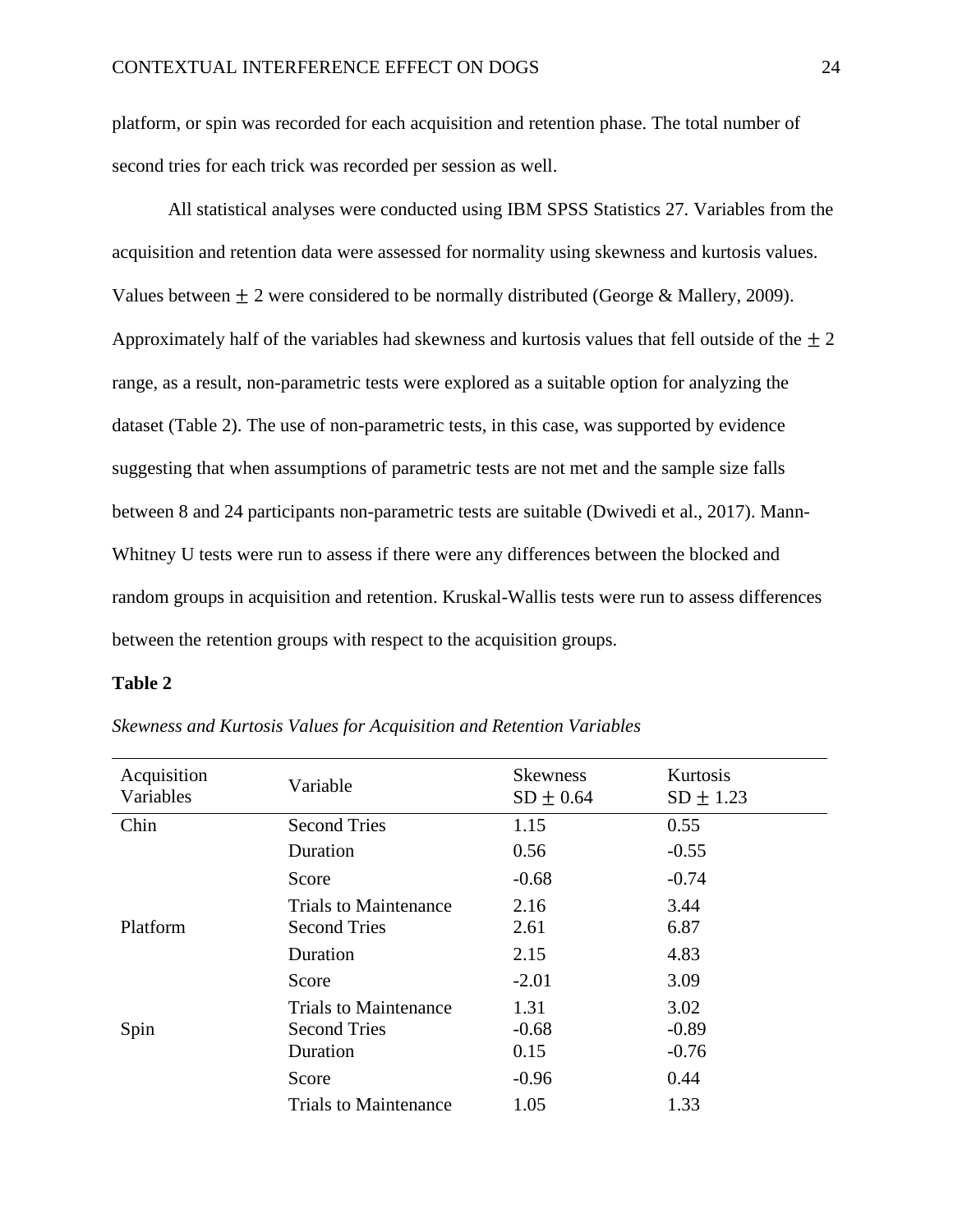#### CONTEXTUAL INTERFERENCE EFFECT ON DOGS 25

| Disengagement              | <b>Percent Disengaged</b>    | 1.32            | 0.75          |
|----------------------------|------------------------------|-----------------|---------------|
| <b>Retention Variables</b> | Variable                     | <b>Skewness</b> | Kurtosis      |
|                            |                              | $SD \pm 0.62$   | $SD \pm 1.19$ |
| Chin                       | <b>Second Tries</b>          | 2.05            | 3.71          |
|                            | Duration                     | 0.86            | $-0.02$       |
|                            | Score                        | $-1.86$         | 2.52          |
|                            | <b>Trials to Maintenance</b> | 3.28            | 11.03         |
| Platform                   | <b>Second Tries</b>          | 3.61            | 13.00         |
|                            | Duration                     | 1.03            | 0.63          |
|                            | Score                        | $-3.61$         | 13.00         |
|                            | <b>Trials to Maintenance</b> | 3.61            | 13.00         |
| Spin                       | <b>Second Tries</b>          | 0.93            | $-0.98$       |
|                            | Duration                     | 1.45            | 3.59          |
|                            | Score                        | $-0.83$         | $-1.24$       |
|                            | <b>Trials to Maintenance</b> | 2.68            | 6.97          |
| Disengagement              | Percent Disengaged           | 2.81            | 8.49          |

#### **Results**

#### **Hypothesis 1**

Mann-Whitney U tests were run to determine if there were differences between dogs in the blocked and random acquisition groups. Distributions for all variables were visually inspected and assessed to be similar. There were no significant differences in second tries, duration, score, or trials to maintenance variables across the chin rest, platform, and spin tricks for blocked and random acquisition groups,  $p > .05$  (results presented in Table 3 due to the large number of variables measured).

#### **Table 3**

*Summary of Mann-Whitney U Test Results for Variables Measuring Learning and* 

*Disengagement Across Chin Rest, Platform, and Spin in the Acquisition Session.*

| Variable            | Median                 |       |         | Sig. <sup>a</sup> |
|---------------------|------------------------|-------|---------|-------------------|
| Chin                |                        |       |         |                   |
| <b>Second Tries</b> | Blocked $(N=9) = 2.00$ | 31.00 | $-0.49$ | .67               |
|                     | Random $(N=8) = 1.50$  |       |         |                   |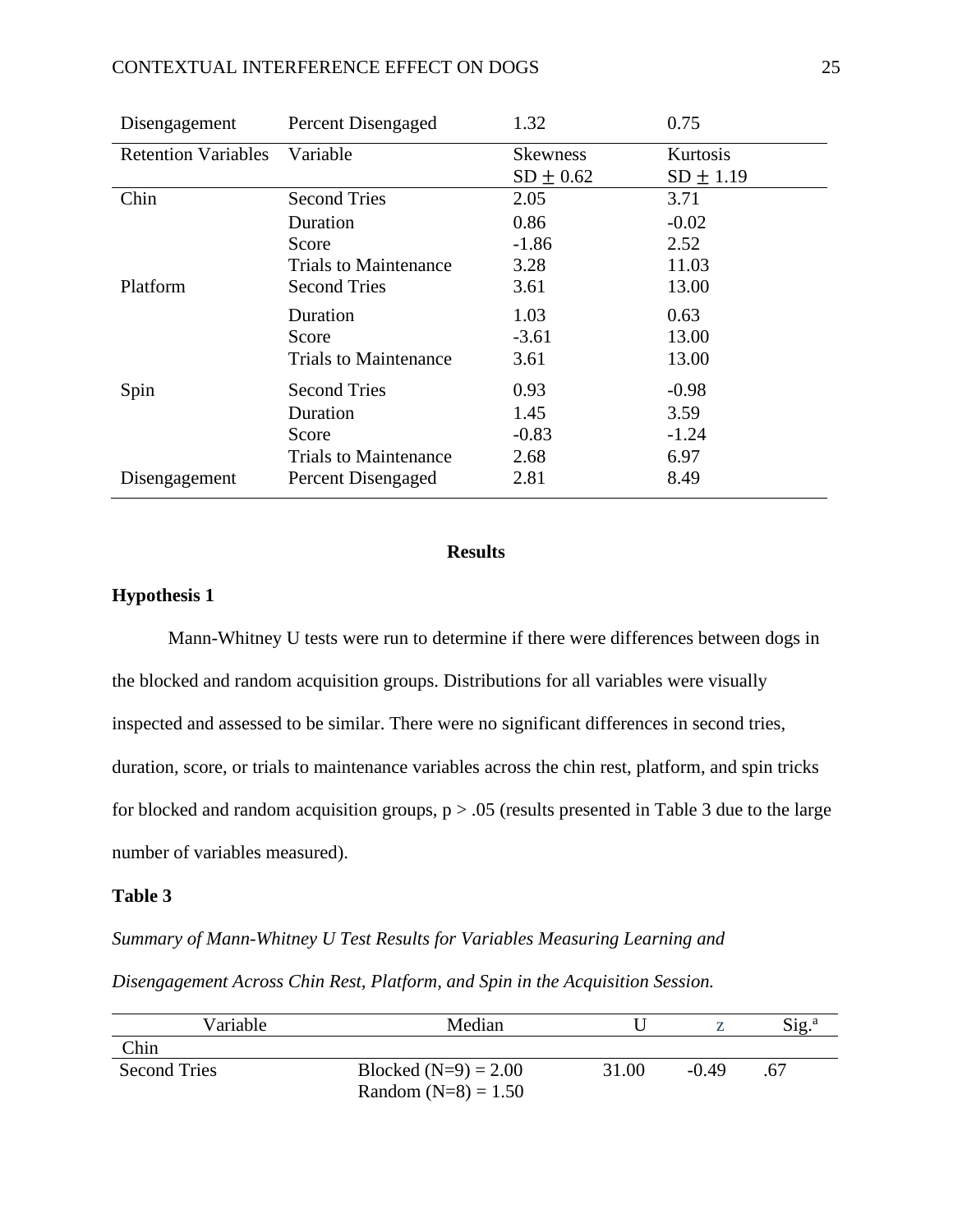#### CONTEXTUAL INTERFERENCE EFFECT ON DOGS 26

| Duration                     | Blocked $(N=9) = 2.01$<br>Random $(N=8) = 2.69$   | 54.00 | 1.73    | .09  |
|------------------------------|---------------------------------------------------|-------|---------|------|
| Score                        | Blocked $(N=9) = 1.85$<br>Random $(N=8) = 1.86$   | 40.00 | 0.39    | .74  |
| <b>Trials to Maintenance</b> | Blocked $(N=9) = 3.00$<br>Random $(N=8) = 3.00$   | 37.00 | 0.17    | 1.00 |
| Platform                     |                                                   |       |         |      |
| <b>Second Tries</b>          | Blocked $(N=9) = 1.00$<br>Random $(N=8) = 0.50$   | 36.00 | 0.00    | 1.00 |
| Duration                     | Blocked $(N=9) = 2.64$<br>Random $(N=8) = 3.51$   | 44.00 | 0.77    | .48  |
| Score                        | Blocked $(N=9) = 2.84$<br>Random $(N=8) = 2.84$   | 31.50 | $-0.44$ | .67  |
| <b>Trials to Maintenance</b> | Blocked $(N=8) = 4.50$<br>Random ( $N=6$ ) = 4.50 | 24.00 | 0.00    | 1.00 |
| Spin                         |                                                   |       |         |      |
| <b>Second Tries</b>          | Blocked $(N=9) = 4.00$<br>Random $(N=8) = 2.00$   | 23.50 | $-1.20$ | .24  |
| Duration                     | Blocked $(N=9) = 3.36$<br>Random $(N=8) = 3.48$   | 41.00 | 0.48    | .67  |
| Score                        | Blocked $(N=9) = 3.26$<br>Random $(N=8) = 3.48$   | 47.00 | 1.06    | .32  |
| <b>Trials to Maintenance</b> | Blocked $(N=6) = 8.00$<br>Random $(N=8) = 8.00$   | 25.50 | 0.20    | .85  |
| Disengagement                |                                                   |       |         |      |
| <b>Percent Disengaged</b>    | Blocked $(N=9) = 1.43$<br>Random $(N=8) = 3.08$   | 52.00 | 1.54    | .14  |

a. Exact significance is displayed for this test.

#### **Hypothesis 2**

To determine if there were any significant differences between blocked and random retention groups, Mann-Whitney U tests were performed for learning variables across chin rest, platform, and spin. The distributions for all variables were visually assessed and found to be similar. No significant differences between blocked and random retention groups were found for second tries, no lure, duration, score, or trials to maintenance variables,  $p > .05$  (results for each test displayed in Table 4 due to the large number of variables measured).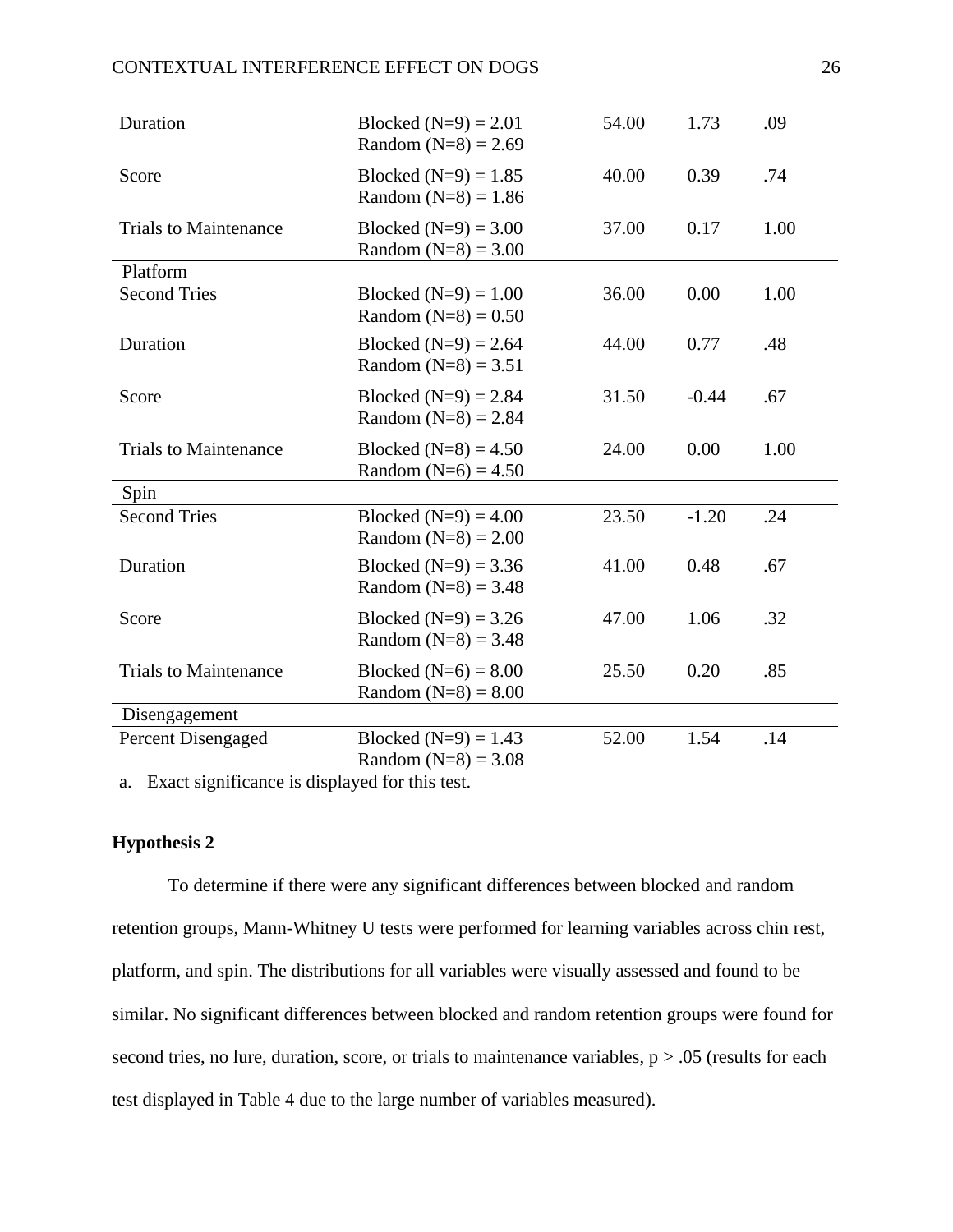## **Table 4**

## *Summary of Mann-Whitney U Test Results for Variables Measuring Learning and*

| Variable                     | Median                                           | U     | Z       | Sig. <sup>a</sup> |
|------------------------------|--------------------------------------------------|-------|---------|-------------------|
| Chin                         |                                                  |       |         |                   |
| <b>Second Tries</b>          | Blocked $(N=10) = 0.00$<br>Random $(N=7) = 0.00$ | 37.50 | 0.30    | .81               |
| Duration                     | Blocked $(N=10) = 1.84$<br>Random $(N=7) = 2.17$ | 55.00 | 1.95    | .06               |
| Score                        | Blocked $(N=10) = 2.00$<br>Random $(N=7) = 2.00$ | 32.50 | $-0.30$ | .81               |
| <b>Trials to Maintenance</b> | Blocked $(N=10) = 3.00$<br>Random $(N=6) = 3.00$ | 32.50 | 0.47    | .79               |
| Platform                     |                                                  |       |         |                   |
| <b>Second Tries</b>          | Blocked $(N=10) = 0.00$<br>Random $(N=7) = 4.00$ | 24.50 | $-1.55$ | .32               |
| Duration                     | Blocked $(N=10) = 1.91$<br>Random $(N=7) = 3.89$ | 50.00 | 1.46    | .16               |
| Score                        | Blocked $(N=10) = 3.00$<br>Random $(N=7) = 3.00$ | 34.50 | $-0.06$ | .96               |
| <b>Trials to Maintenance</b> | Blocked $(N=9) = 3.00$<br>Random $(N=5) = 3.00$  | 17.50 | $-1.10$ | .52               |
| Spin                         |                                                  |       |         |                   |
| <b>Second Tries</b>          | Blocked $(N=10) = 0.50$<br>Random $(N=7) = 0.00$ | 28.00 | $-0.77$ | .54               |
| Duration                     | Blocked $(N=10) = 2.80$<br>Random $(N=7) = 3.23$ | 42.00 | 0.68    | .54               |
| Score                        | Blocked $(N=10) = 3.71$<br>Random $(N=7) = 4.00$ | 40.00 | 0.53    | .67               |
| <b>Trials to Maintenance</b> | Blocked $(N=9) = 3.00$<br>Random $(N=7) = 3.00$  | 33.50 | 0.28    | .84               |
| Disengagement                |                                                  |       |         |                   |

### *Disengagement Across Chin Rest, Platform, and Spin in the Retention Session.*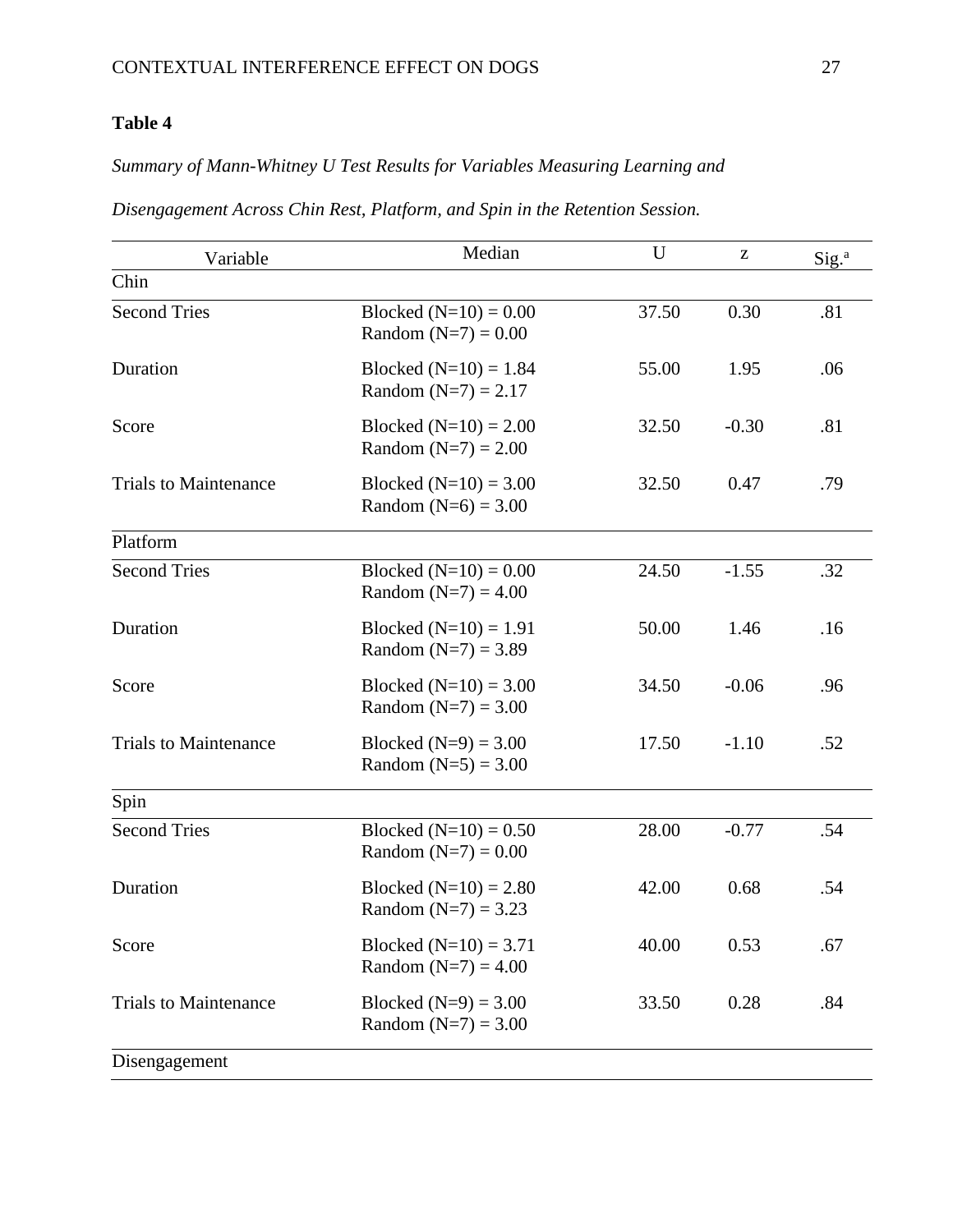| Percent Disengaged | Blocked $(N=10) = 1.68$ | 24.50 | $-1.05$ | .32 |
|--------------------|-------------------------|-------|---------|-----|
|                    | Random $(N=7) = 0.25$   |       |         |     |

a. Exact significance is displayed for this test.

#### *Hypothesis 2a. and Hypothesis 2b*

Kruskal-Wallis H tests were run to determine if there were any differences between the retention groups with respect to acquisition group for learning variables across chin rest, platform, and spin. The boxplot distributions for all variables were visually assessed and found to be similar. No significant differences between blocked-blocked, random-blocked, blockedrandom, and random-random retention groups were found for second tries, no lure, duration, score, or trials to maintenance variables,  $p > 0.05$  (results for each test displayed in Table 5 due to the large number of variables measured).

#### **Hypothesis 3**

Mann-Whitney U tests were run to determine if there was a difference between blocked and random groups on percentage of time spent disengaged from the handler in both the acquisition and retention sessions. Distributions were visually assessed to be similar prior to completing the tests. As hypothesized, in acquisition median percent disengaged for the random group (Mdn = 3.08) was higher than median percent disengaged for the blocked group (Mdn = 1.43) however this was not statistically significant,  $U = 52$ ,  $z = 1.54$ ,  $p = .14$  (Figure 2; Table 3). There was no significant difference between the blocked (Mdn =  $1.68$ ) and random (Mdn =  $0.25$ ) retention groups for percent of time spent disengaged,  $U = 24.50$ ,  $z = -1.05$ ,  $p = .32$  (Table 4).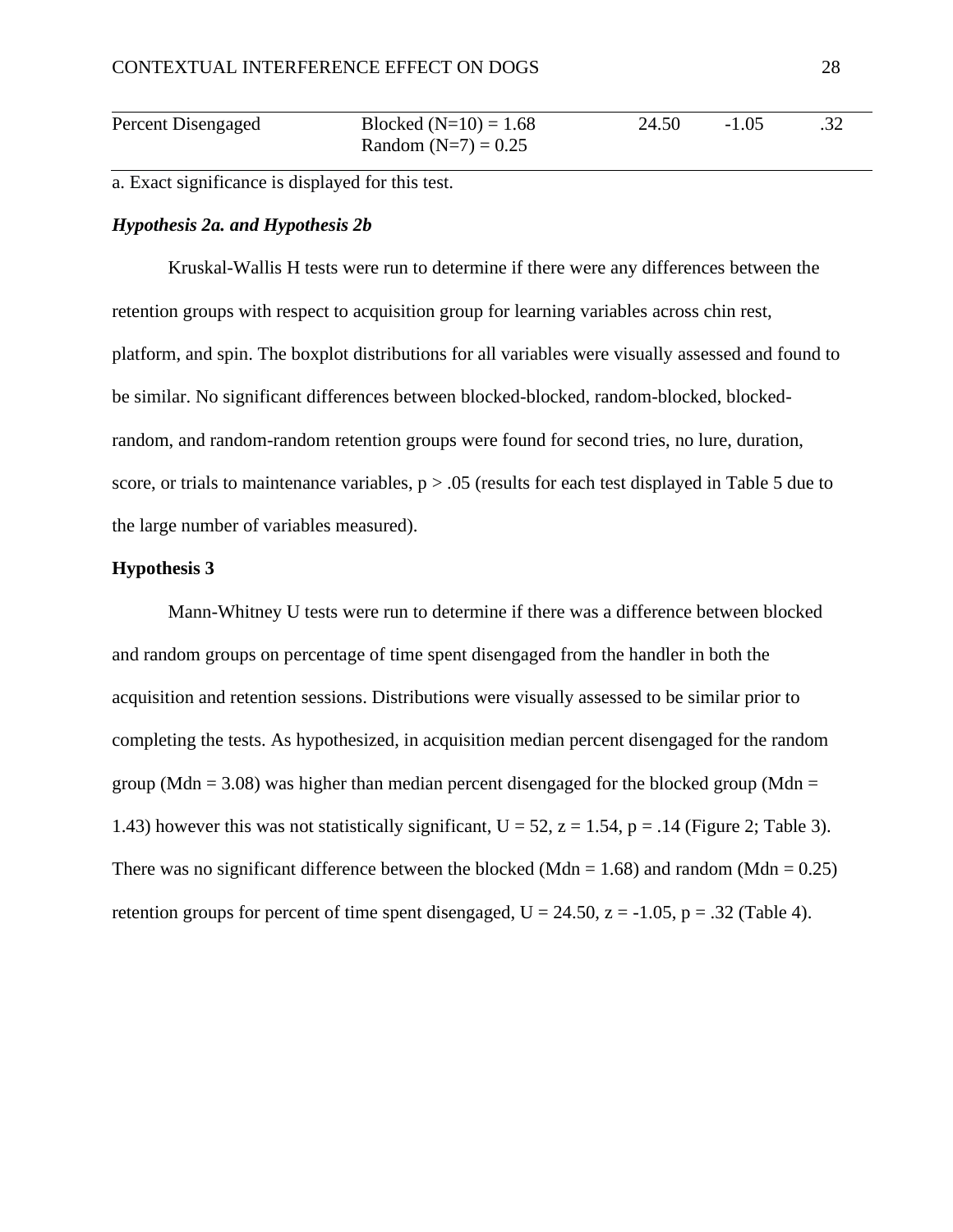## **Figure 2**



## *Percent Disengaged over Acquisition*

*Note.* The graph displays percent disengaged for blocked and random acquisition groups. Circles on the graph represent outliers and stars represent extreme outliers.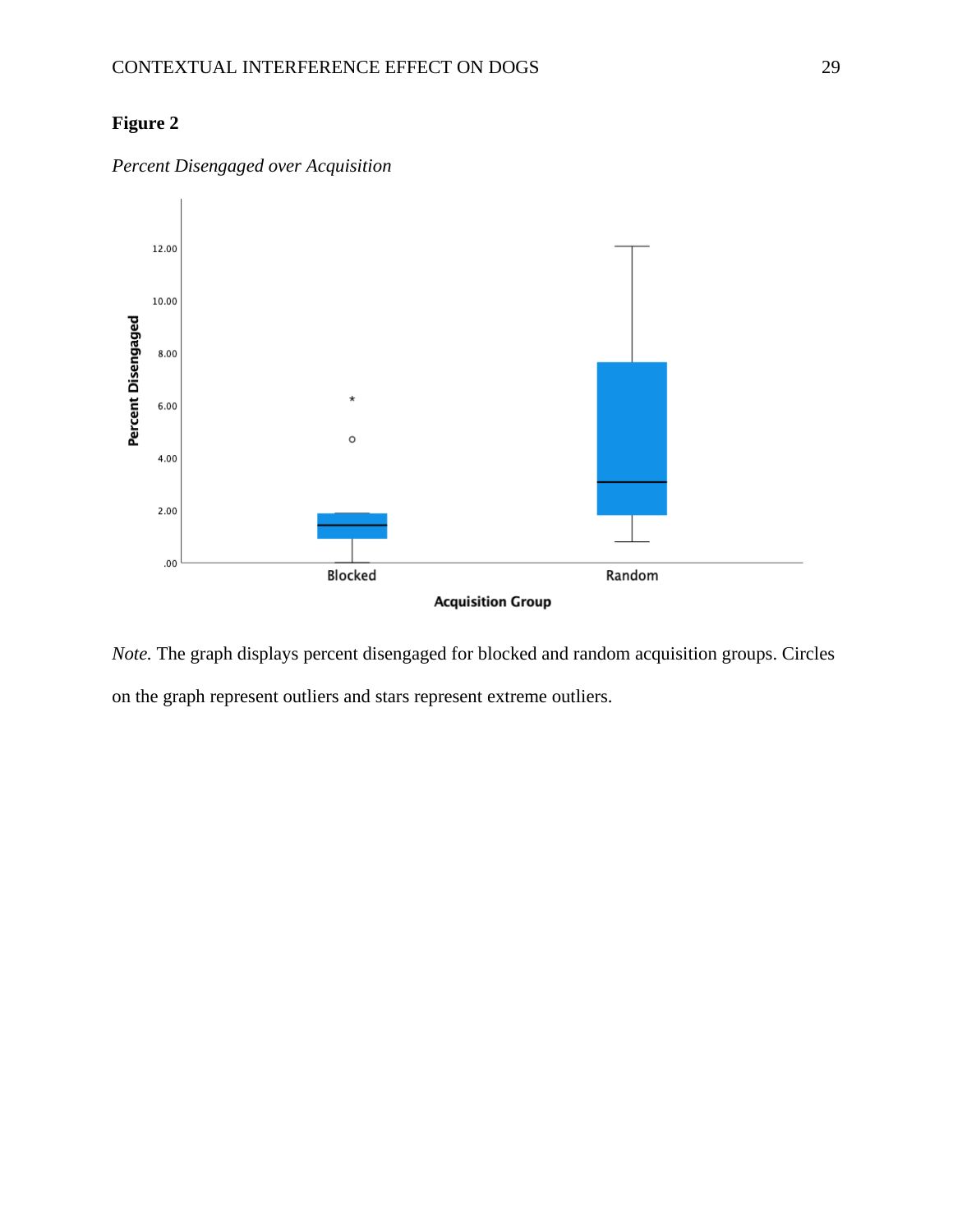#### **Figure 3**



*Percent Disengaged over the Retention Sessions*



#### *Hypothesis 3a., Hypothesis 3b., and Hypothesis 3c*

To determine if there were any differences in percent disengaged during retention between blocked-blocked, random-blocked, blocked-random, and random-random retention groups Kruskal-Wallis H tests were run. Boxplot distributions for all variables were determined to be similar by visual assessment. Contrary to hypotheses 3a-3c, the blocked-random group did not display the highest median percent disengaged in retention (Mdn  $= 0.00$ ) (Figure 3). The blocked-random group displayed similarly low levels of disengagement during retention as the blocked-blocked (Mdn =  $0.00$ ) and random-random (Mdn =  $0.93$ ) groups. The random-blocked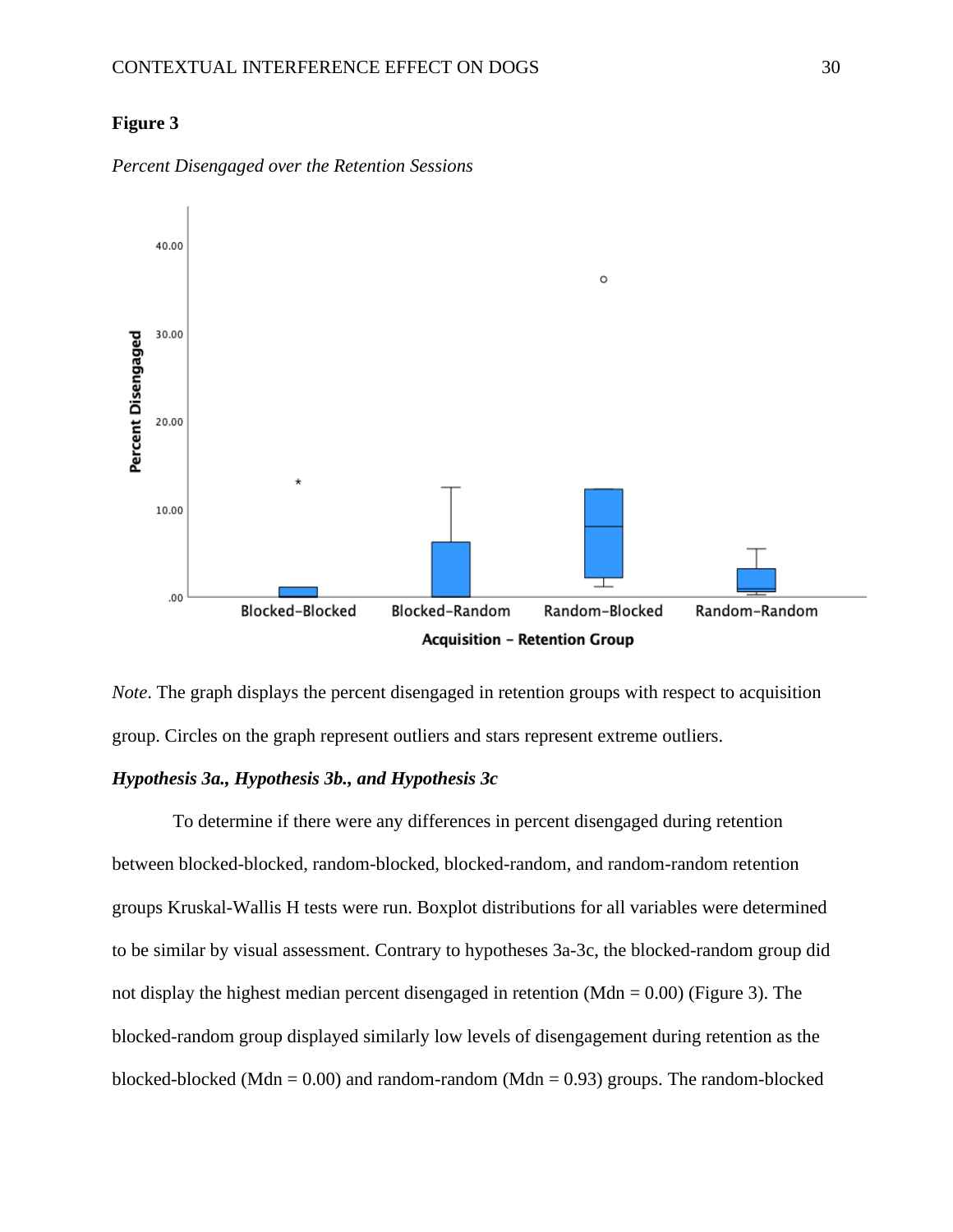group spent the most time disengaged during retention (Mdn  $= 8.02$ ). The differences for percent disengaged across blocked-blocked, random-blocked, blocked-random, and random-random retention groups were not statistically significant, p > .05 (results for each test displayed in Table 5 due to the large number of variables measured).

#### **Table 5**

*Summary of Kruskal-Wallis Test Results, Grouped by Acquisition and Retention Condition, for Variables Measuring Learning and Disengagement Across Chin Rest, Platform, and Spin in the Retention Session.*

| Variables                    | Median                                                                                                                           | $\chi^2(3)$ | Sig. <sup>a</sup> |
|------------------------------|----------------------------------------------------------------------------------------------------------------------------------|-------------|-------------------|
| Chin                         |                                                                                                                                  |             |                   |
| <b>Second Tries</b>          | Blocked-Blocked $(N=5) = 1.00$<br>Blocked-Random $(N=4) = 0.00$<br>Random-Blocked $(N=5) = 0.00$<br>Random-Random $(N=3) = 0.00$ | 3.30        | .35               |
| Duration                     | Blocked-Blocked $(N=5) = 1.97$<br>Blocked-Random $(N=4) = 2.04$<br>Random-Blocked $(N=5) = 1.75$<br>Random-Random $(N=3) = 3.01$ | 5.21        | .16               |
| Score                        | Blocked-Blocked $(N=5) = 1.71$<br>Blocked-Random $(N=4) = 2.00$<br>Random-Blocked $(N=5) = 2.00$<br>Random-Random $(N=3) = 2.00$ | 3.30        | .35               |
| <b>Trials to Maintenance</b> | Blocked-Blocked $(N=5) = 3.00$<br>Blocked-Random $(N=4) = 3.00$<br>Random-Blocked $(N=5) = 3.00$<br>Random-Random $(N=2) = 3.00$ | 1.78        | .62               |
| Platform                     |                                                                                                                                  |             |                   |
| <b>Second Tries</b>          | Blocked-Blocked $(N=5) = 0.00$<br>Blocked-Random $(N=4) = 3.50$<br>Random-Blocked $(N=5) = 0.00$<br>Random-Random $(N=3) = 4.00$ | 3.05        | .38               |
| Duration                     | Blocked-Blocked $(N=5) = 2.05$<br>Blocked-Random $(N=4) = 2.56$<br>Random-Blocked $(N=5) = 1.51$<br>Random-Random $(N=3) = 4.00$ | 5.40        | .15               |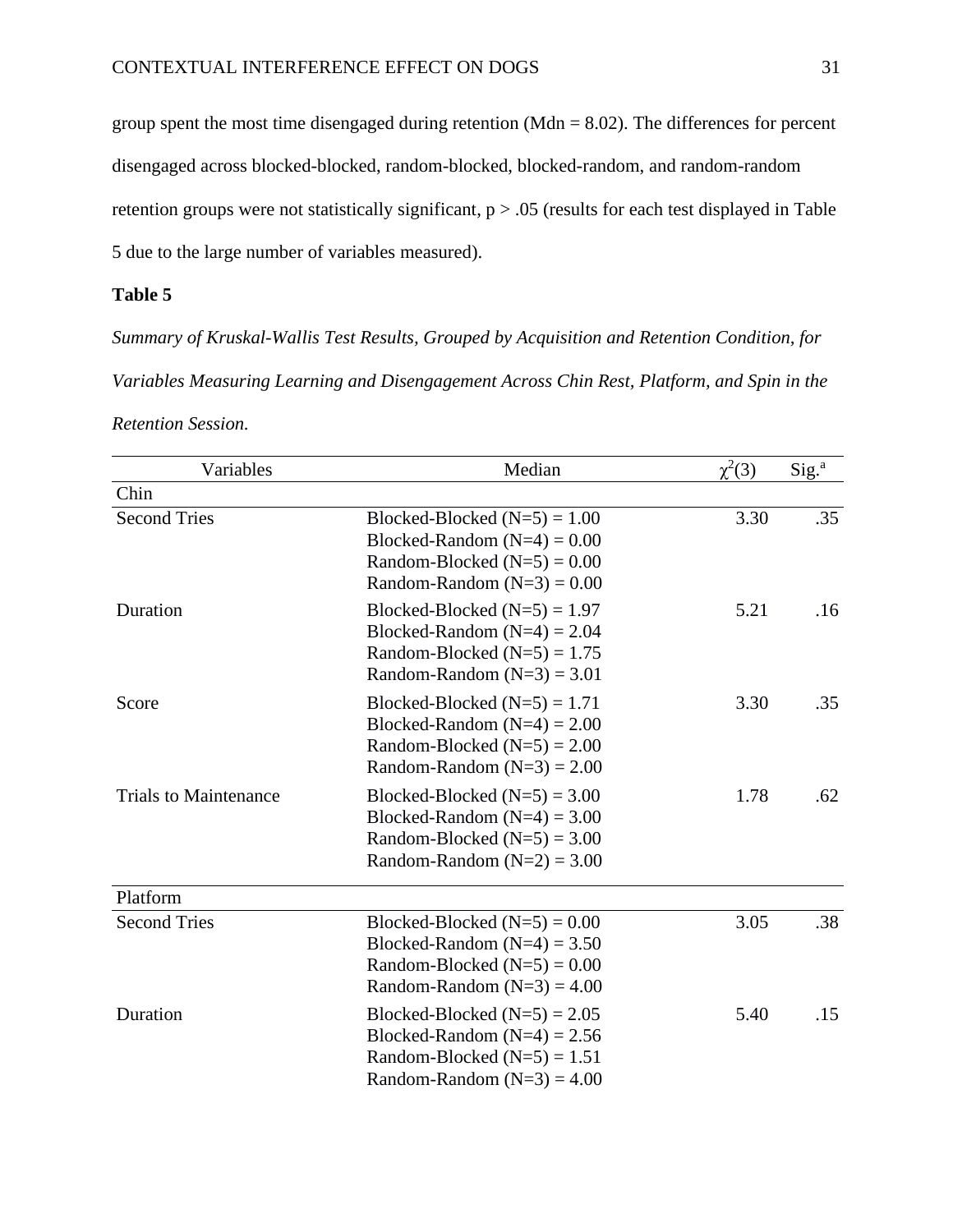#### CONTEXTUAL INTERFERENCE EFFECT ON DOGS 32

| Score                        | Blocked-Blocked $(N=5) = 3.00$<br>Blocked-Random $(N=4) = 3.00$<br>Random-Blocked $(N=5) = 3.00$<br>Random-Random $(N=3) = 3.00$ | 0.86 | .84 |
|------------------------------|----------------------------------------------------------------------------------------------------------------------------------|------|-----|
| <b>Trials to Maintenance</b> | Blocked-Blocked $(N=5) = 3.00$<br>Blocked-Random $(N=3) = 3.00$<br>Random-Blocked $(N=4) = 3.00$<br>Random-Random $(N=2) = 3.00$ | 1.25 | .74 |
| Spin                         |                                                                                                                                  |      |     |
| <b>Second Tries</b>          | Blocked-Blocked $(N=5) = 1.00$<br>Blocked-Random $(N=4) = 0.00$<br>Random-Blocked $(N=5) = 0.00$<br>Random-Random $(N=3) = 0.00$ | 1.85 | .61 |
| Duration                     | Blocked-Blocked $(N=5) = 2.42$<br>Blocked-Random $(N=4) = 3.00$<br>Random-Blocked $(N=5) = 2.90$<br>Random-Random $(N=3) = 3.92$ | 2.76 | .43 |
| Score                        | Blocked-Blocked $(N=5) = 3.14$<br>Blocked-Random $(N=4) = 4.00$<br>Random-Blocked $(N=5) = 4.00$<br>Random-Random $(N=3) = 3.67$ | 2.65 | .45 |
| <b>Trials to Maintenance</b> | Blocked-Blocked $(N=4) = 3.50$<br>Blocked-Random $(N=4) = 3.00$<br>Random-Blocked $(N=5) = 3.00$<br>Random-Random $(N=3) = 3.00$ | 2.80 | .42 |
| Disengagement                |                                                                                                                                  |      |     |
| Percent Disengaged           | Blocked-Blocked $(N=5) = 0.00$<br>Blocked-Random $(N=4) = 0.00$<br>Random-Blocked $(N=5) = 8.02$<br>Random-Random $(N=3) = 0.93$ | 5.15 | .16 |

a. Asymptotic significance is displayed.

#### **Discussion**

The present study aims to apply the highly explored contextual interference theory to dog

training practices. The results are not indicative of the CI effect in dog learning. In the

acquisition phase, if the CI effect were present, we would expect to see decreased learning scores

and increased disengagement scores for the random group, as compared to the blocked group.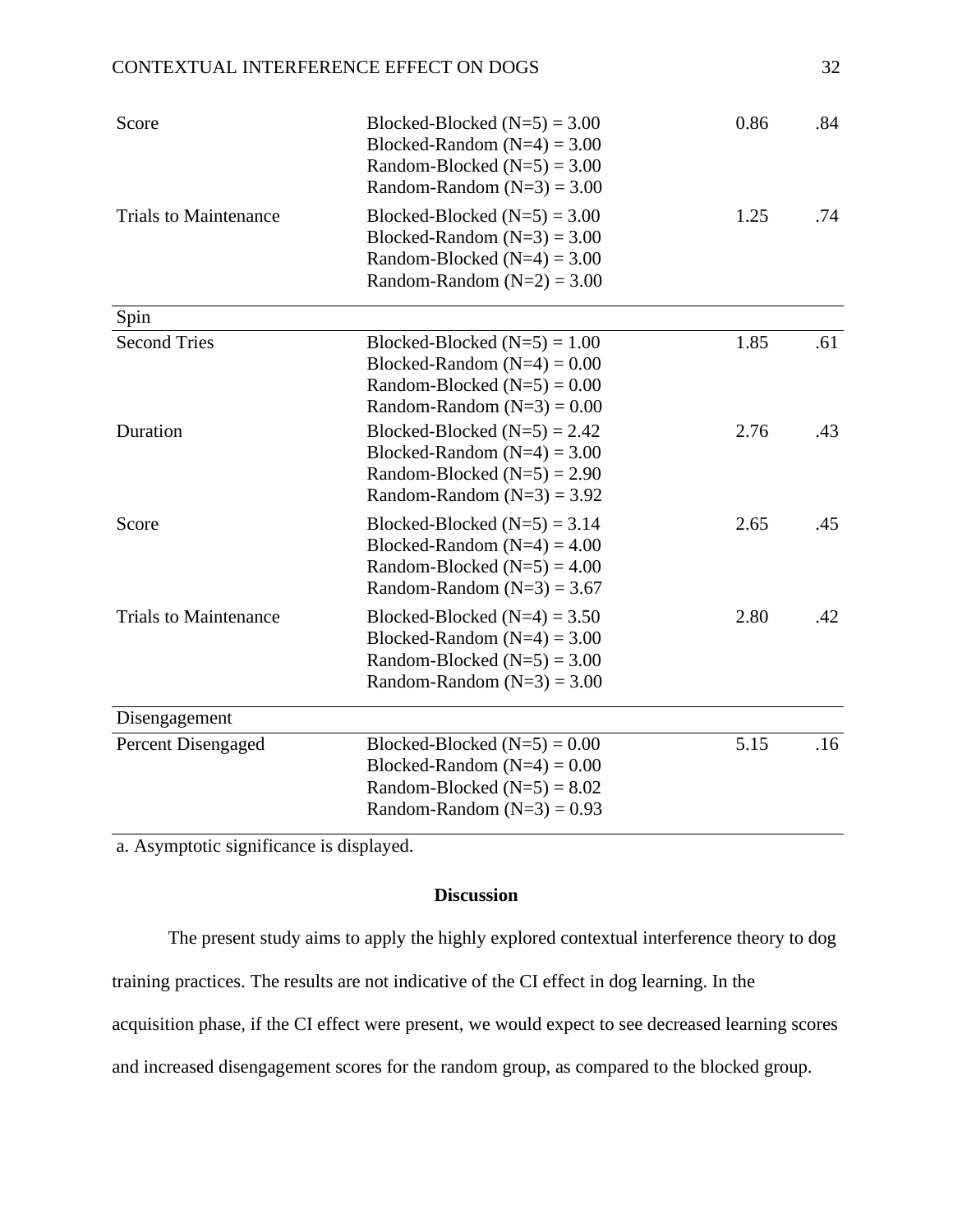This was not evident in the learning variables. While percent disengaged was larger for the random group than the blocked group, this result was not statistically significant. In the retention phase, contrary to our expectations, the random-blocked and random-random (acquisitionretention) groups did not score higher on the learning variables than the blocked-blocked or the blocked-random groups. The expectation that in retention, random acquisition groups would show less disengagement from the handler than blocked acquisition groups was also not met.

While our findings are not statistically significant, the lack of strong evidence for the CI effect on learning in dogs aligns with several studies that failed to show the CI effect in human learning paradigms (Barreiros et al., 2007; Farrow & Buszard, 2017; Wulf & Shea, 2002). As previously mentioned, there are a few arguments crediting specific study design aspects for this failure in human CI research. These are the use of laboratory vs. applied design, the regulation of task complexity, and inclusion of propulsive vs. non propulsive actions which are discussed in detail below.

#### **Suggestions for Study Design Improvements**

First, this research was conducted in a "laboratory" setting. The TDC is set up to be as comfortable for dogs as possible and each dog participant was given time to adjust to the new setting. However, this does not change the fact that many companion dogs are probably trained on novel skills first in their own homes rather than in a strange environment. Ultimately, they are expected to perform these skills in a public setting. This is not unlike many athletes who learn skills in a practice setting and then are required to perform said skills in a competitive setting. In a review of CI in applied settings, Farrow and Buszard (2017) recommend using transfer tests over retention tests when examining CI in humans. In particular, the authors suggest the use of competitive settings for transfer tests as this most closely mimics the learning requirements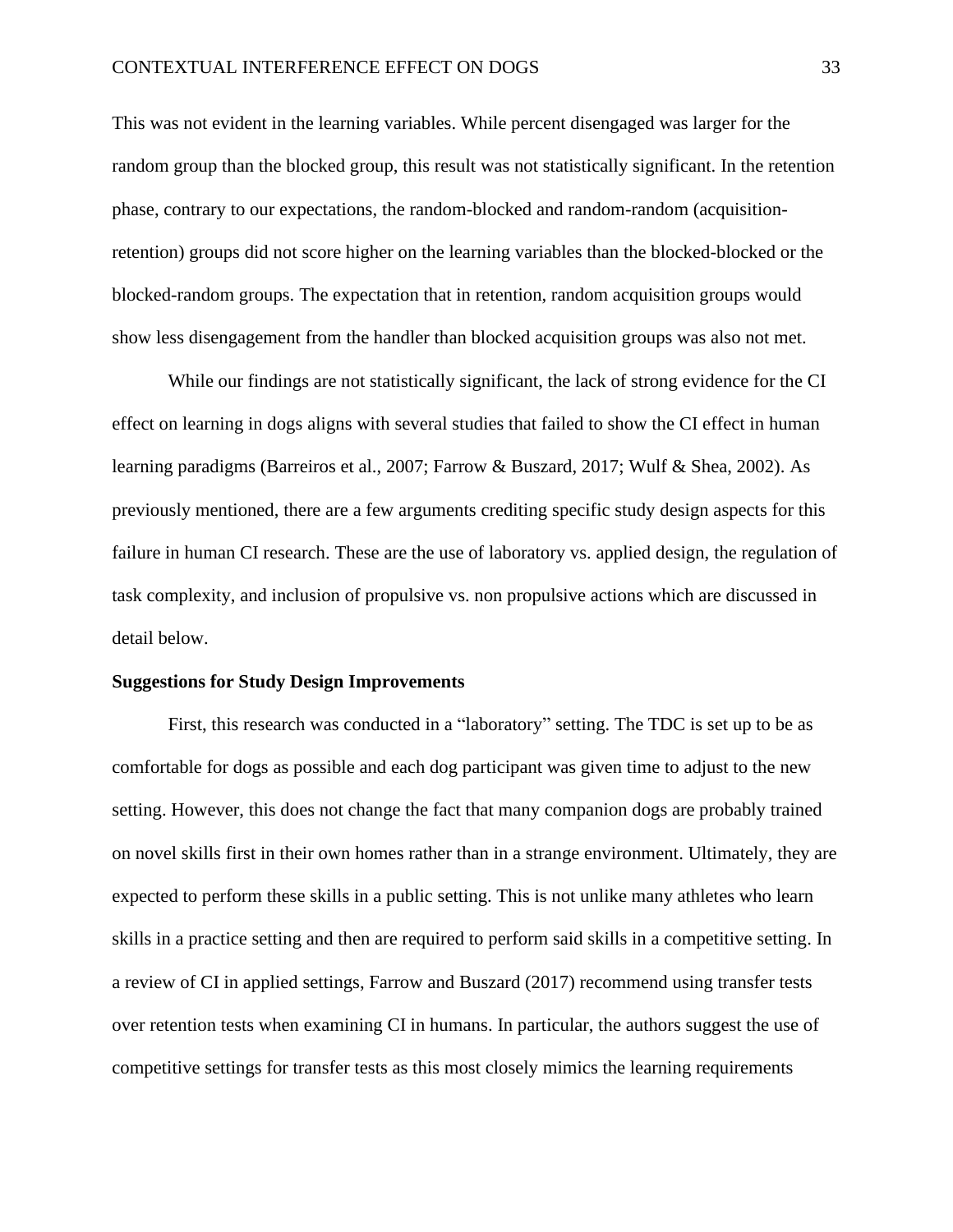placed on professional athletes. Two possible applications of this recommendation to future CI studies in dogs would be 1) conducting acquisition training in companion dogs' homes and transfer testing in a novel environment like the TDC or 2) conducting acquisition training in an environment such as the TDC, after a longer habituation session, and conducting transfer tests in real-life settings such as on the streets/parks of New York City. The first option seems the most valid as conditions in city streets/parks can be highly variable.

The second applicable human CI study design topic is the regulation of skill complexity. Functional task difficulty was regulated by ensuring that all training and testing took place in the same environment and that no dog participants had prior experience with the three tricks, chin rest, platform, and spin. However, the degree of experience each dog previously had with marker training was not controlled for. This may have implications for the efficacy of marker usage and therefore the learning taking place within the CI paradigm (Chiandetti et al., 2016; Feng et al., 2016). Individual dog temperaments may also play a role in the difficulty of learning new skills in an environment such as the TDC, especially if certain dogs are prone to fear or stress in new environments. In fact, increased fear has been negatively correlated with trainability in dogs (Hare et al., 2018). In the Demant et al. (2011) study that was discussed in the introduction, the beagle participants were sorted into groups based on their personalities. Future applications of the CI effect in dogs should control for level of marker training experience and temperament differences which may affect learning ability.

The last aspect of human CI designs that may have played a role in this study is the investigation of propulsive actions. Propulsive actions are defined by Barreiros et al. (2007) as actions related to throwing and kicking, in other words actions that require the application of force on another object. The chin rest and spin tricks did not require propulsive actions as far as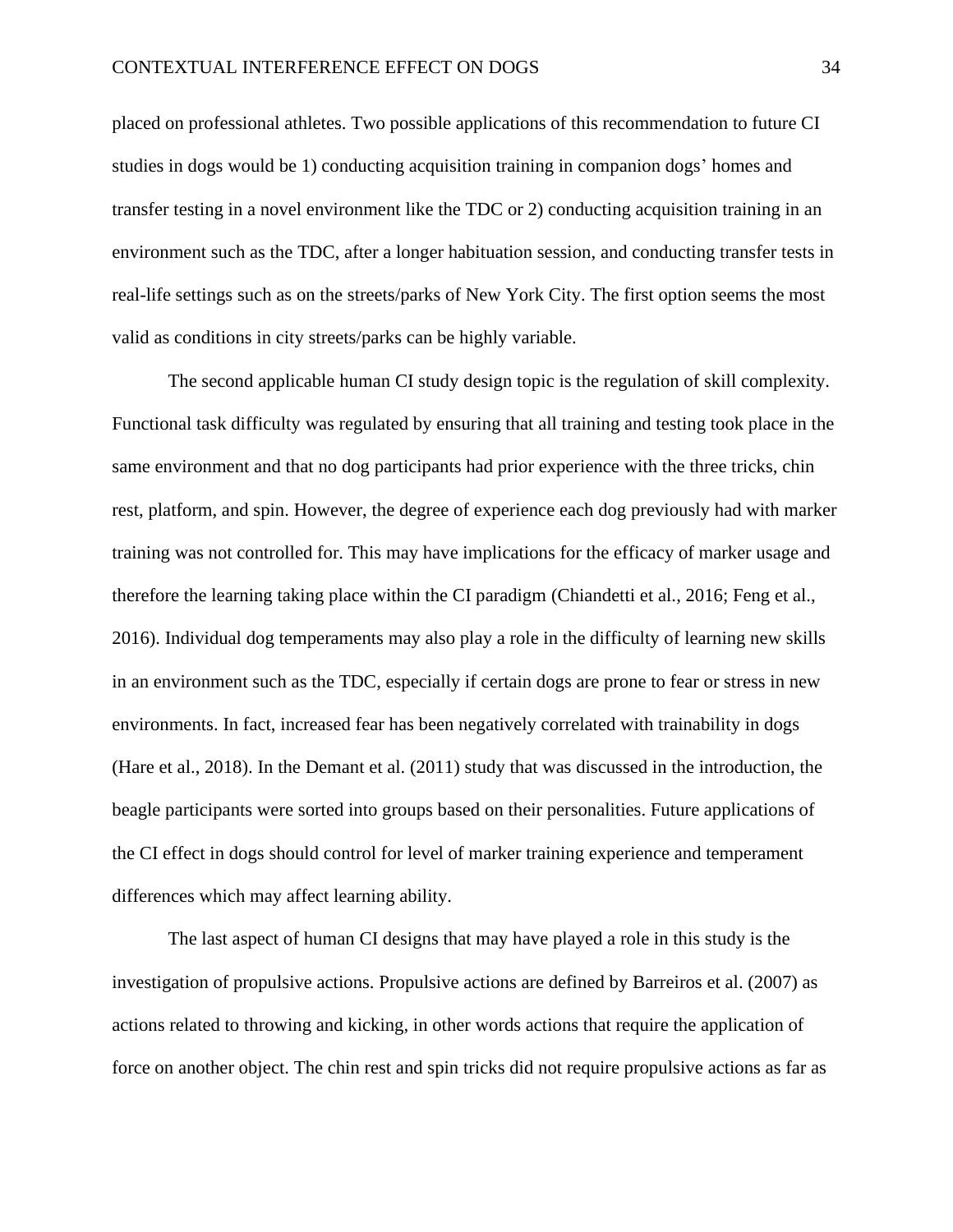this author can tell. The platform trick included the element of stepping onto the platform. This could be seen as a propulsive action as the dog needed to push off the platform with one paw to place the second paw on the platform surface. The degree to which propulsive actions affect CI findings is still under debate. As such, the potential propulsive aspect of the platform trick may be an impediment to finding the CI effect in dog training.

Beyond the author's control, the experimental phase of this study took place in late 2019 and early 2020. Therefore, the COVID-19 pandemic did affect the ability to train and test dog participants. Originally, the study was set-up to assess a minimum of 24 total participants. In the end, only 17 dogs were included in the study. Working with a larger sample size could lessen the effects of the aforementioned issues applicable to contextual interference research, by providing greater variability of dog temperament and training experience within each group. Similarly, a larger sample size could increase the statistical power of non-parametric and parametric analyses when examining differences between the CI groups (Dwivedi et al., 2017; Janušonis, 2009).

#### **The CI Paradigm as a Framework for Future Research**

The importance of research directing training practices in both the companion and working dog industries cannot be understated. In a recent review of working dog training practices, Hall et al. (2021) highlight that despite the widespread use of classical and operant conditioning techniques in working dog task training, there is little research investigating the efficiency of these training techniques and their effect on dog performance. Much of the recent literature examining dog training efficacy centers around the use of operant conditioning to train one skill at a time (Chiandetti et al., 2016; Demant et al., 2011; Feng et al., 2016; Meyer & Ladewig, 2008). These four studies highlight the disconnect between research in companion and working dog training where dogs are often trained on several skills at a time within a training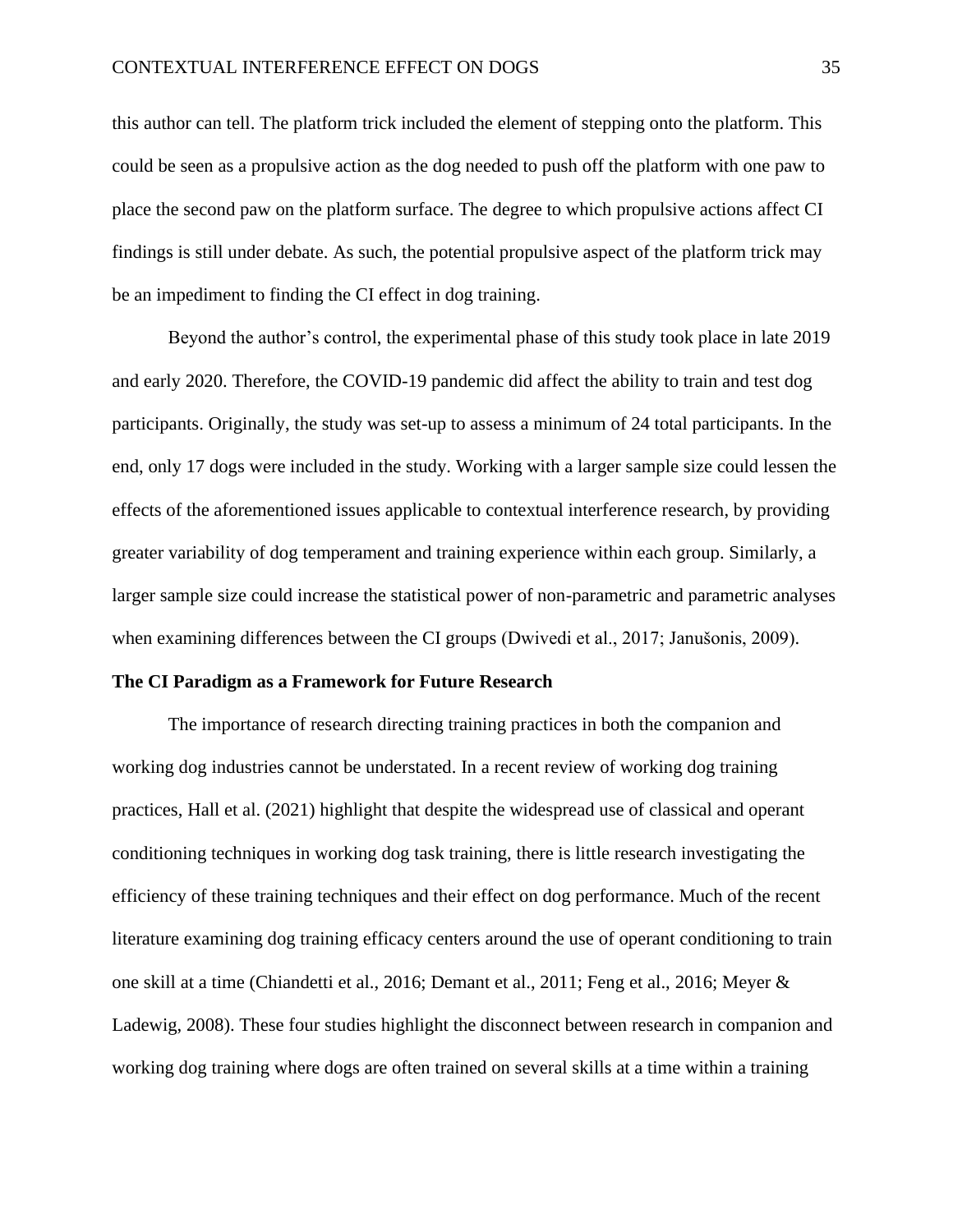session. The current thesis offers a potential solution to this dilemma by providing a training paradigm for assessing the efficacy of focusing on one skill compared to several skills per training session. Though our results are not definitive as to which practice format (blocked or random) is more beneficial for the performance of these skills, we provide an example paradigm which may be built upon further to support one practice format over the other.

Within these four studies, there are also variations on length of training session. In Meyer and Ladewig (2008) sessions consisted of 15 trials, in Demant et al. (2011) sessions were six trials presented once/three times in a row, in Feng et al. (2018) sessions were 15-20 mins, and in Chiandetti et al. (2016) training sessions were conducted three consecutive times for an unknown length in trials or minutes. In our CI paradigm, dogs completed three consecutive sessions of 24 trials. Given that, Demant et al. (2011) demonstrate support for shorter training periods (one over three sessions in a row) it's possible that all the paradigms mentioned, including this thesis work, used session lengths that are too long and may have impacted dogs' performance negatively. However, support for shorter training periods was shown when dogs were trained on only one trick at a time. The current thesis paradigm provides a foundational model for this approach with several skills at a time. In one session of the random acquisition phase, dogs performed eight trials of each of the three tricks, resulting in 24 trials total. Rather than asking dogs to participate in three consecutive sessions, these three sessions could be spread out over the course of three weeks. It's possible that by doing so, as did Demant et al (2011), performance may increase. Future research may continue to build off our CI paradigm in this way to understand the effect of session length on both single and multiple trick training.

This thesis and its implications for future research, informing best practices for training several skills and training session length, can significantly impact the companion and working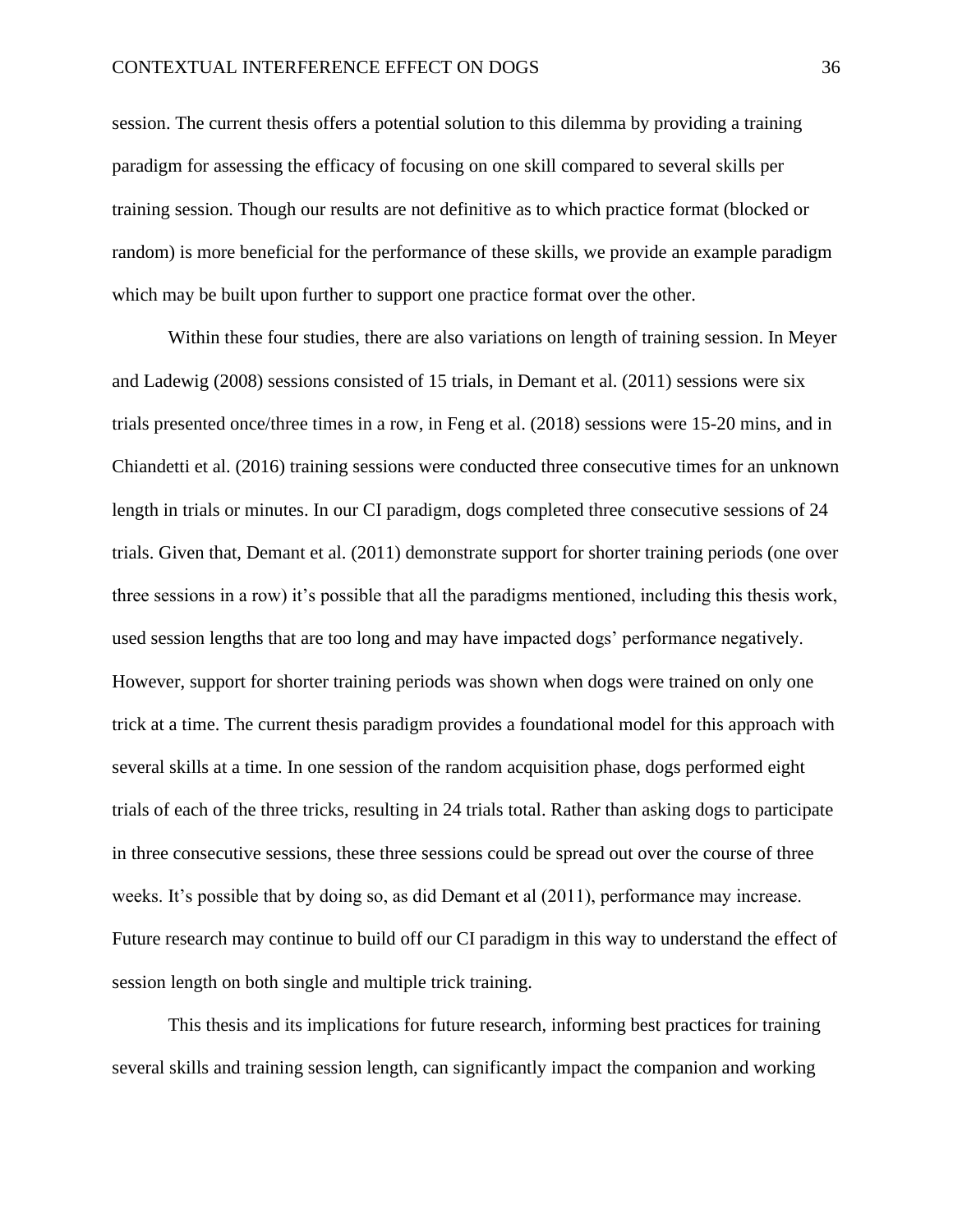dog training industries. One of the most popular questions many companion dog guardians ask is: What should training my dog look like (Coren, 2013; Todd, 2012)? They are most often referring to how frequently they should be training their dogs on a daily or weekly basis and for how long. This question also encompasses whether they should focus on one skill at a time or several skills within one training session. Up until now, there was only research to support short training sessions given once weekly. While our CI paradigm did not provide significant results suggesting that either blocked or random format for training multiple skills is better than the other, this thesis provides a framework for answering that question.

One area of the study that we hope to see more of in future animal learning research is a secondary measure such as disengagement. Though the difference was not significant in acquisition, the random group seemed to be trending towards showing more disengagement from the handler than the blocked group. Anecdotally, this could be support for increased cognitive load resulting from learning skills in a random format. This is complemented by the three theories behind the CI effect in humans, suggesting that increased cognitive effort is necessary for the CI effect to take place (Farrow & Buszard, 2017). While random training did not seem to benefit dogs in retention over blocked training, our retention results may have been affected by the small dataset (mentioned previously). Still, these results are encouraging and could certainly be used to promote disengagement as a measure of cognitive load in the future. This would be beneficial because, as evidence in humans suggests, once someone has reached a high level of cognitive load they may no longer be experiencing the beneficial effect of CI and therefore learning performance could be impacted (Farrow & Buszard, 2017). In particular, this could have significant implications for working dogs who typically face physically and mentally grueling training and performance conditions (Hall et al., 2021) If handlers had prior knowledge of what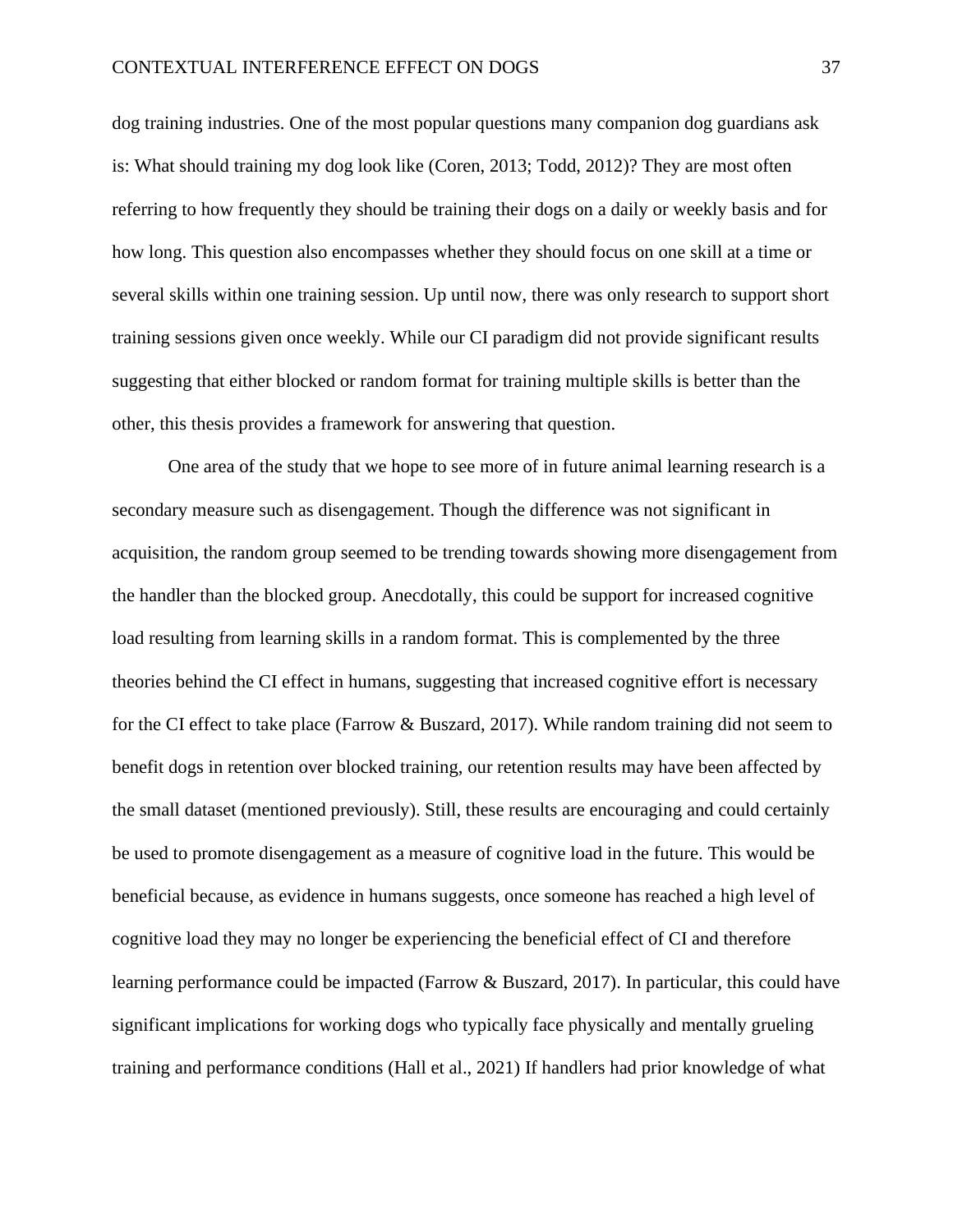degree of disengagement suggests no CI effect, some CI effect, or too much CI effect on learning, they could alter their training practices to ensure better performance in dogs. This might mean cutting certain training sessions short if they see too much disengagement, while increasing the difficulty of other training sessions if they are seeing little to no disengagement. In this way, measuring cognitive load could help inform best training practices.

In conclusion, as the dog training industry continues to grow, so will the importance of research instructing both the companion and working dog fields on best training practices. It should be stressed that the current thesis paves the way for future attempts at dissecting the efficacy of CI on learning in dogs. As demonstrated, this research could support both the companion dog and service dog industries in increasing their success rates when it comes to behavior change.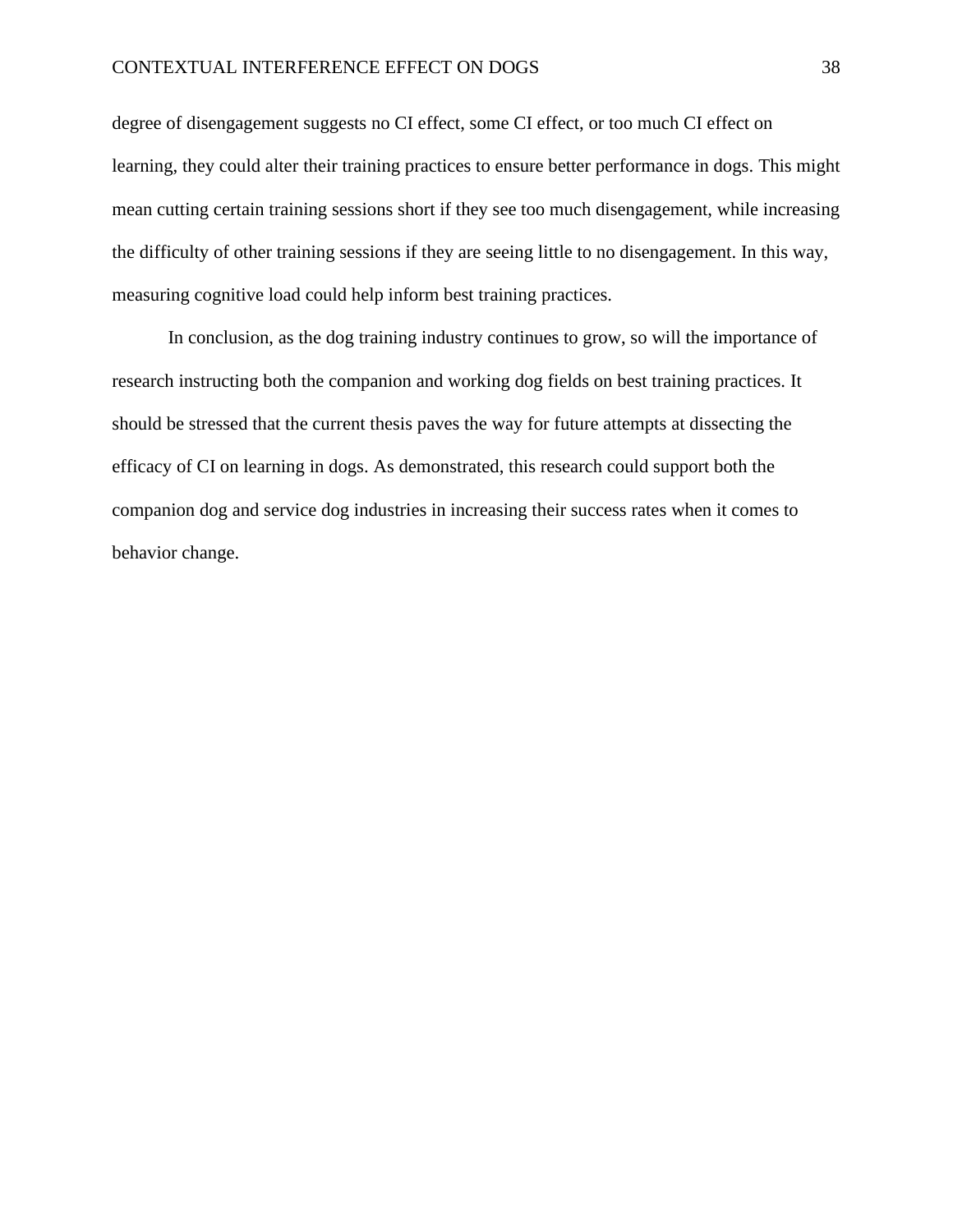#### References

- Arden, R., Bensky, M. K., & Adams, M. J. (2016). A review of cognitive abilities in dogs, 1911 through 2016: More individual differences, please! *Current Directions in Psychological Science*, *25*(5), 307–312. https://doi.org/10.1177/0963721416667718
- Barreiros, J., Figueiredo, T., & Godinho, M. (2007). The contextual interference effect in applied settings. *European Physical Education Review*, *13*(2), 195–208. https://doi.org/10.1177/1356336X07076876
- Battig, W. F. (1972). *Interference during learning as a sources of facilitation in subsequent retention and transfer*. https://eric.ed.gov/?id=ED062661
- Bennett, P., Cooper, N., Rohlf, V., & Mornement, K. (2007). Factors influencing owner satisfaction with companion-dog-training facilities. *Journal of Applied Animal Welfare Science*, *10*(3), 217–241. https://doi.org/10.1080/10888700701353626
- Bogaerts, E., Moons, C. P. H., Van Nieuwerburgh, F., Peelman, L., Saunders, J. H., & Broeckx, B. J. G. (2019). Rejections in an non-purpose bred assistance dog population: Reasons, consequences and methods for screening. *PLoS ONE*, *14*(6), e0218339. https://doi.org/10.1371/journal.pone.0218339
- Brady, F. (1997). Contextual interference and teaching golf skills. *Perceptual and Motor Skills*, *84*(1), 347–350. https://doi.org/10.2466/pms.1997.84.1.347

Brady, K., Cracknell, N., Zulch, H., & Mills, D. S. (2018). A systematic review of the reliability and validity of behavioural tests used to assess behavioural characteristics important in working dogs. *Frontiers in Veterinary Science*, *5*(103), 1–10. https://doi.org/10.3389/fvets.2018.00103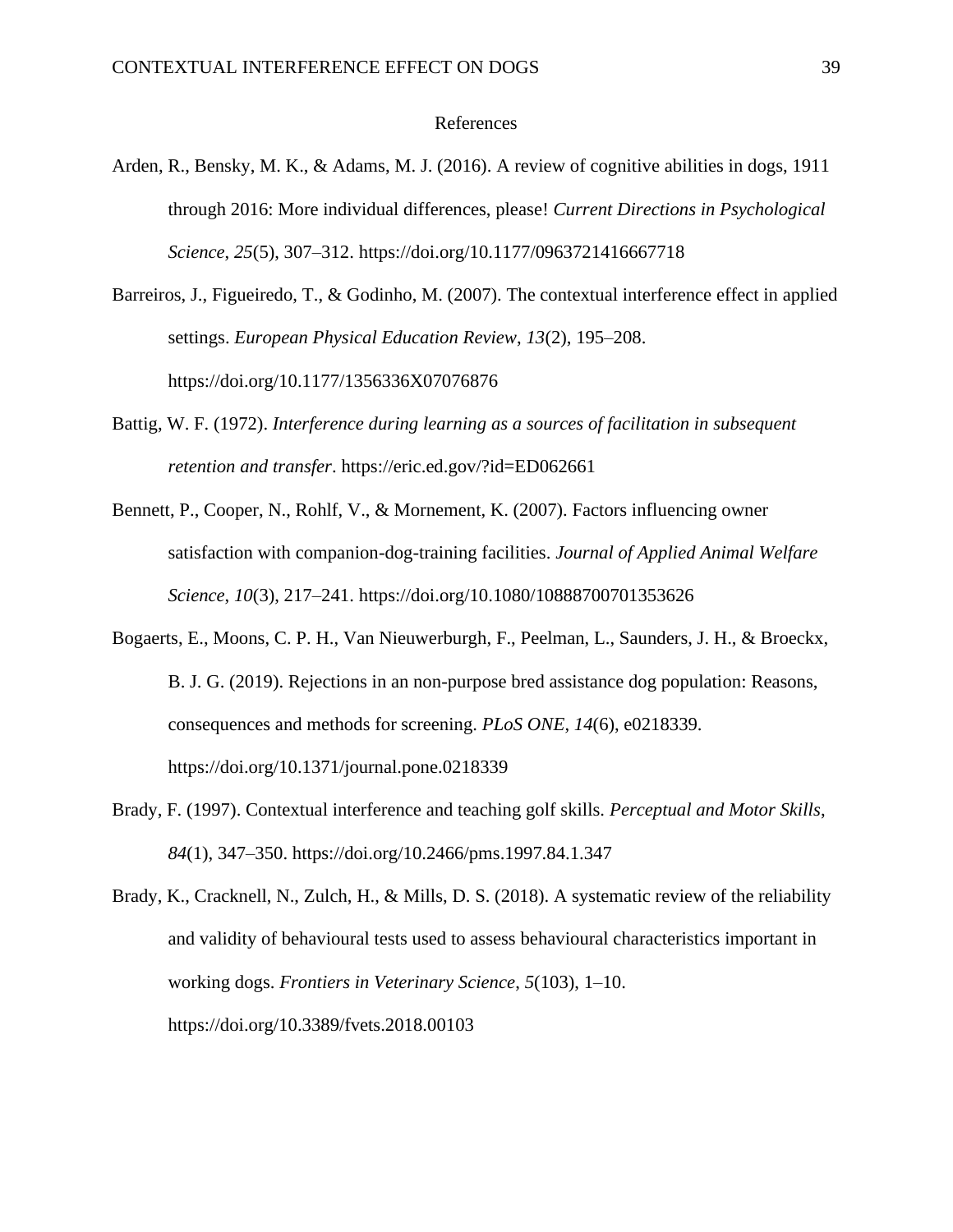- Bray, E. E., Levy, K. M., Kennedy, B. S., Duffy, D. L., Serpell, J. A., & MacLean, E. L. (2019). Predictive models of assistance dog training outcomes using the canine behavioral assessment and research questionnaire and a standardized temperament evaluation. *Frontiers in Veterinary Science*, *6*(49), 1–11. https://doi.org/10.3389/fvets.2019.00049
- Bray, E. E., Otto, C. M., Udell, M. A. R., Hall, N. J., Johnston, A. M., & MacLean, E. L. (2021). Enhancing the selection and performance of working dogs. *Frontiers in Veterinary Science*, *8*(644431), 1–21. https://doi.org/10.3389/fvets.2021.644431
- Chiandetti, C., Avella, S., Fongaro, E., & Cerri, F. (2016). Can clicker training facilitate conditioning in dogs? *Applied Animal Behaviour Science*, *184*(2016), 109–116. https://doi.org/10.1016/j.applanim.2016.08.006
- China, L., Mills, D. S., & Cooper, J. J. (2020). Efficacy of dog training with and without remote electronic collars vs. a focus on positive reinforcement. *Frontiers in Veterinary Science*, *7*(508), 1–11. https://doi.org/10.3389/fvets.2020.00508
- Cobb, M., Branson, N., McGreevy, P., Lill, A., & Bennett, P. (2015). The advent of canine performance science: Offering a sustainable future for working dogs. *Behavioural Processes*, *110*, 96–104. https://doi.org/10.1016/j.beproc.2014.10.012
- Coren, S. (2013, September 23). *What type of training schedule works best for dogs?* Psychology Today. https://www.psychologytoday.com/us/blog/canine-corner/201309/what-typetraining-schedule-works-best-dogs
- Deldalle, S., & Gaunet, F. (2014). Effects of 2 training methods on stress-related behaviors of the dog (Canis familiaris) and on the dog–owner relationship. *Journal of Veterinary Behavior*, *9*(2), 58–65. https://doi.org/10.1016/j.jveb.2013.11.004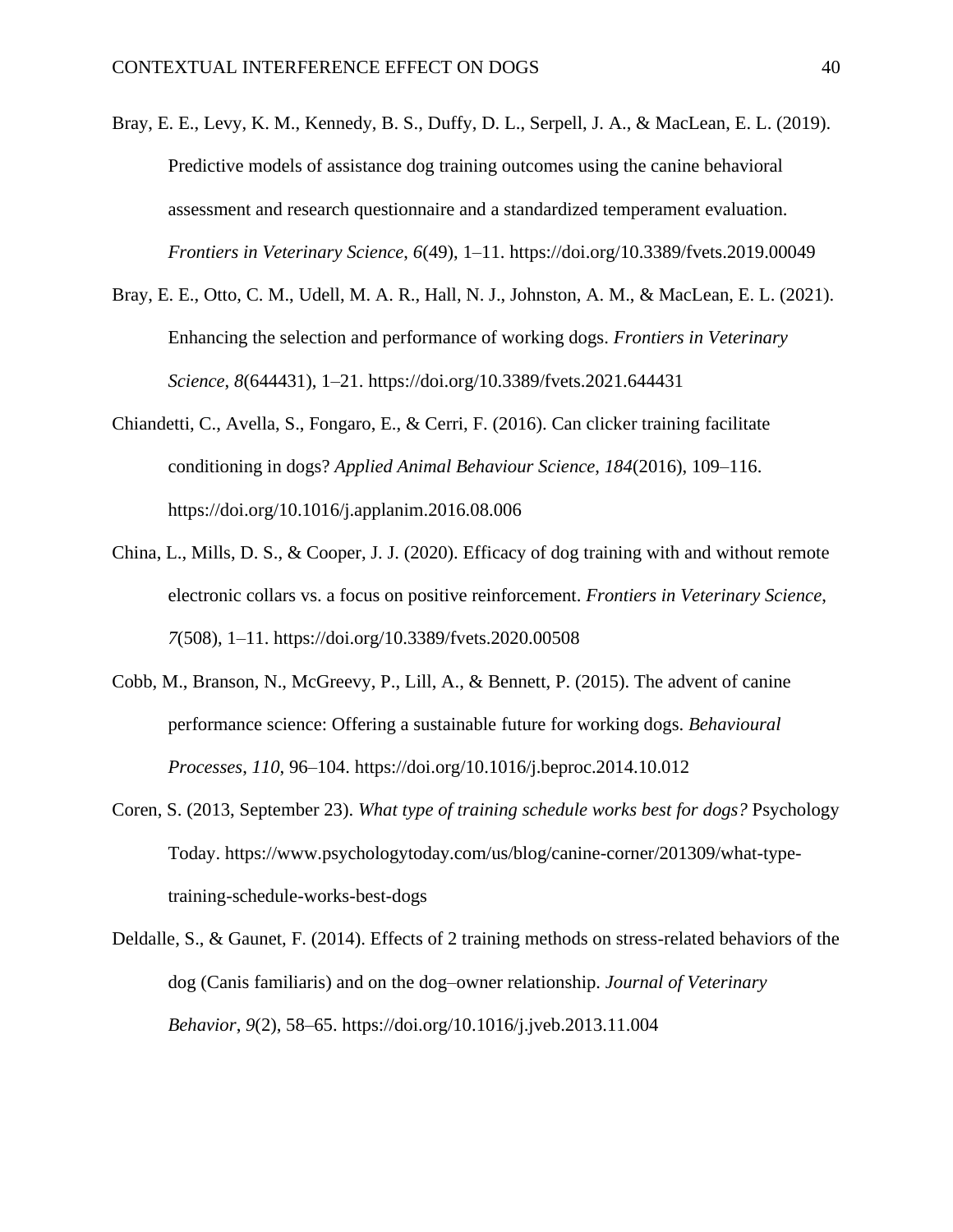- Demant, H., Ladewig, J., Balsby, T. J. S., & Dabelsteen, T. (2011). The effect of frequency and duration of training sessions on acquisition and long-term memory in dogs. *Applied Animal Behaviour Science*, *133*(3), 228–234. https://doi.org/10.1016/j.applanim.2011.05.010
- Dettori, J. R., & Norvell, D. C. (2020). Kappa and beyond: Is there agreement? *Global Spine*

*Journal*, *10*(4), 499–501. https://doi.org/10.1177/2192568220911648

- Dorey, N. R., & Cox, D. J. (2018). Function matters: A review of terminological differences in applied and basic clicker training research. *PeerJ*, *6*(5621), 1–17. http://dx.doi.org.proxy.wexler.hunter.cuny.edu/10.7717/peerj.5621
- Dwivedi, A. K., Mallawaarachchi, I., & Alvarado, L. A. (2017). Analysis of small sample size studies using nonparametric bootstrap test with pooled resampling method. *Statistics in Medicine*, *36*(14), 2187–2205. https://doi.org/10.1002/sim.7263
- Farrow, D., & Buszard, T. (2017). Exploring the applicability of the contextual interference effect in sports practice. *Progress in Brain Research*, *234*(2017), 69–83. https://doi.org/10.1016/bs.pbr.2017.07.002
- Feng, L. C., Hodgens, N. H., Woodhead, J. K., Howell, T. J., & Bennett, P. C. (2018). Is clicker training (Clicker + food) better than food-only training for novice companion dogs and their owners? *Applied Animal Behaviour Science*, *204*(2018), 81–93. https://doi.org/10.1016/j.applanim.2018.04.015
- Feng, L. C., Howell, T. J., & Bennett, P. C. (2016). How clicker training works: Comparing Reinforcing, Marking, and Bridging hypotheses. *Applied Animal Behaviour Science*, *181*(2016), 34–40. https://doi.org/10.1016/j.applanim.2016.05.012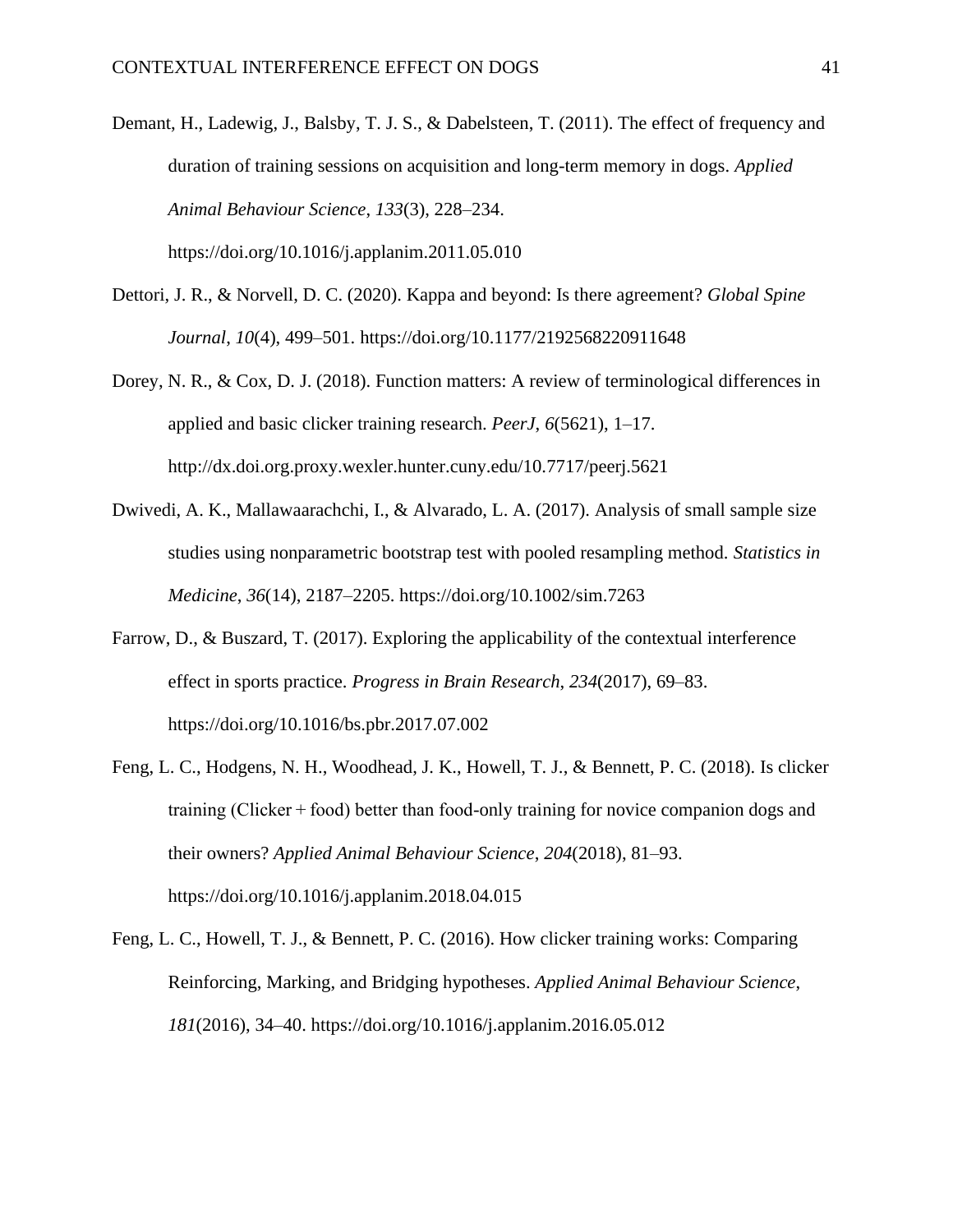- Friard, O., & Gamba, M. (2016). BORIS: A free, versatile open-source event-logging software for video/audio coding and live observations. *Methods in Ecology and Evolution*, *7*(11), 1325–1330. https://doi.org/10.1111/2041-210X.12584
- Fugazza, C., & Miklósi, Á. (2014). Should old dog trainers learn new tricks? The efficiency of the Do as I do method and shaping/clicker training method to train dogs. *Applied Animal Behaviour Science*, *153*(2014), 53–61. https://doi.org/10.1016/j.applanim.2014.01.009
- Fugazza, C., & Miklósi, Á. (2015). Social learning in dog training: The effectiveness of the Do as I do method compared to shaping/clicker training. *Applied Animal Behaviour Science*, *171*(2015), 146–151. https://doi.org/10.1016/j.applanim.2015.08.033
- George, D., & Mallery, P. (2009). *SPSS for Windows step by step: A simple study guide and reference, 17.0 update* (10th ed.). Allyn & Bacon, Inc.
- Gilchrist, R. J., Gunter, L. M., Anderson, S. F., & Wynne, C. D. L. (2021). The click is not the trick: The efficacy of clickers and other reinforcement methods in training naïve dogs to perform new tasks. *PeerJ*, *9*(10881), 1–24. https://doi.org/10.7717/peerj.10881
- Goode, S., & Magill, R. A. (1986). Contextual interference effects in learning three badminton serves. *Research Quarterly for Exercise and Sport*, *57*(4), 308–314. https://doi.org/10.1080/02701367.1986.10608091
- Gorniak, S. L. (2019). The relationship between task difficulty and motor performance complexity. *Attention, Perception, & Psychophysics*, *81*(1), 12–19. https://doi.org/10.3758/s13414-018-1634-4
- Guadagnoli, M. A., & Lee, T. D. (2004). Challenge point: A framework for conceptualizing the effects of various practice conditions in motor learning. *Journal of Motor Behavior*, *36*(2), 212–224. https://doi.org/10.3200/JMBR.36.2.212-224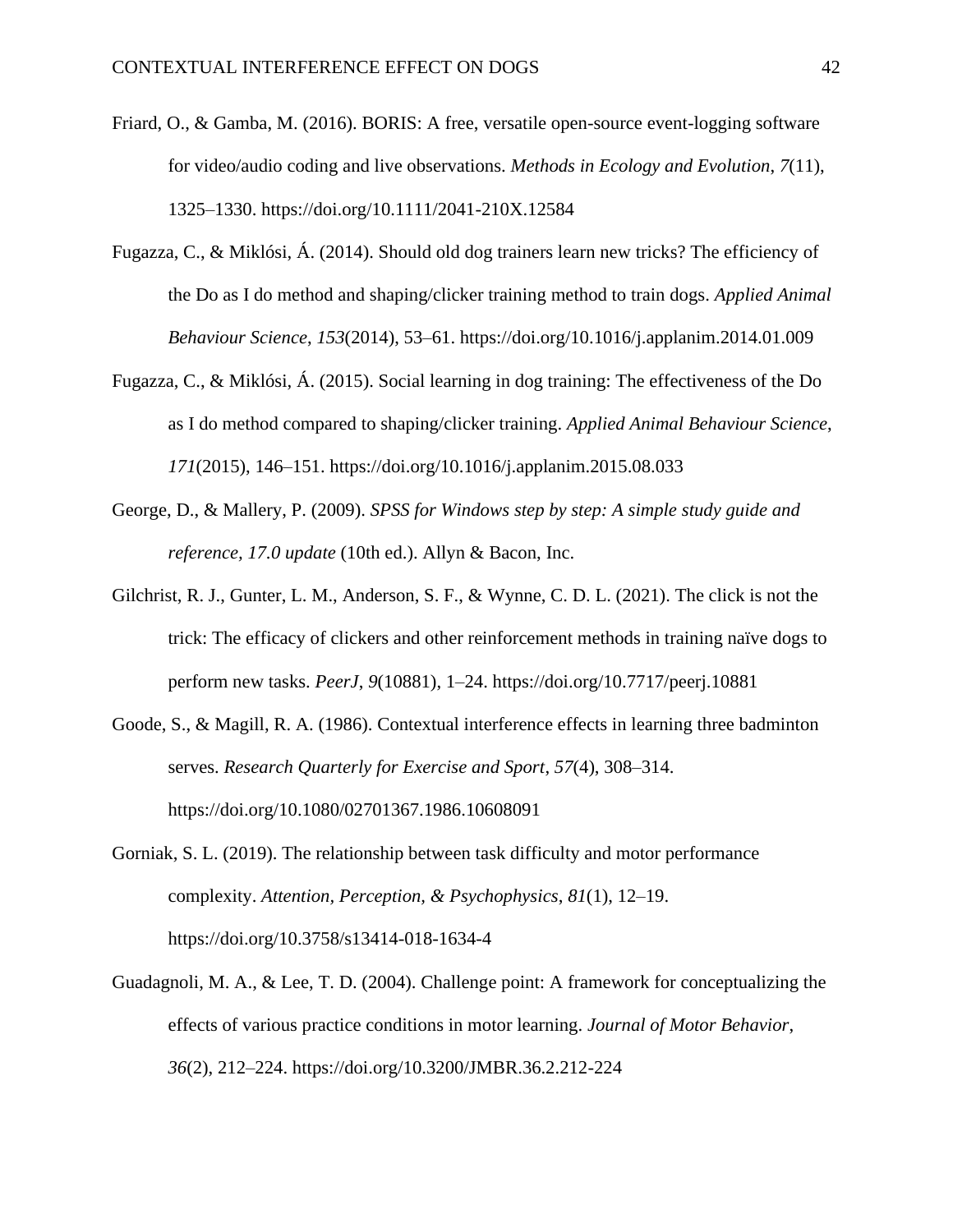- Gwet, K. L. (n.d.). *AgreeStat 360: Cloud-based inter-rater reliability analysis, Cohen's kappa, Gwet's AC1/AC2, Krippendorff's alpha, Brennan-Prediger, Fleiss generalized kappa, intraclass correlation coefficients*. Retrieved June 22, 2021, from https://agreestat360.com/
- Gwet, K. L. (2008). Computing inter-rater reliability and its variance in the presence of high agreement. *British Journal of Mathematical and Statistical Psychology*, *61*(1), 29–48. https://doi.org/10.1348/000711006X126600
- Hall, N. J., Johnston, A. M., Bray, E. E., Otto, C. M., MacLean, E. L., & Udell, M. A. R. (2021). Working dog training for the twenty-first century. *Frontiers in Veterinary Science*, *8*(646022), 1–18. https://doi.org/10.3389/fvets.2021.646022
- Hare, E., Kelsey, K. M., Serpell, J. A., & Otto, C. M. (2018). Behavior differences between search-and-rescue and pet dogs. *Frontiers in Veterinary Science*, *5*(118), 1–5. https://doi.org/10.3389/fvets.2018.00118
- Hoek, J., & Scholman, M. (2017). Evaluating discourse annotation: Some recent insights and new approaches. *Proceedings of the 13th Joint ISO-ACL Workshop on Interoperable Semantic Annotation (ISA-13)*. https://aclanthology.org/W17-7401
- Inzlicht, M., Shenhav, A., & Olivola, C. Y. (2018). The effort paradox: Effort is both costly and valued. *Trends in Cognitive Sciences*, *22*(4), 337–349. https://doi.org/10.1016/j.tics.2018.01.007
- Jamieson, L. T. J., Baxter, G. S., & Murray, P. J. (2018). You are not my handler! Impact of changing handlers on dogs' behaviours and detection performance. *Animals*, *8*(176), 1– 11. https://doi.org/10.3390/ani8100176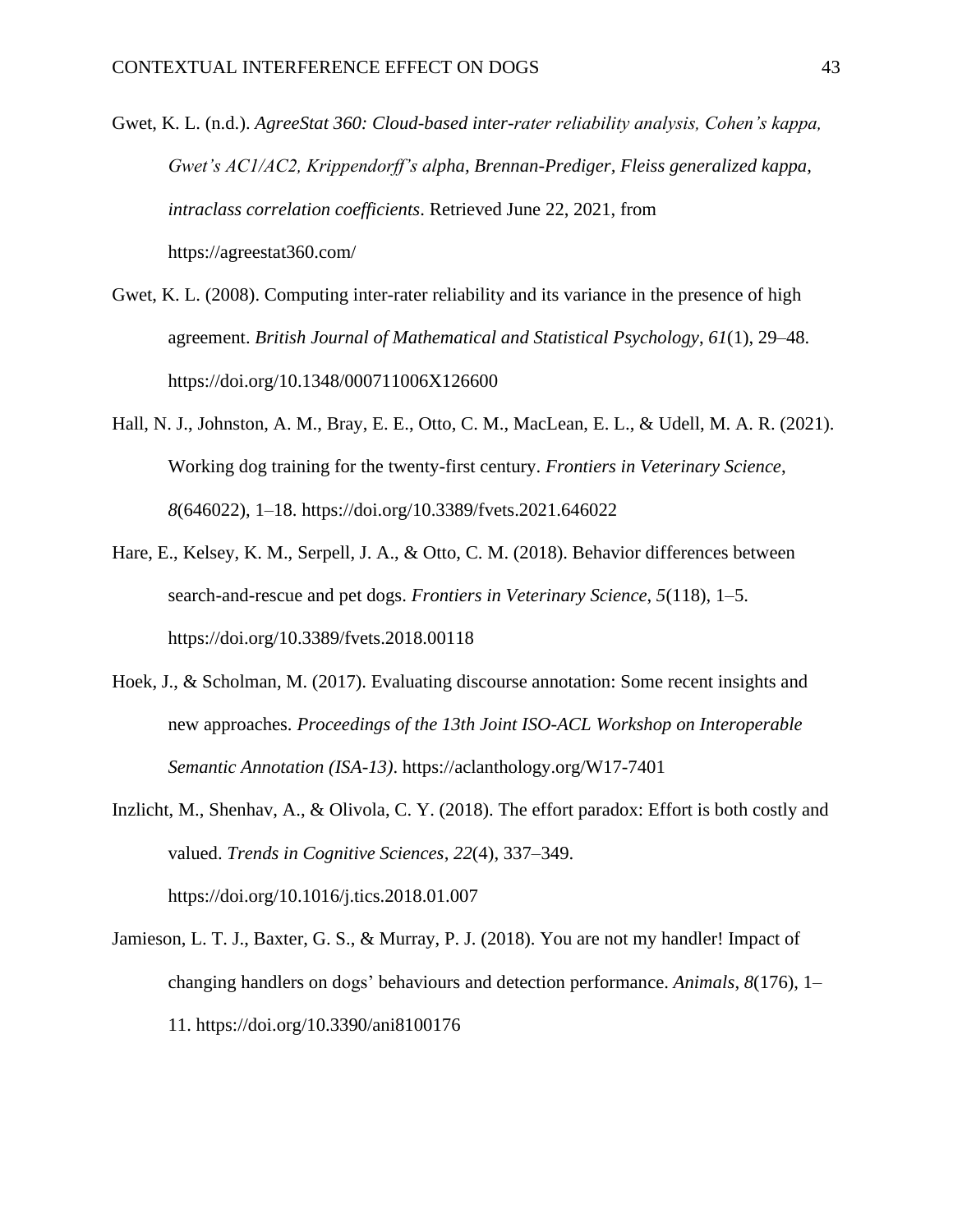- Janušonis, S. (2009). Comparing two small samples with an unstable, treatment-independent baseline. *Journal of Neuroscience Methods*, *179*(2), 173–178. https://doi.org/10.1016/j.jneumeth.2009.01.017
- Koo, T. K., & Li, M. Y. (2016). A guideline of selecting and reporting Intraclass Correlation Coefficients for reliability research. *Journal of Chiropractic Medicine*, *15*(2), 155–163. https://doi.org/10.1016/j.jcm.2016.02.012
- Kwan, J. Y., & Bain, M. J. (2013). Owner attachment and problem behaviors related to relinquishment and training techniques of dogs. *Journal of Applied Animal Welfare Science*, *16*(2), 168–183. https://doi.org/10.1080/10888705.2013.768923
- Lea, S. E. G., & Osthaus, B. (2018). In what sense are dogs special? Canine cognition in comparative context. *Learning & Behavior*, *46*(4), 335–363. https://doi.org/10.3758/s13420-018-0349-7
- Lee, T. D., & Magill, R. A. (1985). Can forgetting facilitate skill acquisition? In *Advances in Psychology* (Vol. 27, pp. 3–22). North-Holland. https://doi.org/10.1016/S0166- 4115(08)62528-5
- Lin, C.-H. (Janice), Yang, H.-C., Knowlton, B. J., Wu, A. D., Iacoboni, M., Ye, Y.-L., Huang, S.-L., & Chiang, M.-C. (2018). Contextual interference enhances motor learning through increased resting brain connectivity during memory consolidation. *NeuroImage*, *181*(2018), 1–15. https://doi.org/10.1016/j.neuroimage.2018.06.081
- MacLean, E. L., & Hare, B. (2018). Enhanced selection of assistance and explosive detection dogs using cognitive measures. *Frontiers in Veterinary Science*, *5*(236), 1–14. https://doi.org/10.3389/fvets.2018.00236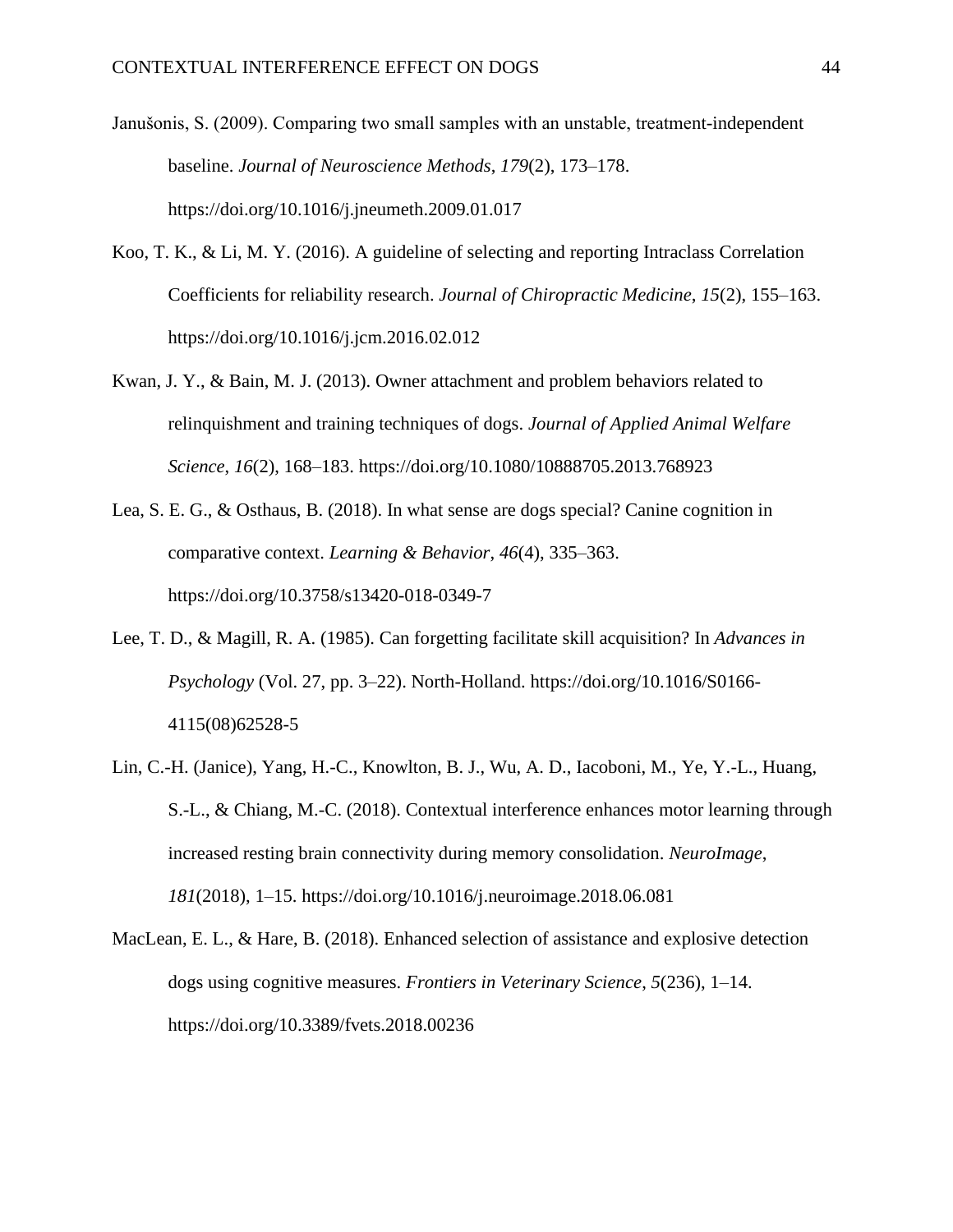- MacLean, E. L., Herrmann, E., Suchindran, S., & Hare, B. (2017). Individual differences in cooperative communicative skills are more similar between dogs and humans than chimpanzees. *Animal Behaviour*, *126*(2017), 41–51. https://doi.org/10.1016/j.anbehav.2017.01.005
- Maejima, M., Inoue-Murayama, M., Tonosaki, K., Matsuura, N., Kato, S., Saito, Y., Weiss, A., Murayama, Y., & Ito, S. (2007). Traits and genotypes may predict the successful training of drug detection dogs. *Applied Animal Behaviour Science*, *107*(3), 287–298. https://doi.org/10.1016/j.applanim.2006.10.005
- Meyer, I., & Ladewig, J. (2008). The relationship between number of training sessions per week and learning in dogs. *Applied Animal Behaviour Science*, *111*(3–4), 311–320. https://doi.org/10.1016/j.applanim.2007.06.016
- Ollis, S., Button, C., & Fairweather, M. (2005). The influence of professional expertise and task complexity upon the potency of the contextual interference effect. *Acta Psychologica*, *118*(3), 229–244. https://doi.org/10.1016/j.actpsy.2004.08.003
- Otto, C. M., Sell, T. K., Veenema, T., Hosangadi, D., Vahey, R. A., Connell, N. D., & Privor-Dumm, L. (2021). The promise of disease detection dogs in pandemic response: Lessons learned from COVID-19. *Disaster Medicine and Public Health Preparedness*, 1–19. https://doi.org/10.1017/dmp.2021.183
- Pauwels, L., Swinnen, S., & Beets, I. (2014). Contextual interference in complex bimanual skill learning leads to better skill persistence. *PLoS One*, *9*(6), 1–10. https://doi.org/10.1371/journal.pone.0100906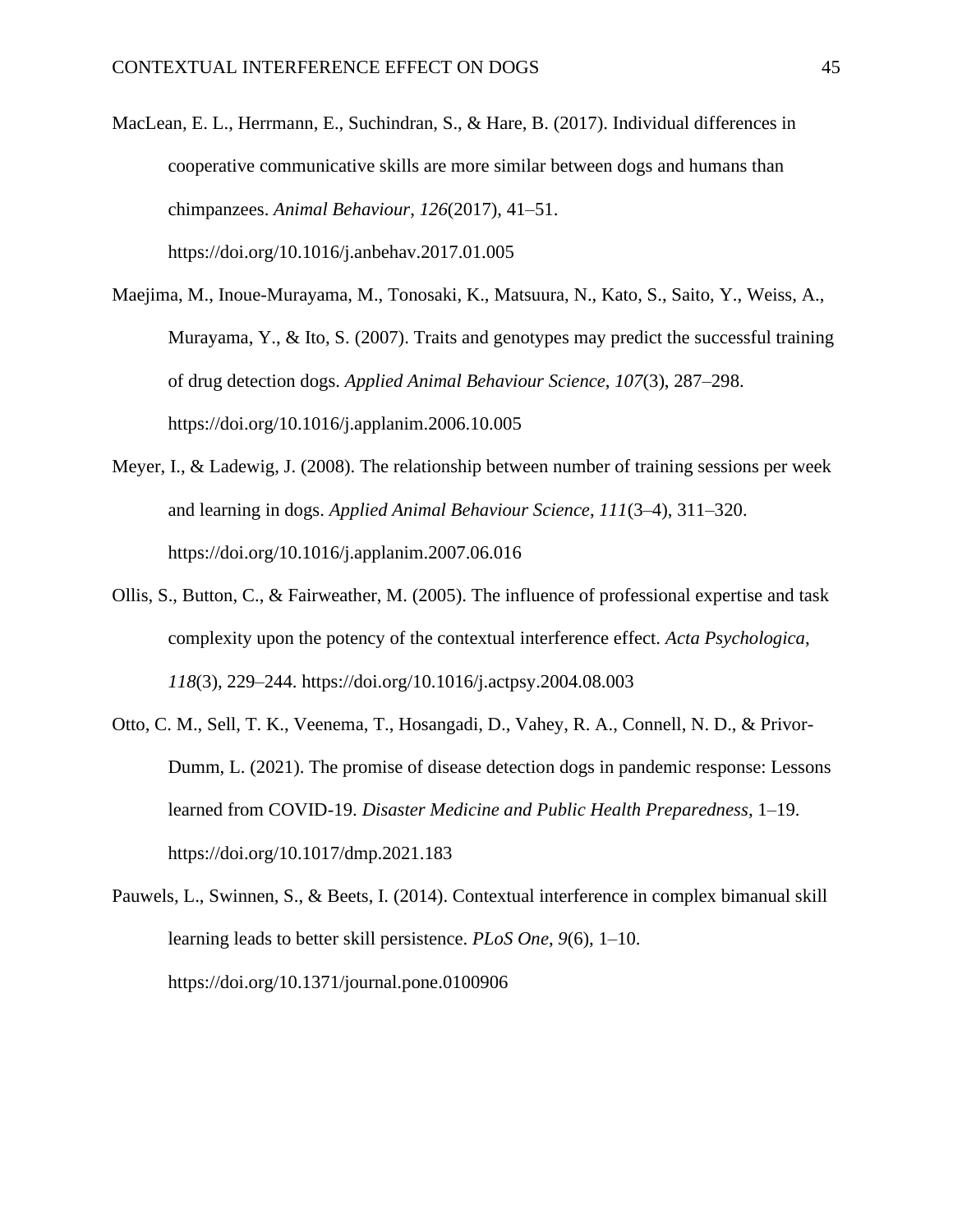- Perinetti, G. (2018). StaTips Part IV: Selection, interpretation and reporting of the intraclass correlation coefficient. *South European Journal of Orthodontics and Dentofacial Research*, *5*(1), 3–5. https://doi.org/10.5937/sejodr5-17434
- Rendell, M. A., Masters, R. S. W., Farrow, D., & Morris, T. (2010). An implicit basis for the retention benefits of random practice. *Journal of Motor Behavior*, *43*(1), 1–13. https://doi.org/10.1080/00222895.2010.530304
- Research and Markets. (2021, May). *The pet training services industry in the United States is expected togGrow at a CAGR of 6% during 2020 to 2026*.

https://www.prnewswire.com/news-releases/the-pet-training-services-industry-in-theunited-states-is-expected-to-grow-at-a-cagr-of-6-during-2020-to-2026-301295977.html

- Rochais, C., Henry, S., & Hausberger, M. (2017). Spontaneous attention-capture by auditory distractors as predictor of distractibility: A study of domestic horses (Equus caballus). *Scientific Reports*, *7*(15283), 1–8. https://doi.org/10.1038/s41598-017-15654-5
- Sanders, G. S., & Baron, R. S. (1975). The motivating effects of distraction on task performance. *Journal of Personality and Social Psychology*, *32*(6), 956–963. https://doi.org/10.1037/0022-3514.32.6.956
- Schilder, M. B. H., & van der Borg, J. A. M. (2004). Training dogs with help of the shock collar: Short and long term behavioural effects. *Applied Animal Behaviour Science*, *85*(3), 319– 334. https://doi.org/10.1016/j.applanim.2003.10.004
- Shea, J. B., & Morgan, R. L. (1979). Contextual interference effects on the acquisition, retention, and transfer of a motor skill. *Journal of Experimental Psychology: Human Learning and Memory*, *5*(2), 179–187. https://doi.org/10.1037/0278-7393.5.2.179